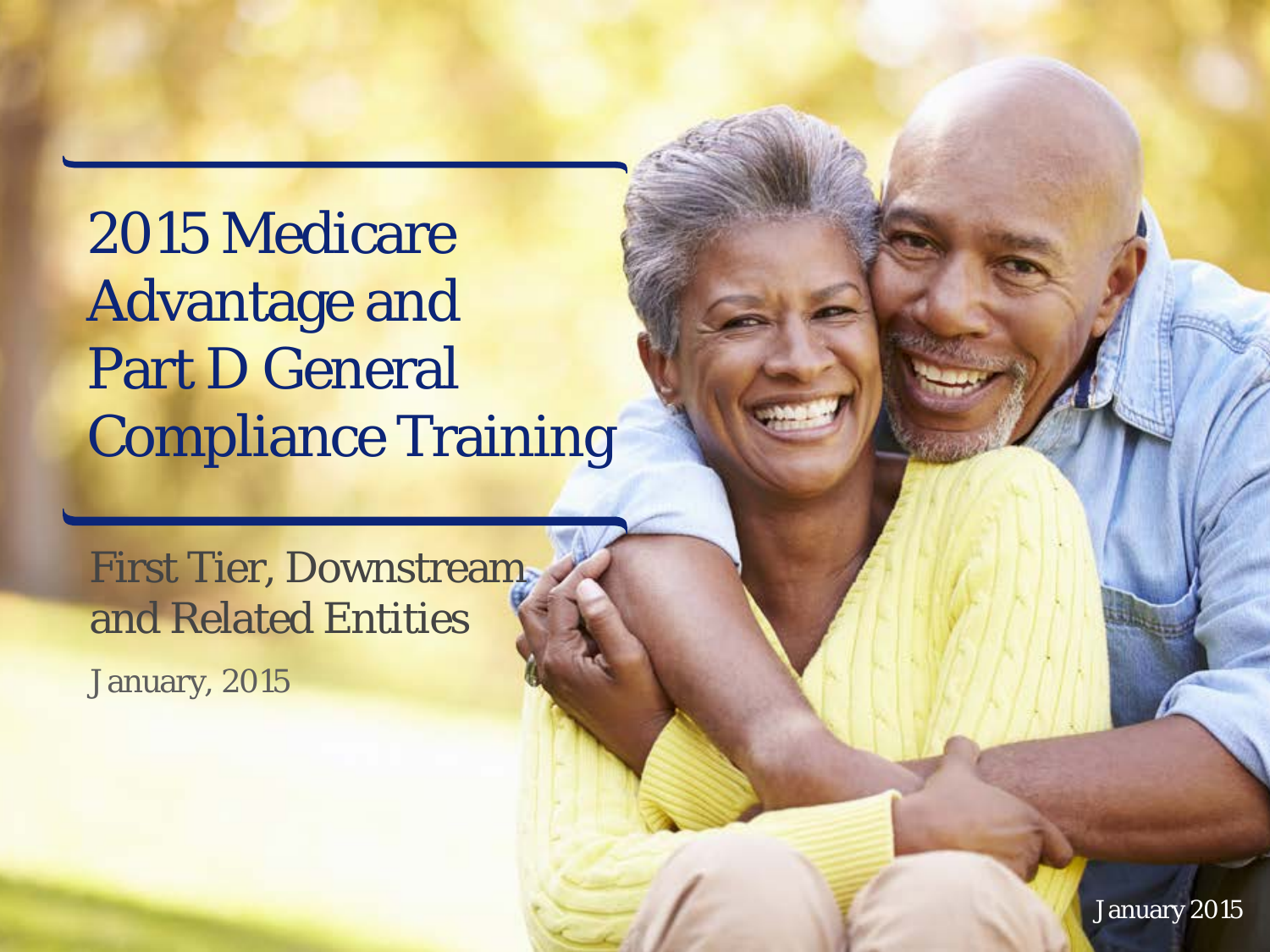## General Compliance Training Objectives

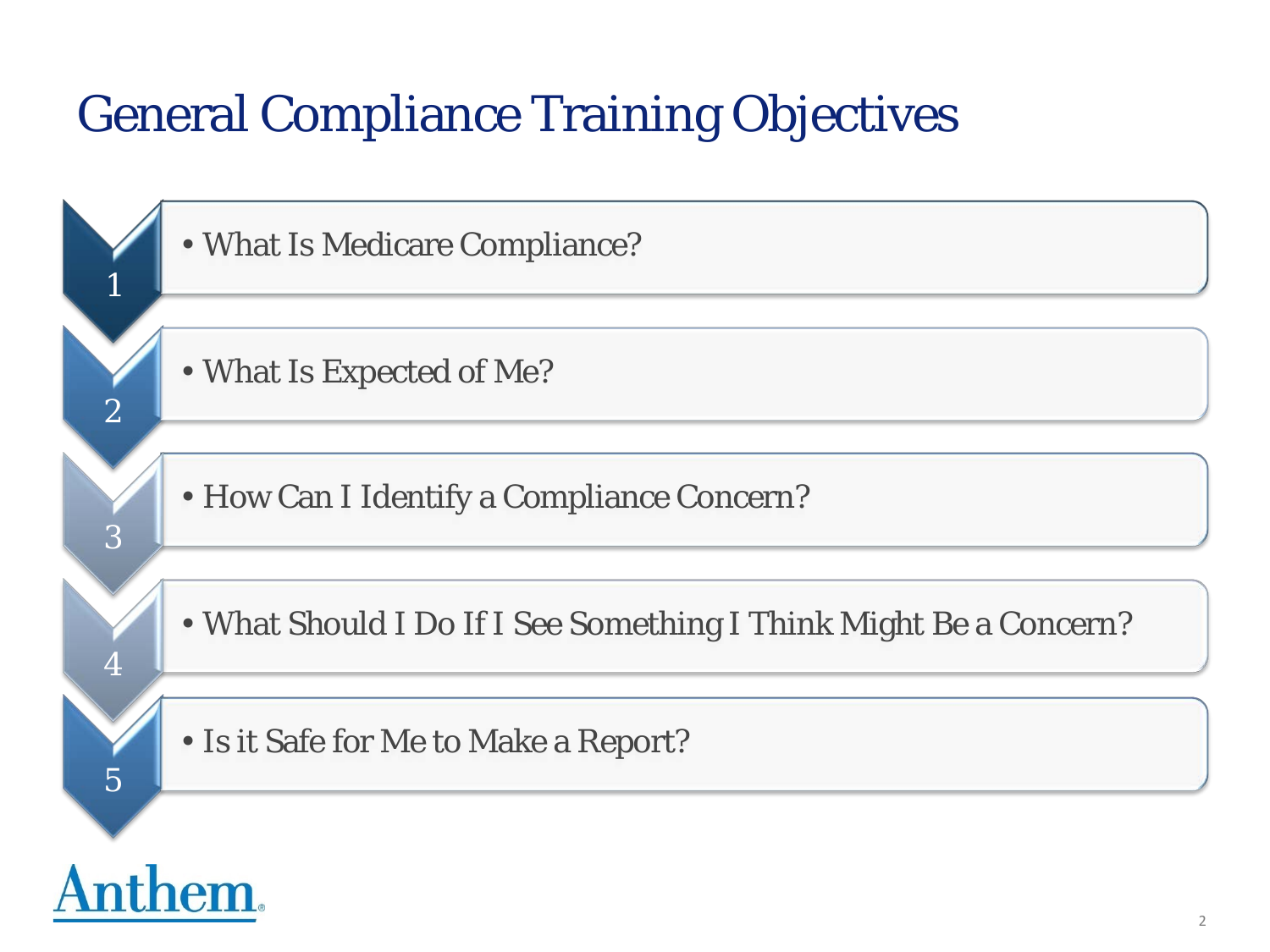# What Is Medicare Compliance?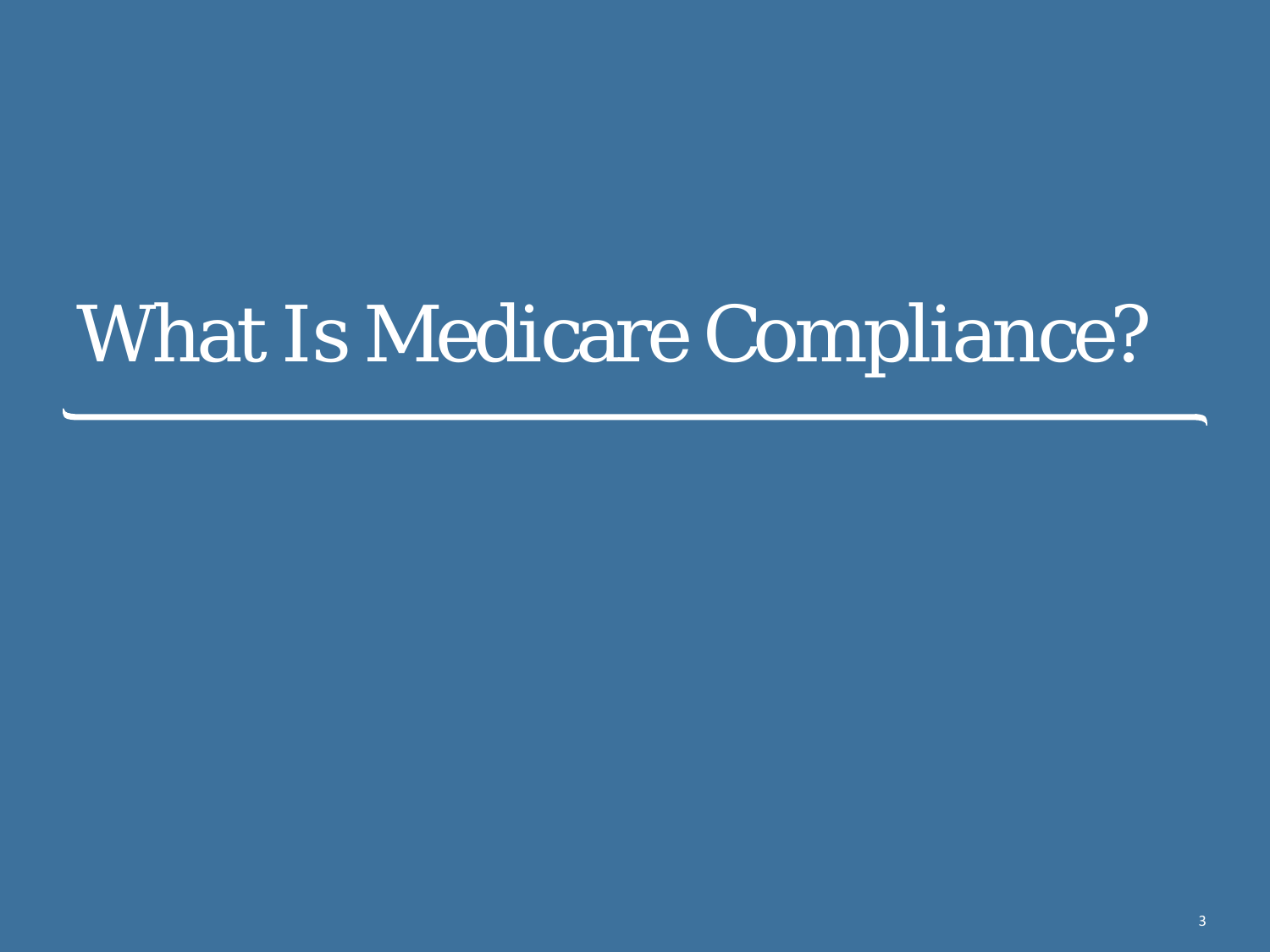## What is Medicare Compliance?

Medicare Compliance is a system of policies, procedures, standards and practices that enable employees supporting Medicare business to meet CMS regulations.

The Medicare Compliance Program is comprised of seven essential elements and is governed by MMCM Chapter 21 and PDBM Chapter 9. The Medicare Compliance Program and its elements are required as part of our contract with CMS.

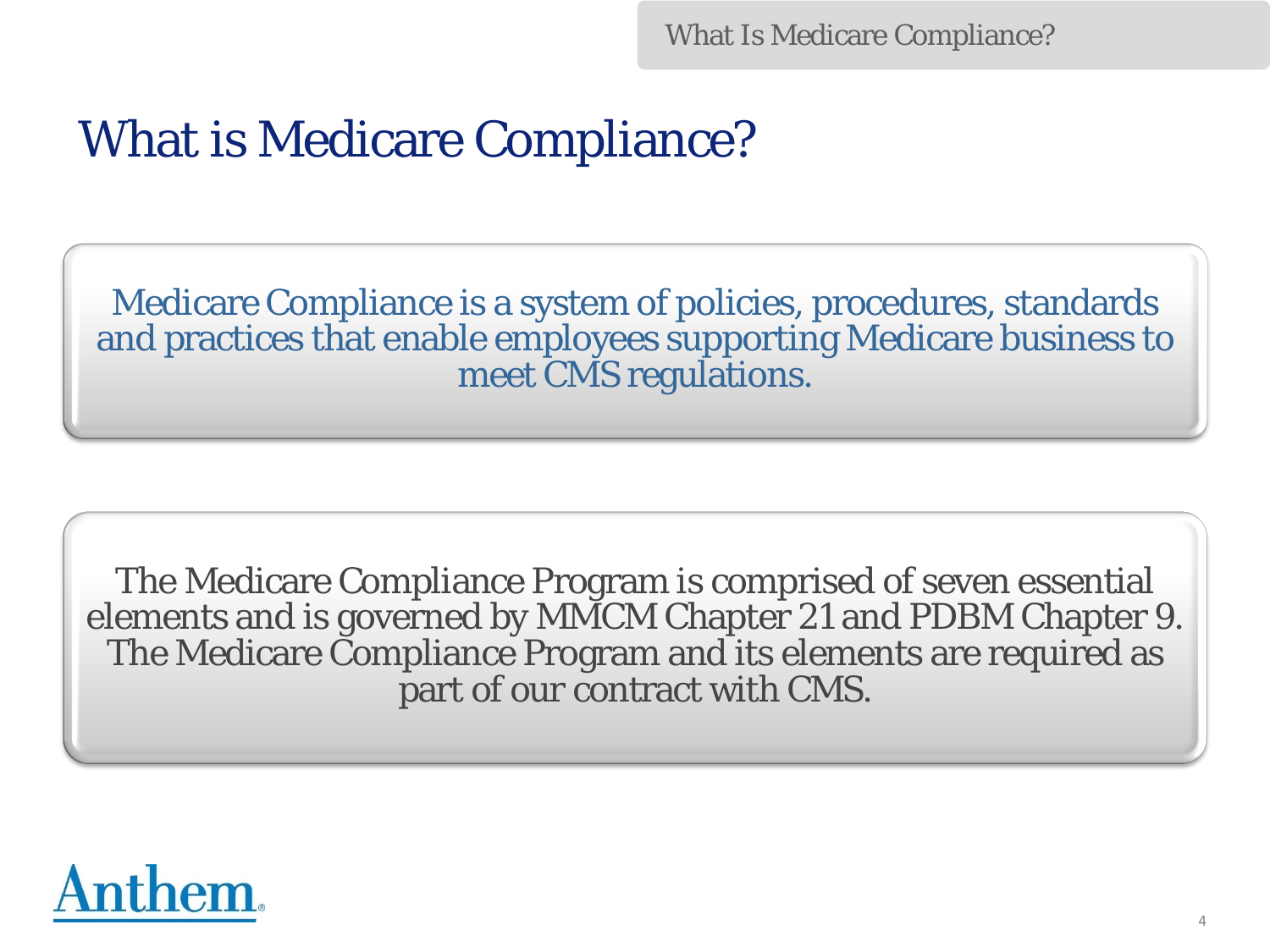#### What Is Medicare Compliance?

## **Background**

CMS requires Medicare Advantage, Medicare Advantage-Prescription Drug, and Prescription Drug Plan Sponsors ("Sponsors") to implement an *effective* compliance program.

An effective compliance program should:



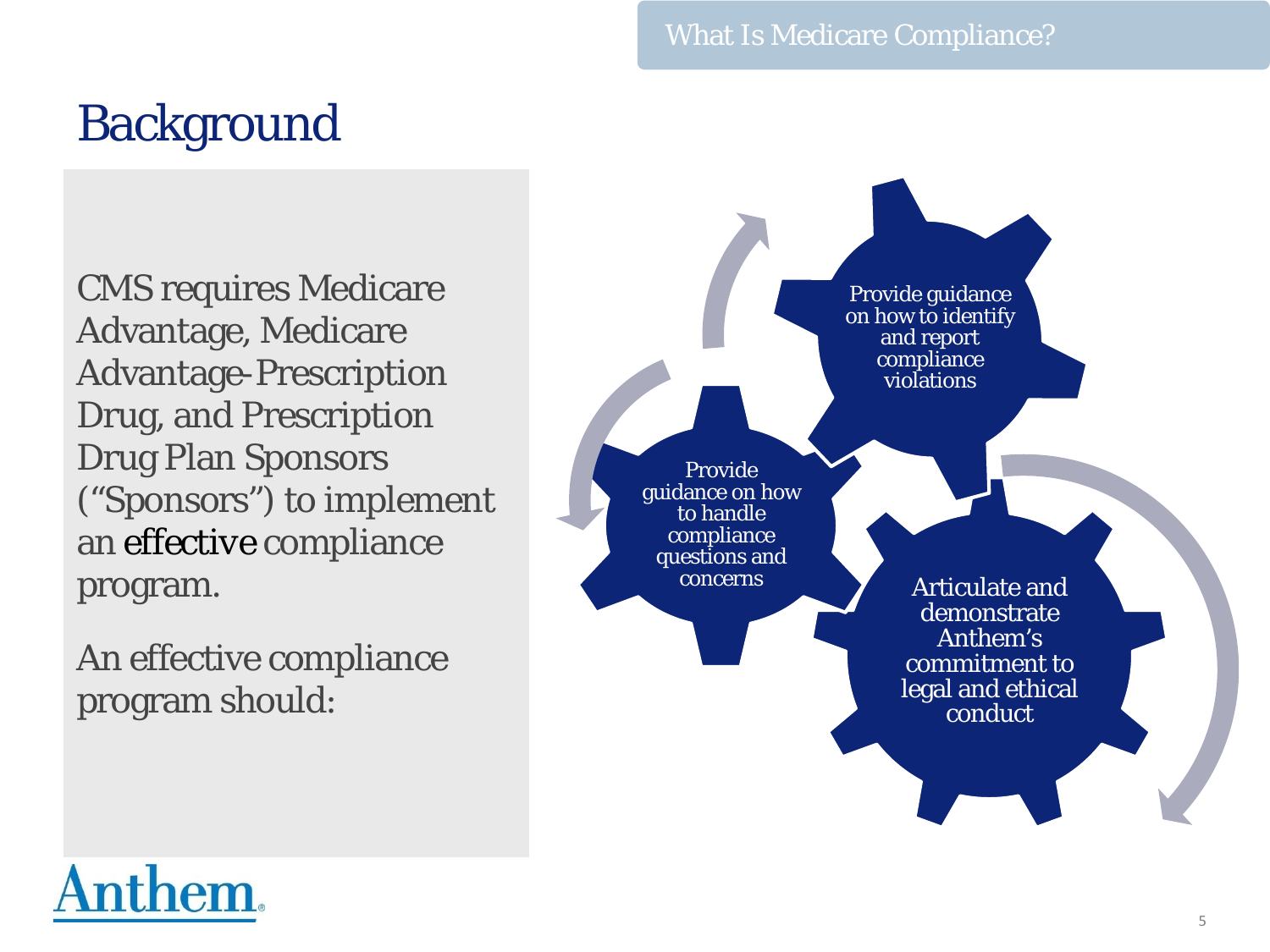## Element 1: Written Policies, Procedures and Standards of Conduct

These are the blueprints for performing your job functions compliantly and conducting yourself and Anthem's business in an ethical manner.

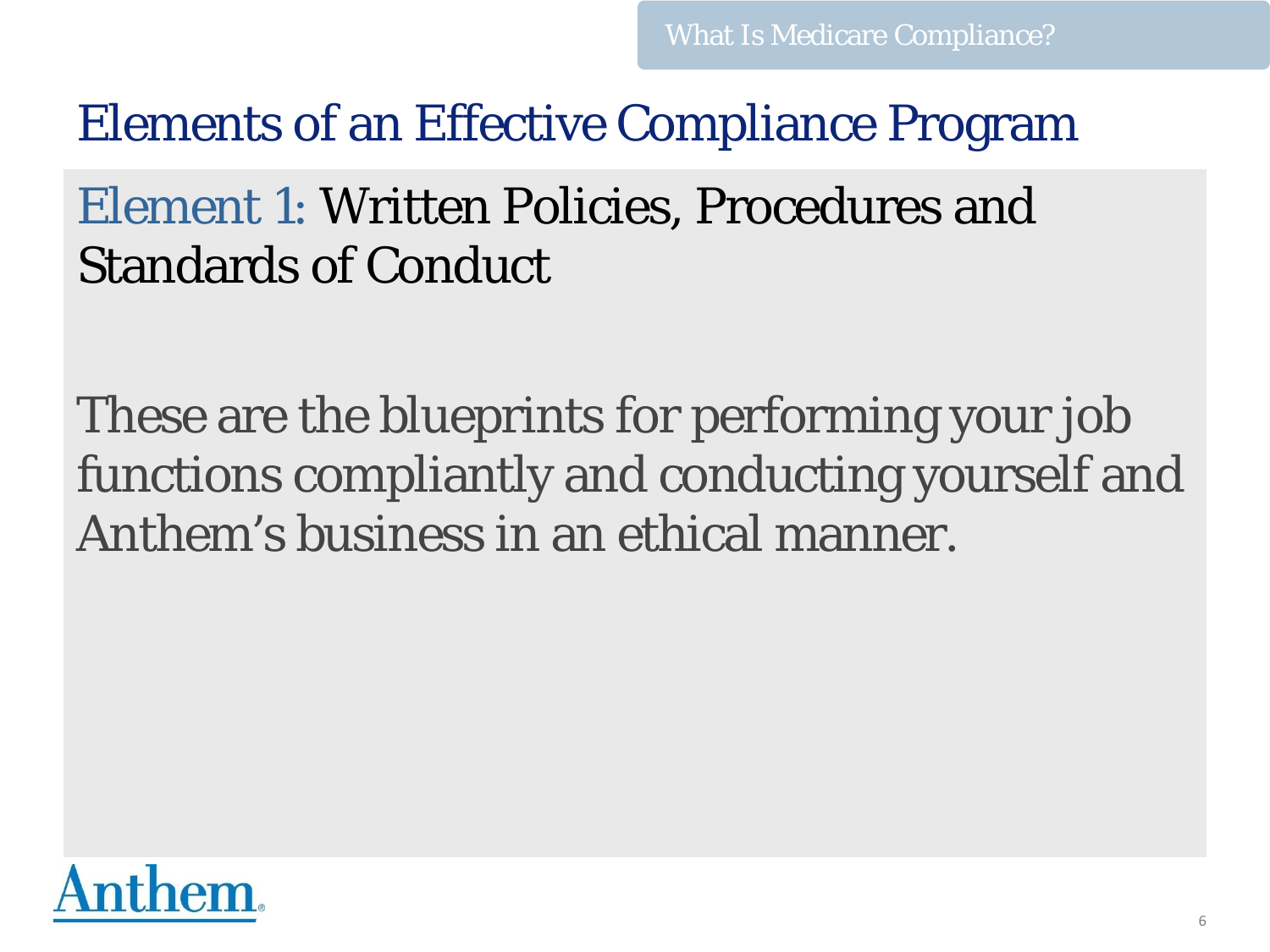Element 2: Compliance Officer, Compliance Committee and High-Level Oversight

The involvement of senior management and Anthem's Board of Directors is a critical part of ensuring we are conducting business in accordance with federal and state regulations as well as Anthem's policies and procedures.

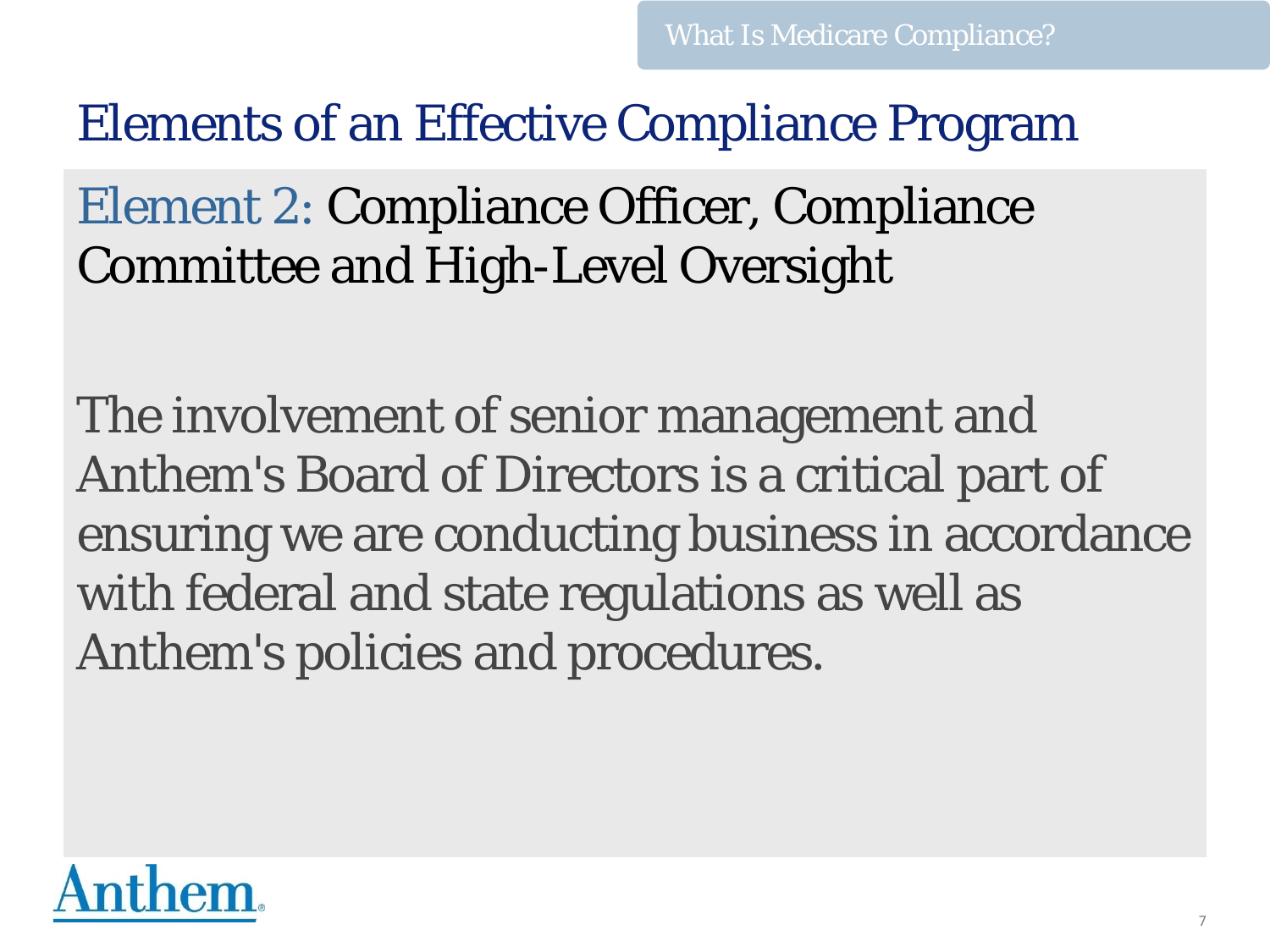## Elements of an Effective Compliance Program Element 3: Effective Training and Education

Every employee deserves the opportunity to learn more about our job functions, be kept aware of new and updated guidance from CMS and the resources available to assist us in performing our jobs compliantly.

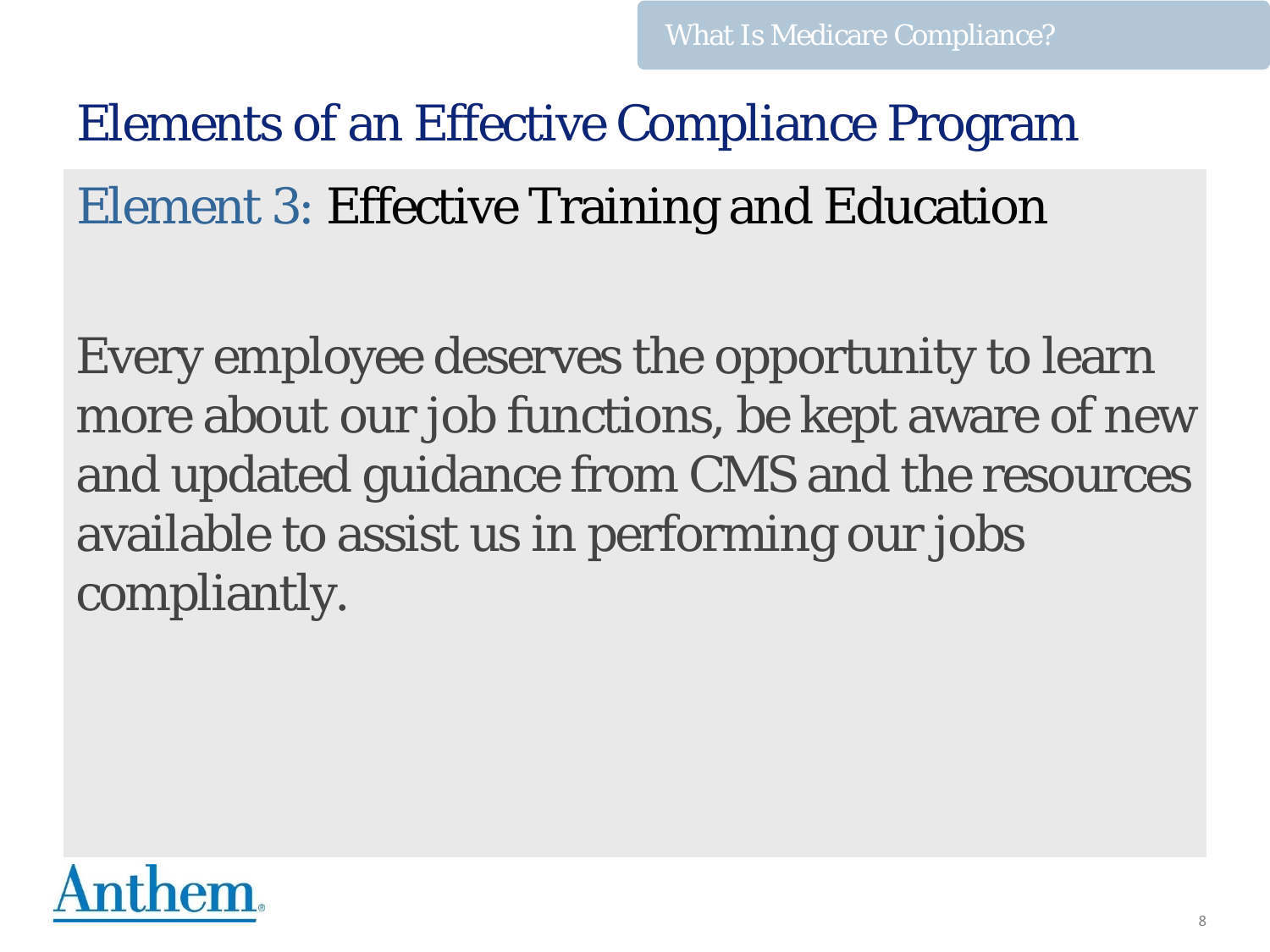## Elements of an Effective Compliance Program Element 4: Effective Lines of Communication

The ability to report concerns with the assurance of confidentiality and non-retaliation is critical for all FDR employees. Communicating effectively and in a timely manner is an important aspect of compliance.

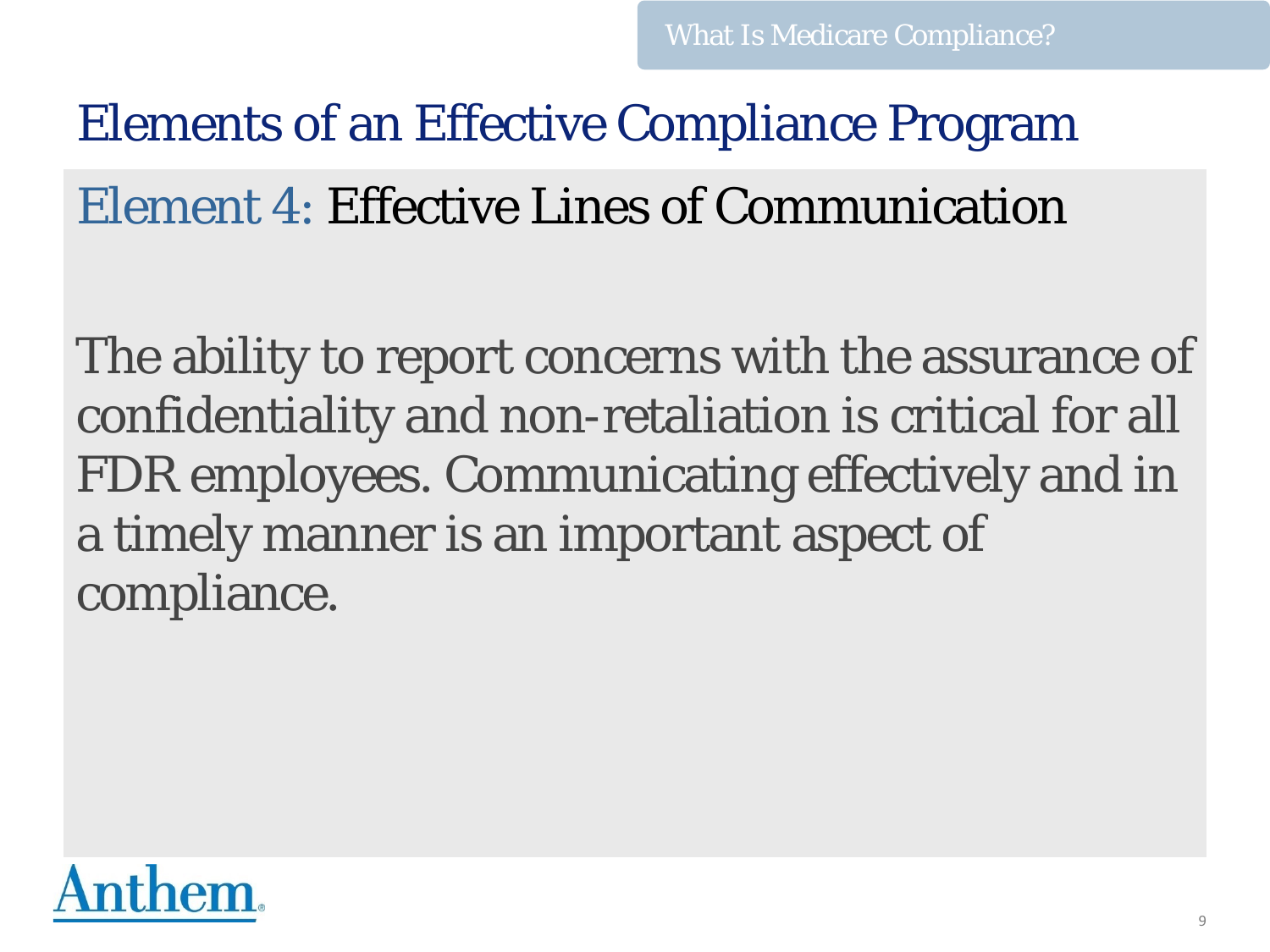Elements of an Effective Compliance Program Element 5: Well-publicized Disciplinary Standards

All FDR employees are entitled to know the consequences for non-compliance. The Medicare Compliance Program fulfills this element by educating FDRs on the effects of non-compliance for Anthem, for employees and for the member. Anthem is committed to accountability at all levels of the organization.

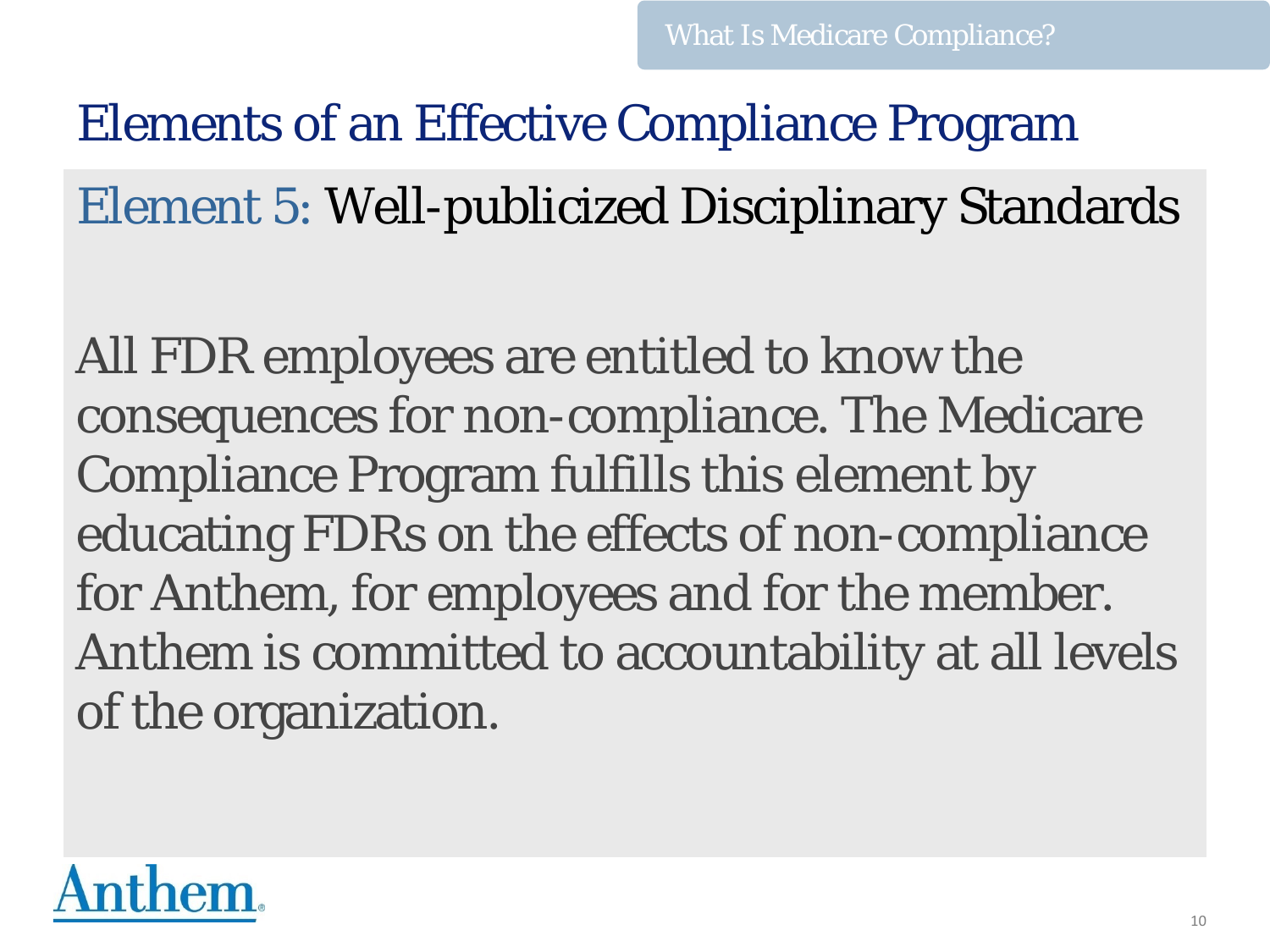Element 6: Effective System for Routine Monitoring and Identification of Compliance Risks

Each of us plays a role in monitoring and identifying issues which might pose a risk to compliance with Anthem's Standards of Conduct, the laws, regulations, policies and procedures governing the work we do.

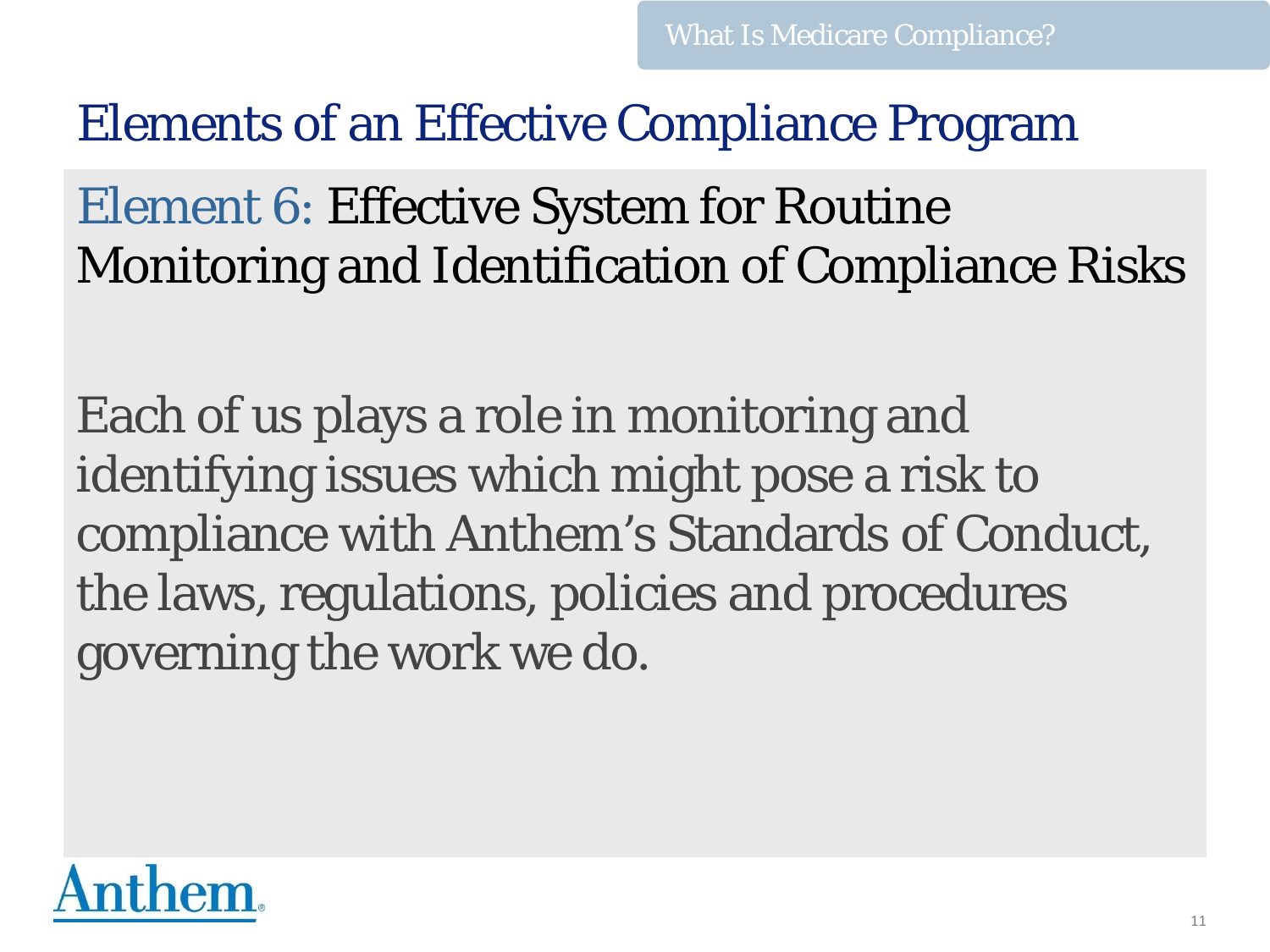## Element 7: Procedures and System for Prompt Response to Compliance Issues

When an issue is detected, all FDR employees must be aware of how to quickly respond by reporting, correcting and documenting the issue and improving processes to ensure continued compliance.

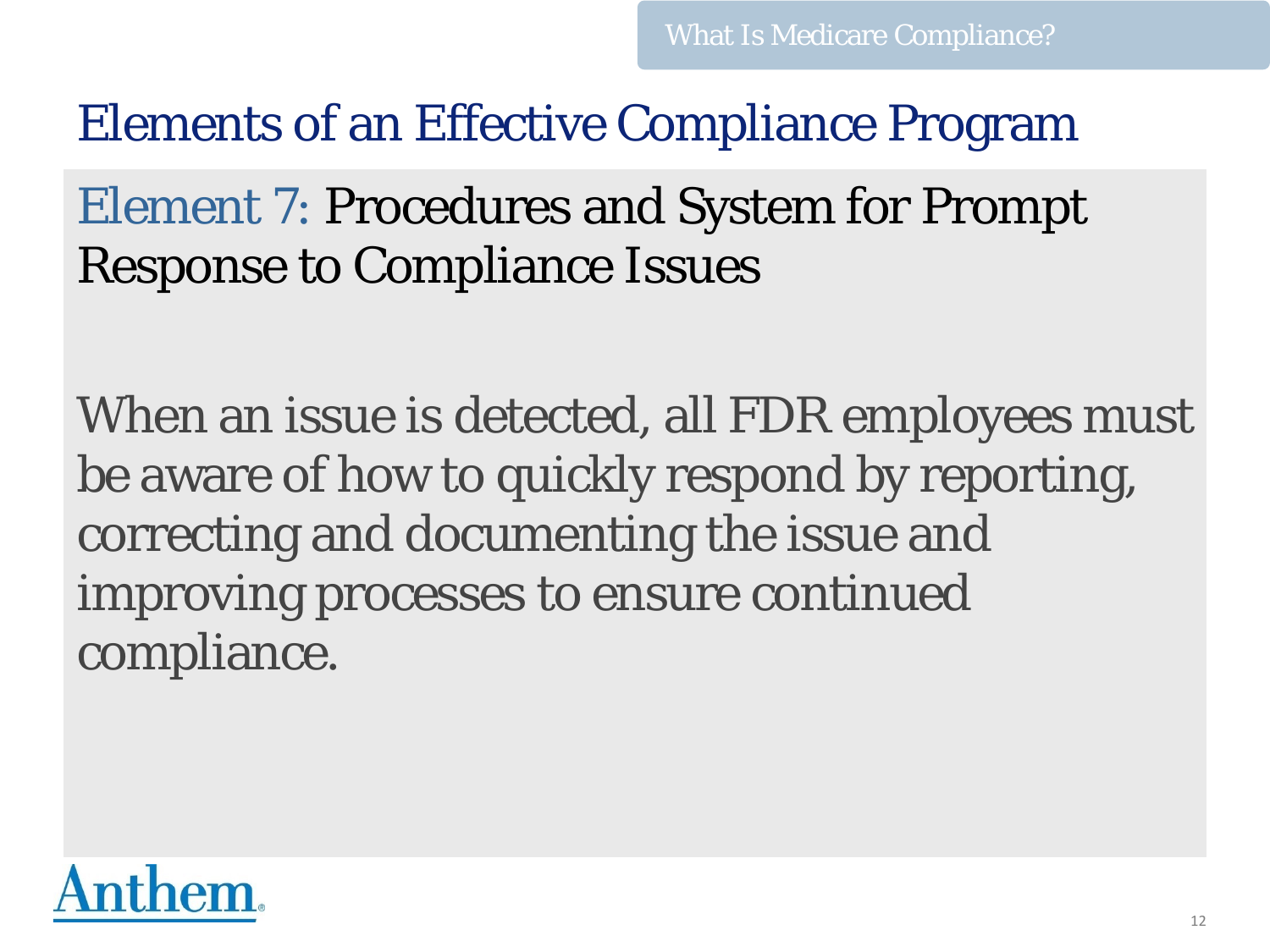In addition to the seven elements of an effective Compliance Program, CMS emphasizes an eighth element:

Element 8: "A comprehensive fraud and abuse plan to detect, correct, and prevent fraud, waste, and abuse."

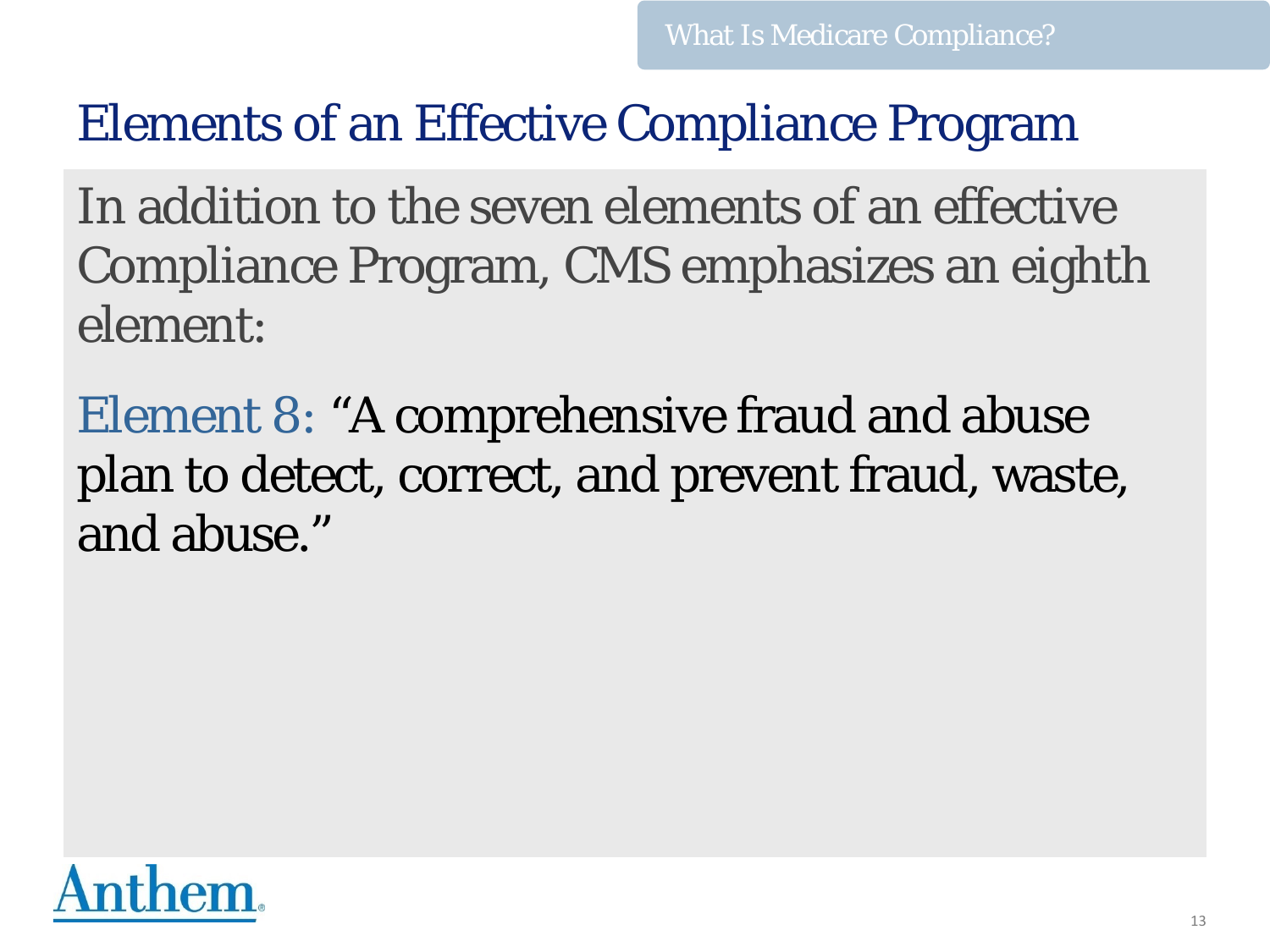# What is Expected of Me?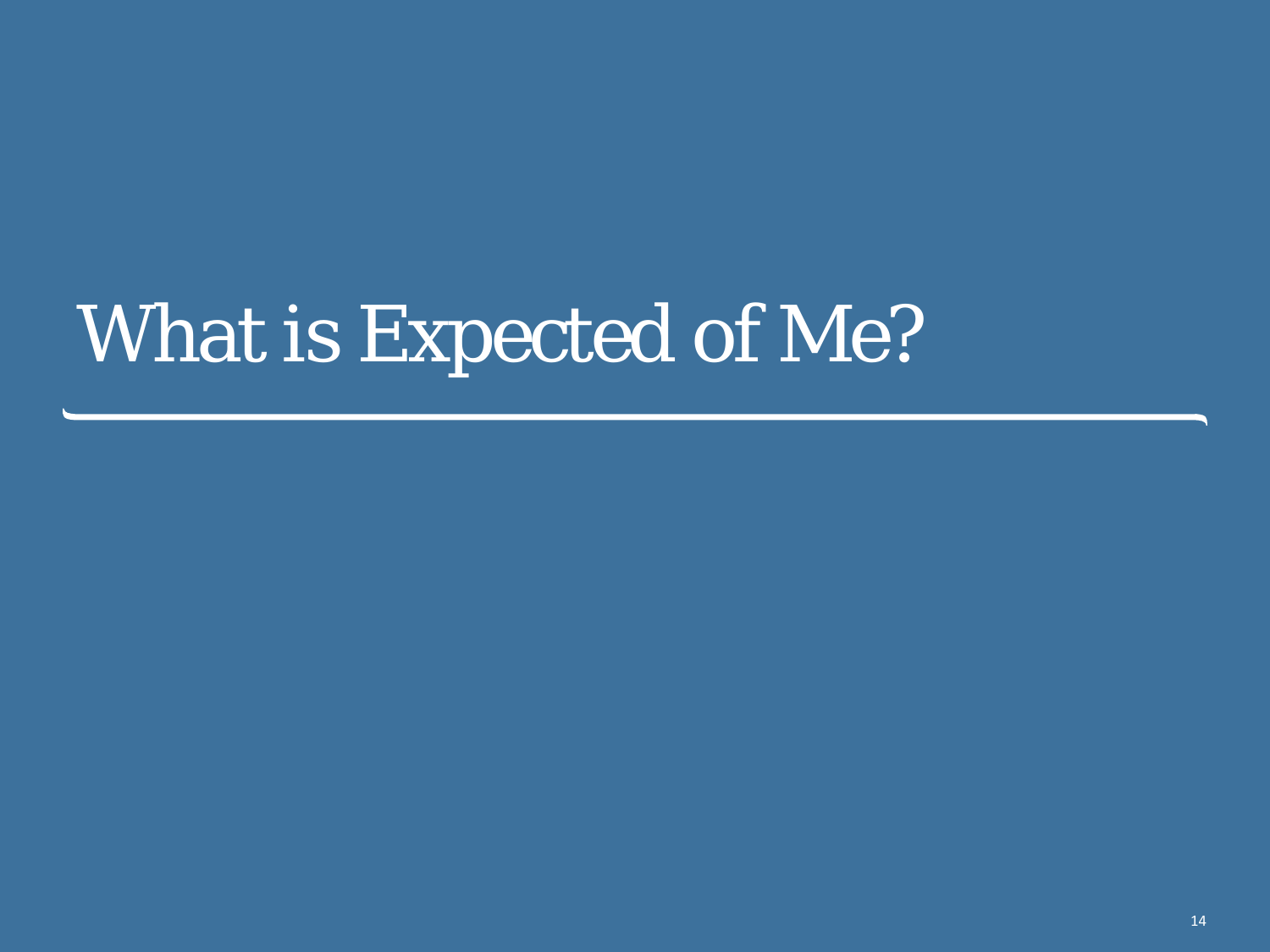## What Is Expected of Me?

Be familiar with and follow all applicable CMS regulations, Medicare policies and departmental procedures.

Report anything you think might be a Medicare compliance concern.

Act fairly and honestly.

Comply with the letter and spirit of the law.

Adhere to high ethical standards in all you do.

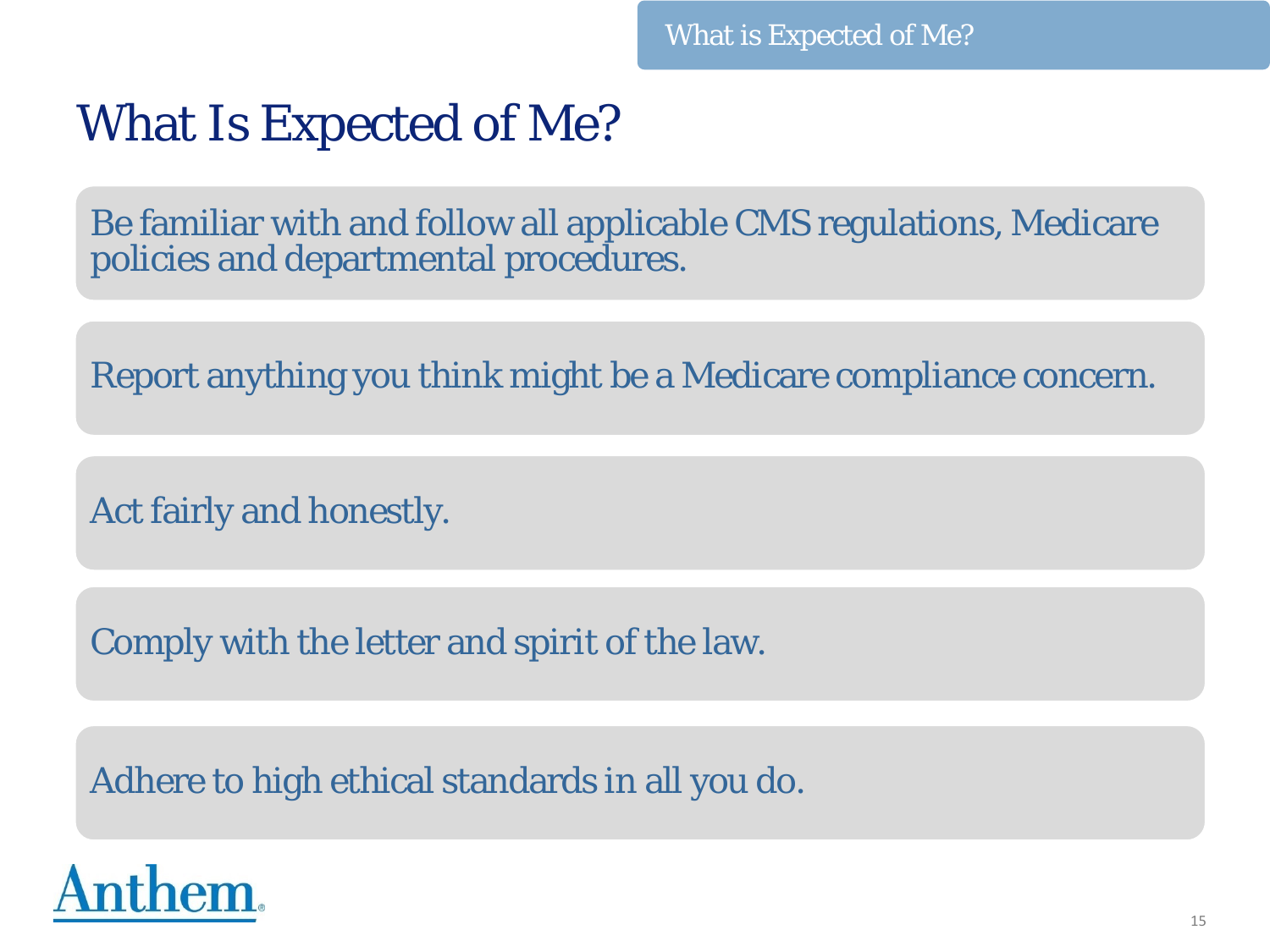What is Expected of Me?

### What Is Expected of Me?

Trustworthy and accountable: We do the right thing and we make a difference for our customers.

At Anthem, we do the right thing – all the time, every time - - even if no one is watching, whether or not it's convenient, and even when it requires us to slow down in order to "get it right." That level of accountability makes a real difference for our customers.

At Anthem, everyone is responsible for compliance!

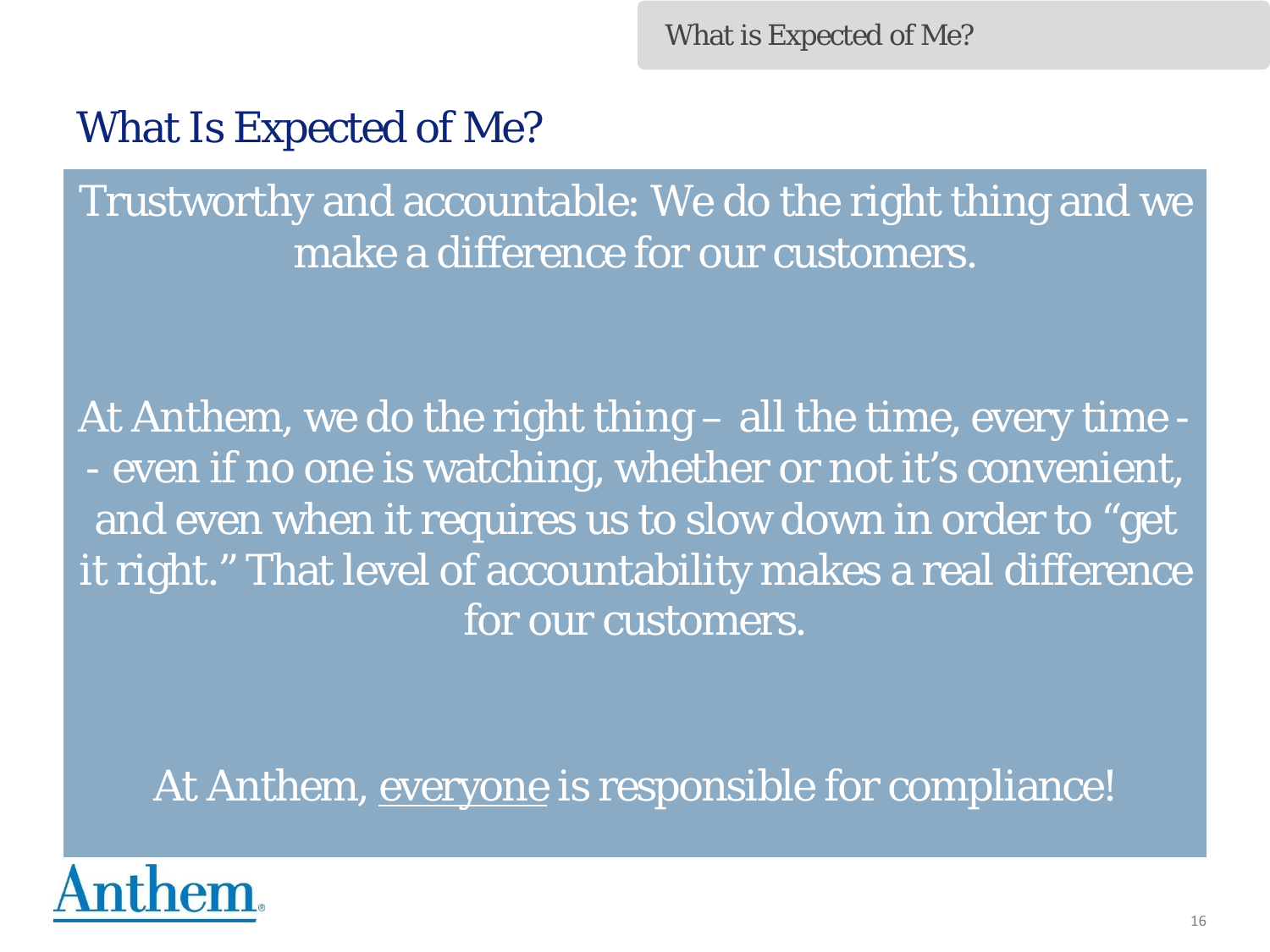# How Can I Identify a Compliance Concern?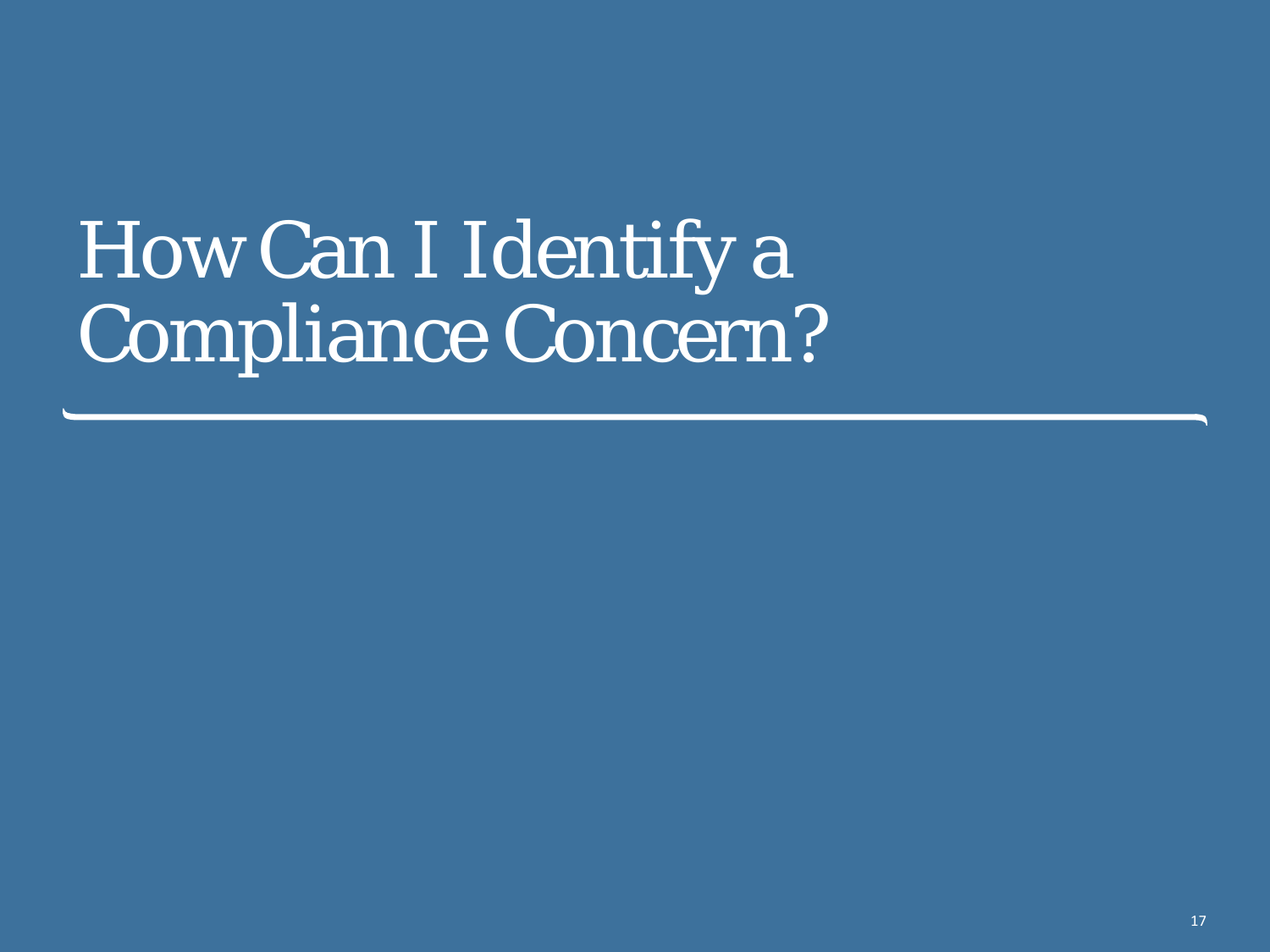How Can I Identify a Compliance Concern?

## What is Compliance Concern?

The knowledge and ability to identify potential Medicare compliance concerns is critical for all employees supporting Medicare business. So how can you identify a Medicare compliance concern? What exactly do we mean when we say, "Medicare compliance concern?"

A Medicare compliance concern can be any potential or actual violation of law, CMS regulation, Anthem policy or standard or a question or concern an employee may have related to Medicare.

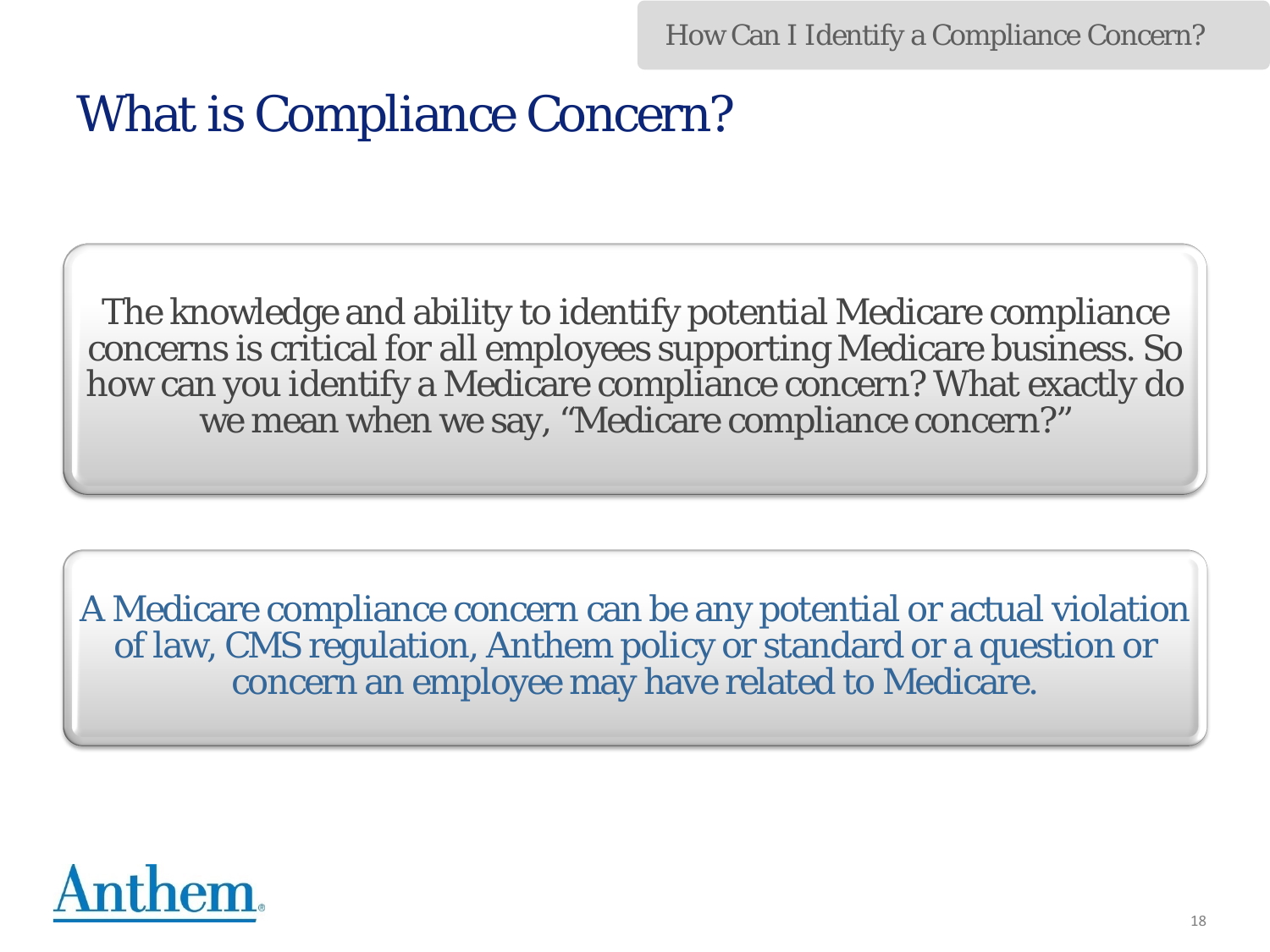## What is Non-Compliance?

Non-compliance is conduct that does not conform to the law, and Federal health care program requirements, or to an organization's ethical and business policies.

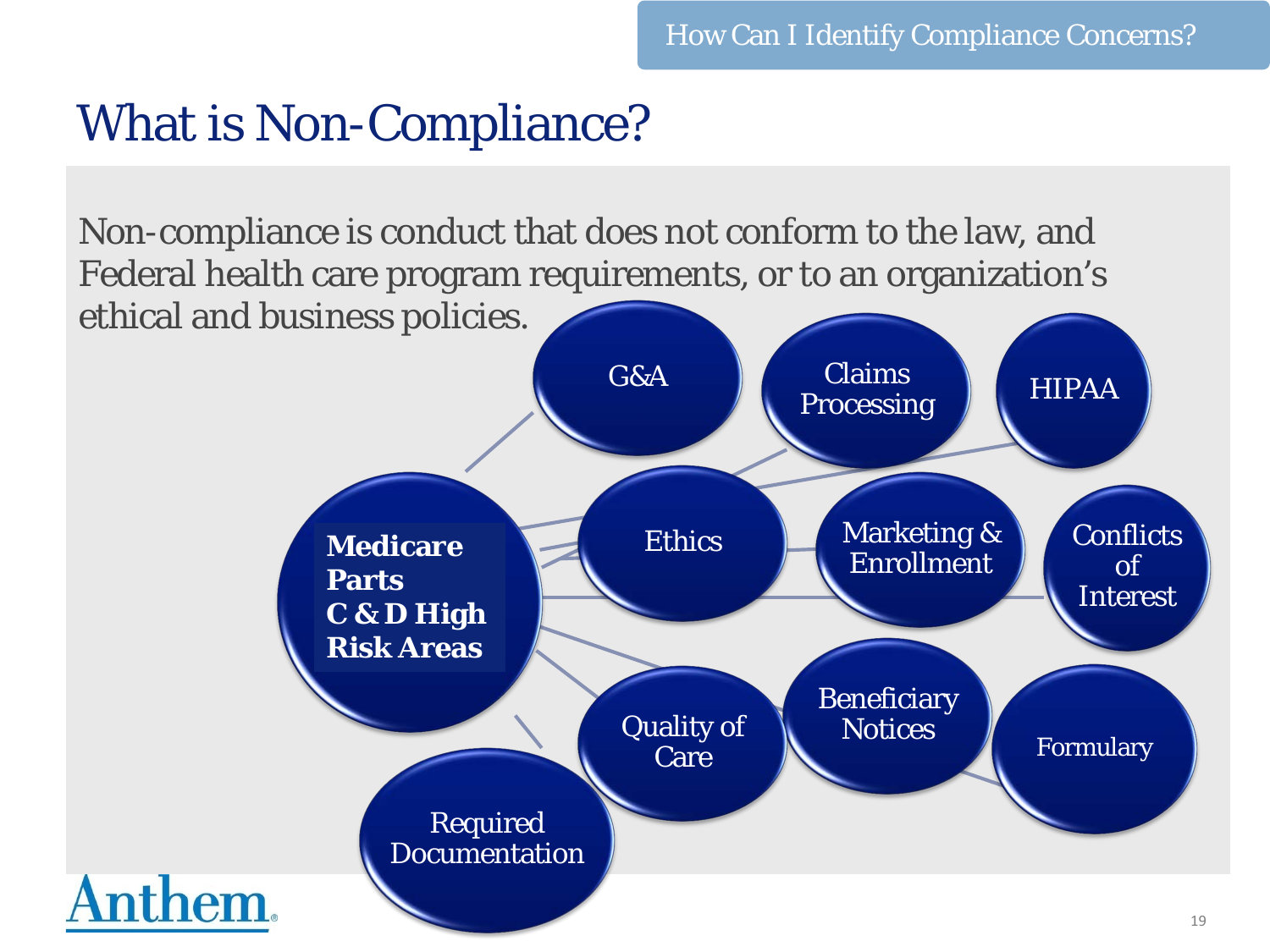## What Are Some Examples?

"I don't think those appeals are being processed within CMS required timeframes."

"I'm not sure if we should be including Social Security Numbers in that type of correspondence."

"From his record, it looks like this broker did not complete his required training this year."

"Our Customer Care Representatives don't have access to the most current plan information."

"This sales brochure does not follow CMS guidelines."

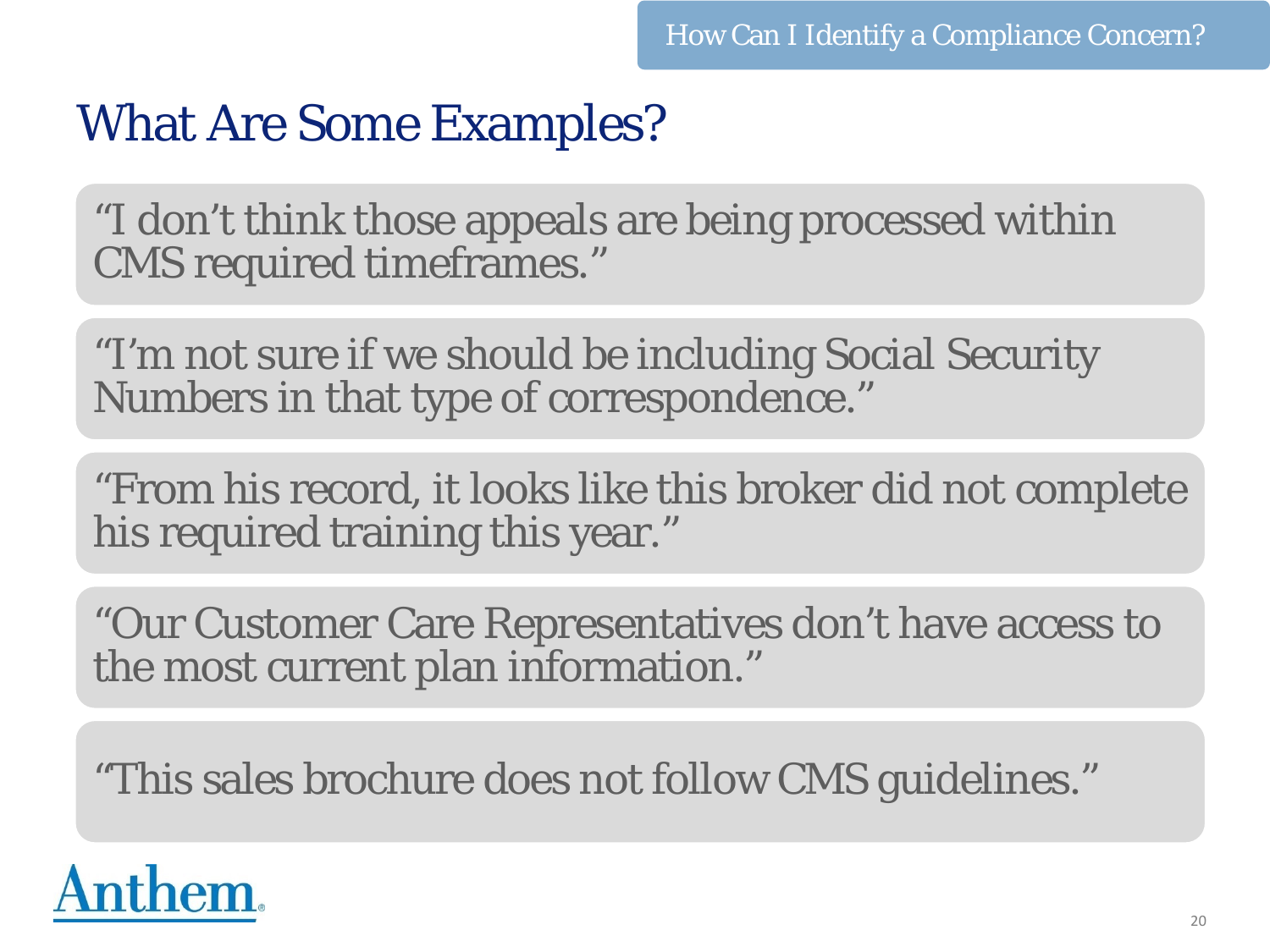# What Should I Do If I See Something I Think Might Be a Compliance Concern?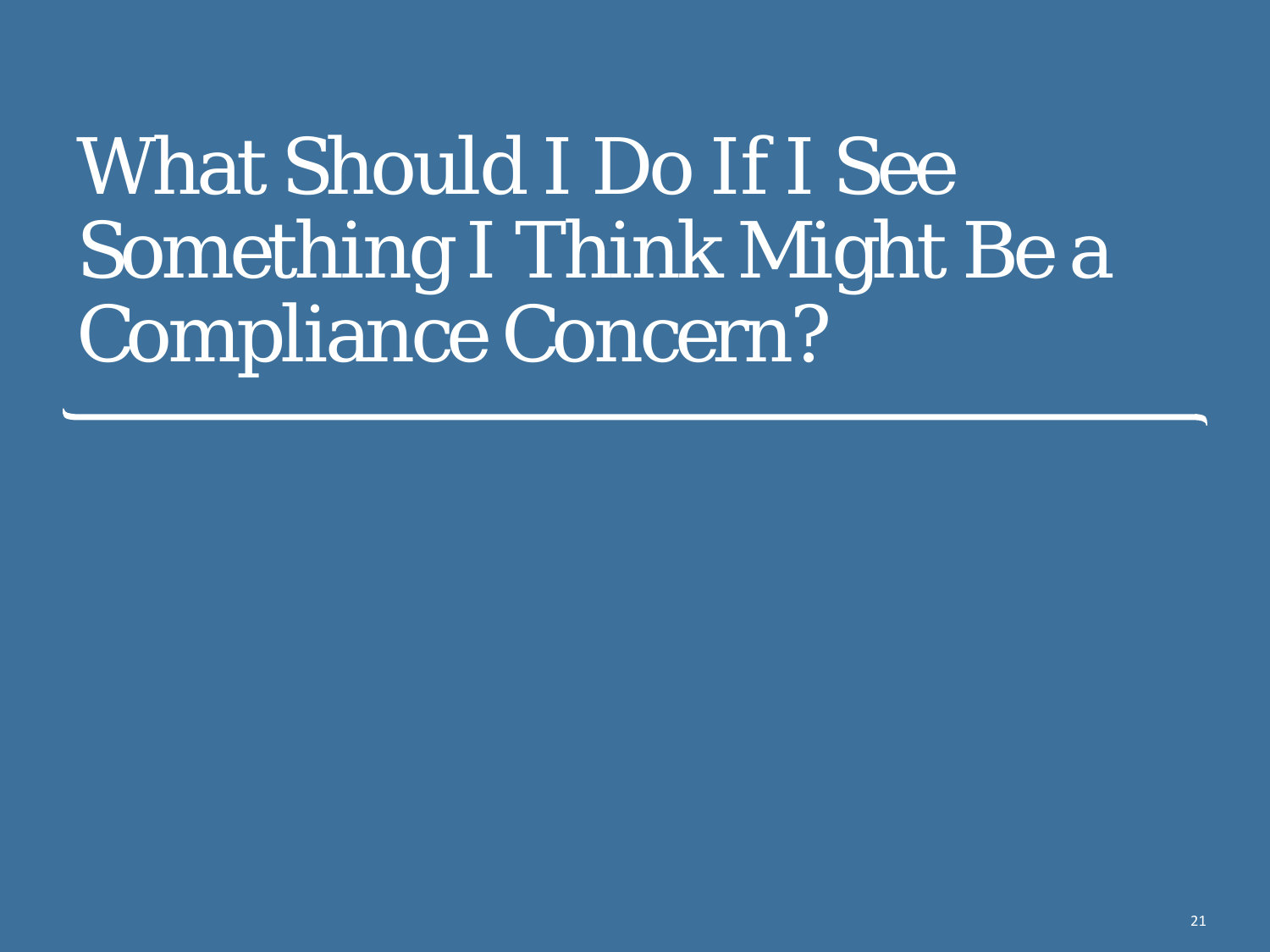What Should I Do If I See Something I think Might Be a Compliance Concern?

### What Should You Do?

What should you do if you see something you think might be a compliance issue?

## **Report It!**

Always err on the side of reporting. If it turns out not to be an issue, that's OK; it might be an opportunity for process improvement.

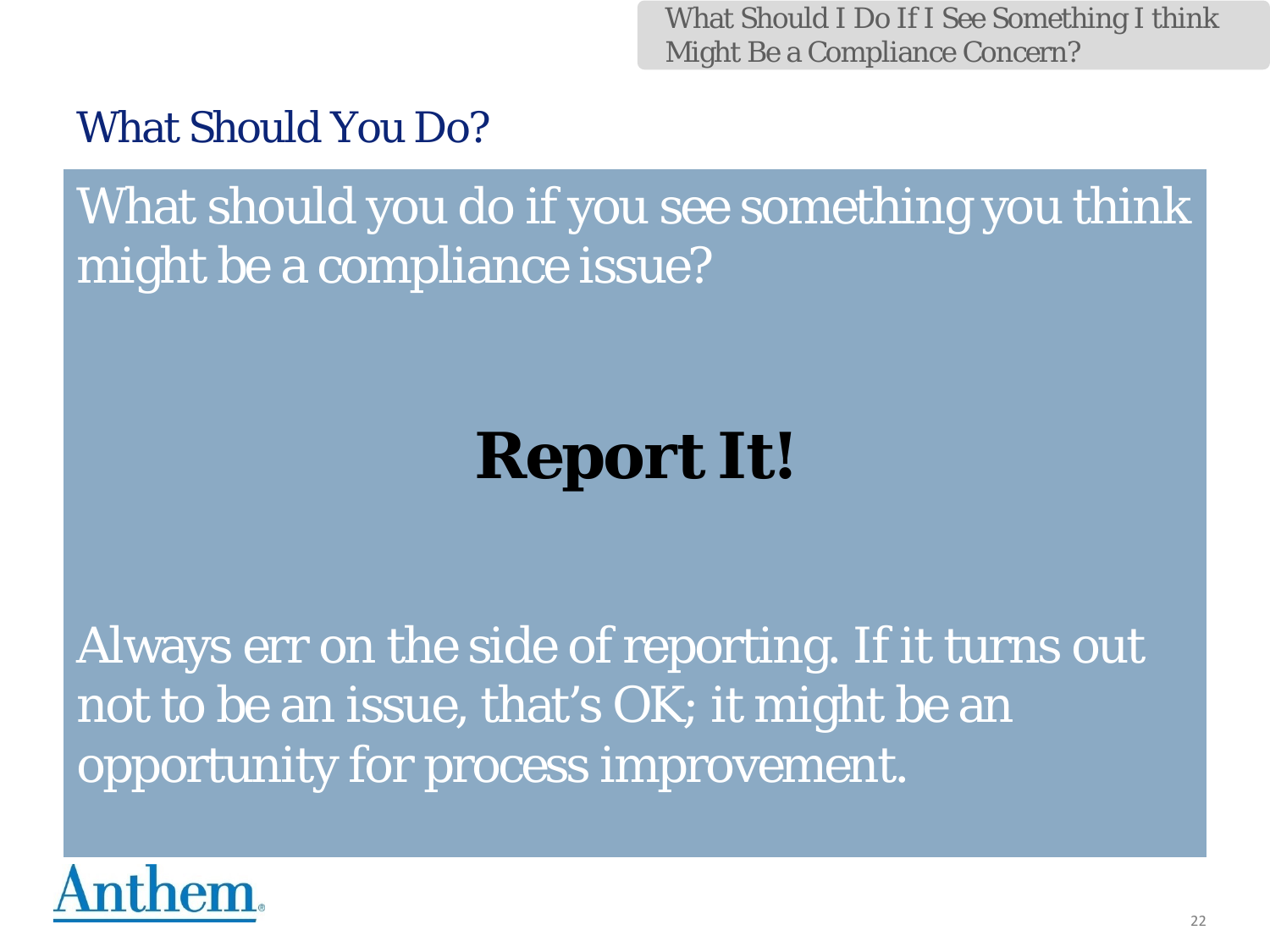## How Do I Report a Compliance Concern?

•Call the Anthem Helpline at **877.725.2702** (all compliance issues)

•Call the Anthem Fraud Hotline at **866.847.8247** (FWA issues related to Anthem)

•Email [ethicsandcompliance@Anthem.com](mailto:ethicsandcompliance@wellpoint.com) (all compliance issues)

•Contact Anthem's Ethics & Compliance Department at P.O. Box 791, Indianapolis, IN 469206 (all compliance issues)

•Call the Anthem Medicare Programs Compliance Officer, Sarah Lorance (all compliance issues)

•By Phone: 303.764.7277

•By Email: [MedicareProgramsComplOfficer@Anthem.com](mailto:MedicareProgramsComplOfficer@wellpoint.com)

•By Mail: 700 Broadway, Denver CO 80273

•Call or emailing your Anthem point of contact (all compliance issues)

•Call or emailing your Compliance Officer (Internal Compliance Officer/Contact) em.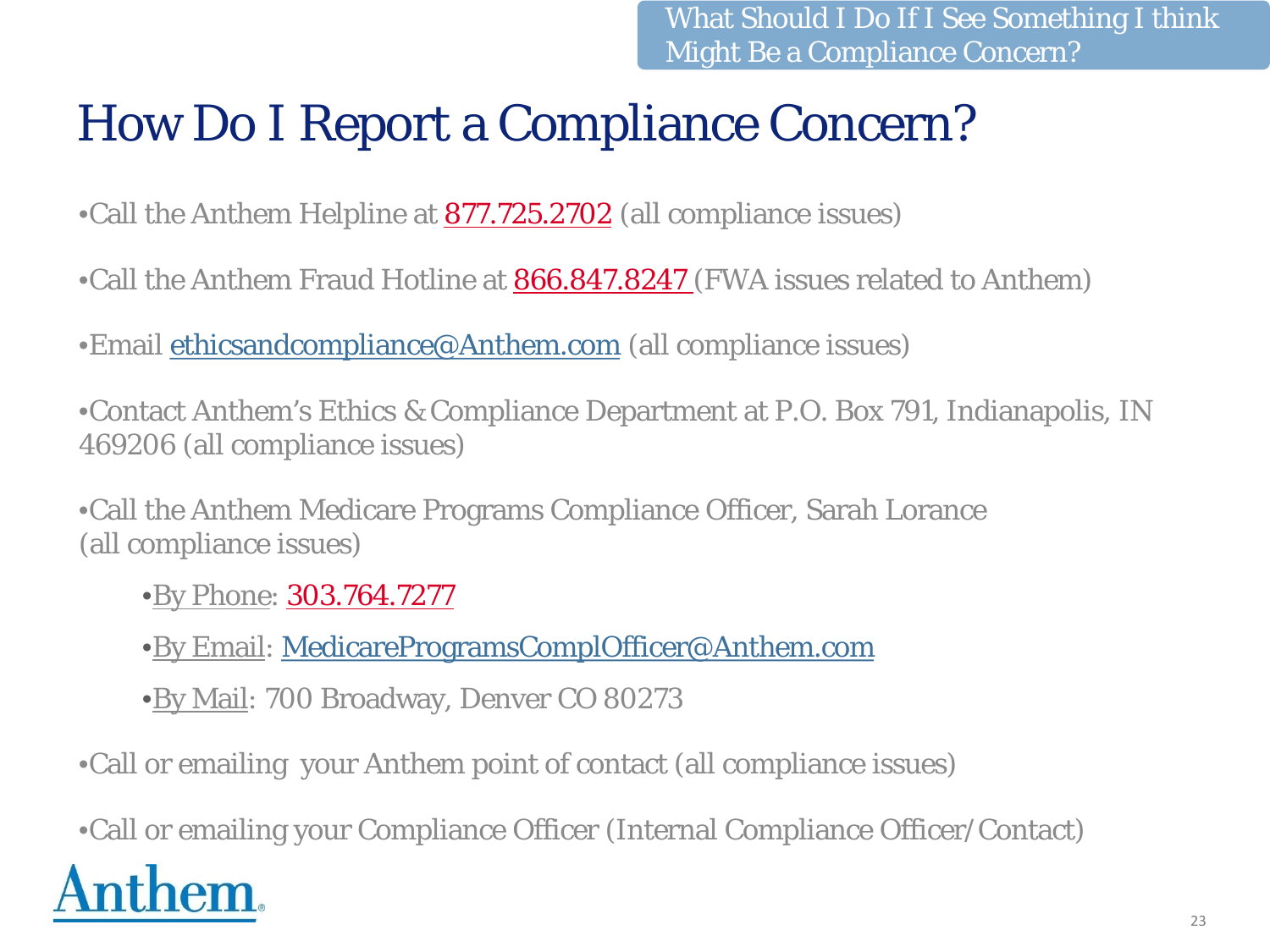# Is it Safe for Me to Make a Report?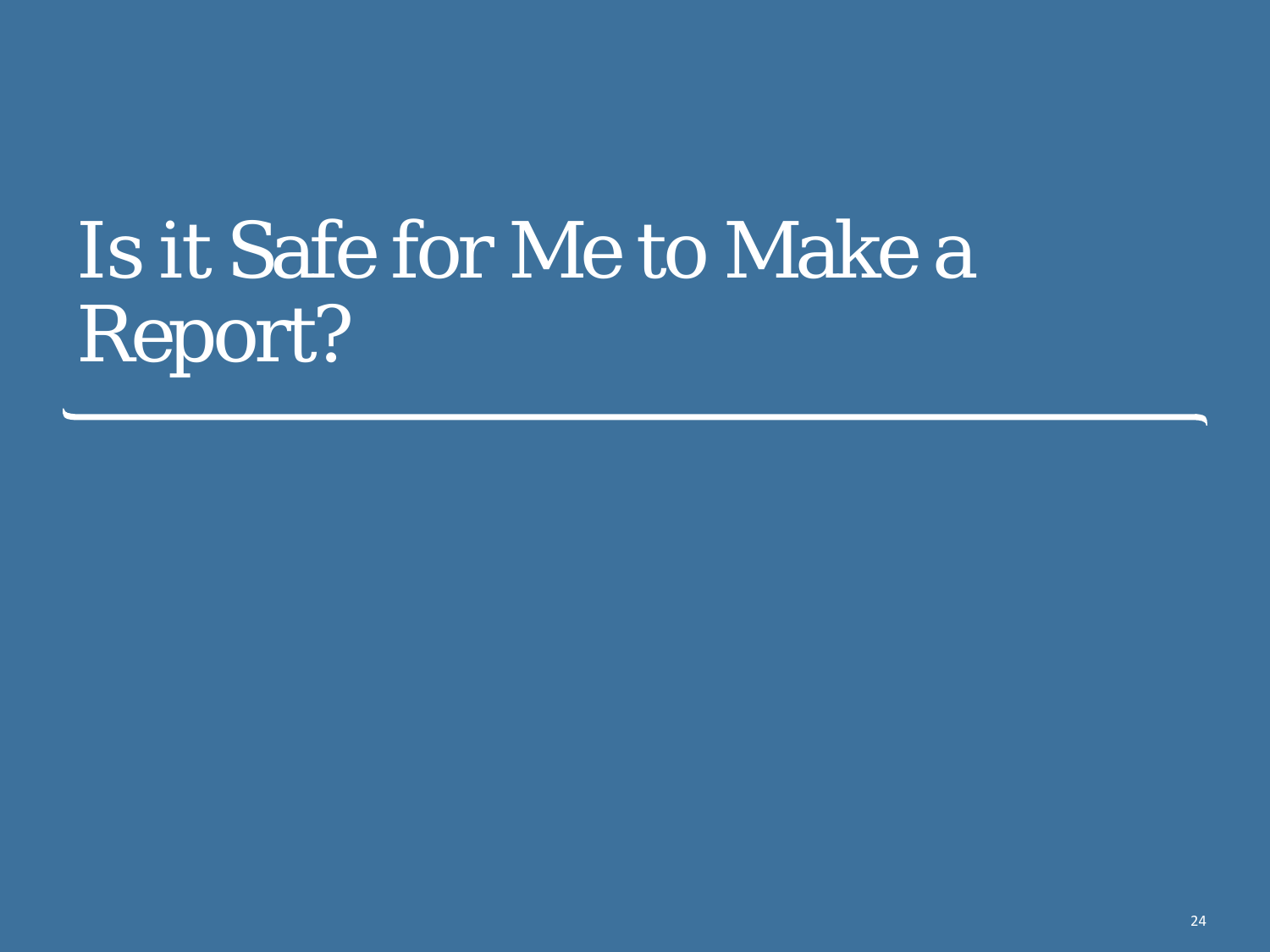## Is it Safe for Me to Make a Report?

Whichever method you choose to report a compliance concern, remember: Anthem does not tolerate retaliation or retribution for making a good faith report of a compliance concern or participating in an investigation including reports made by contracted vendors (a.k.a., First Tier, Downstream & Related Entities).

If you believe you have been retaliated against for making a compliance report in good faith, please report your concern to your Anthem Manager or the Anthem Medicare Compliance Officer, Sarah Lorance, immediately.

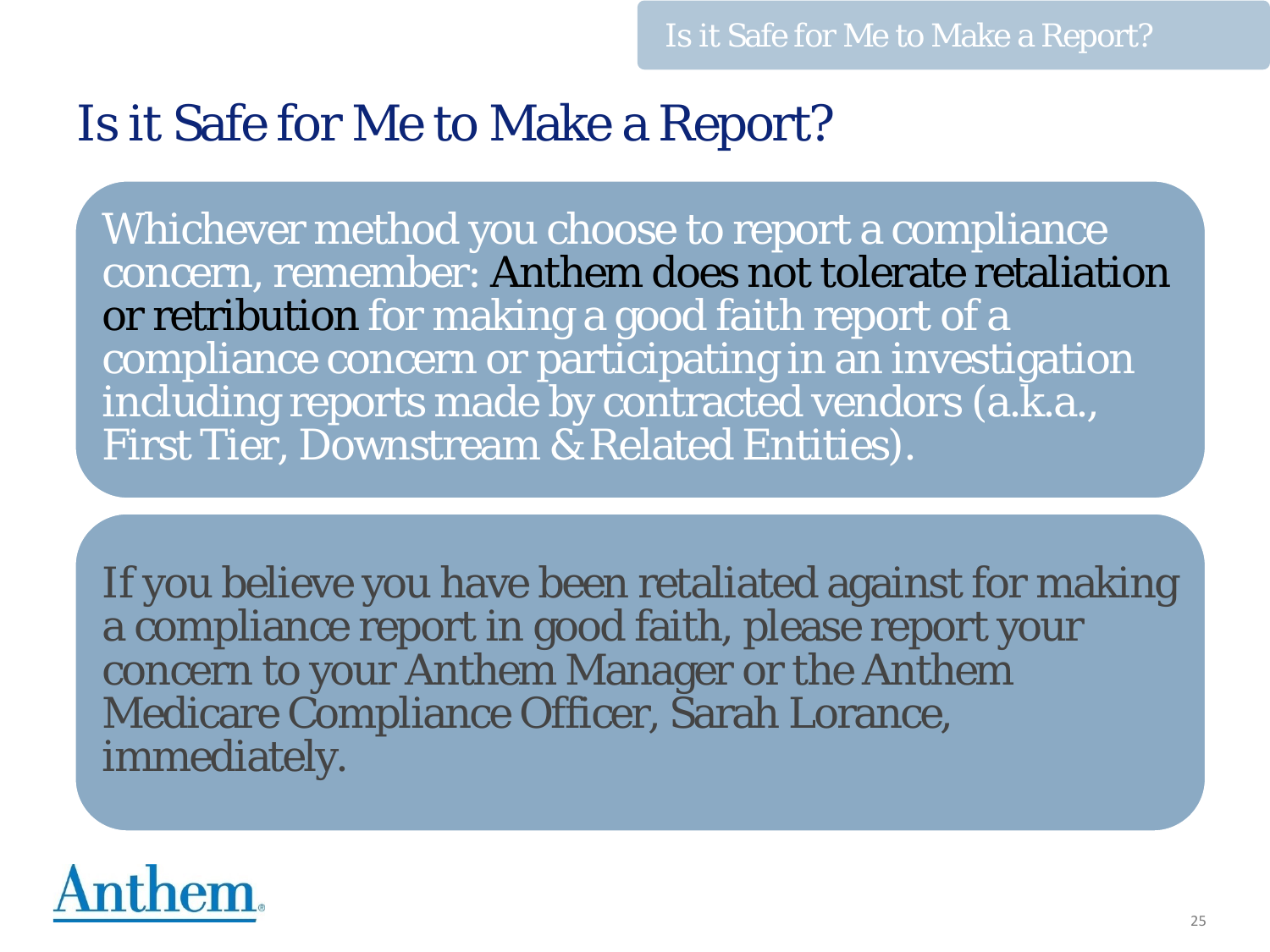## What Does Retaliation Look Like?

Retaliation can occur in different ways; for example, being…

- Terminated from employment
- **Rated poorly on a performance review**
- Denied access to information necessary to perform your job
- Excluded from meetings
- Given all the assignments no one else wants to do
- Pressured, bullied or made to feel uncomfortable by managers or peers

The issue of retaliation is so important Anthem includes non-retaliation in our Standards of Ethical Business Conduct. It is part of how Anthem does business.

## hem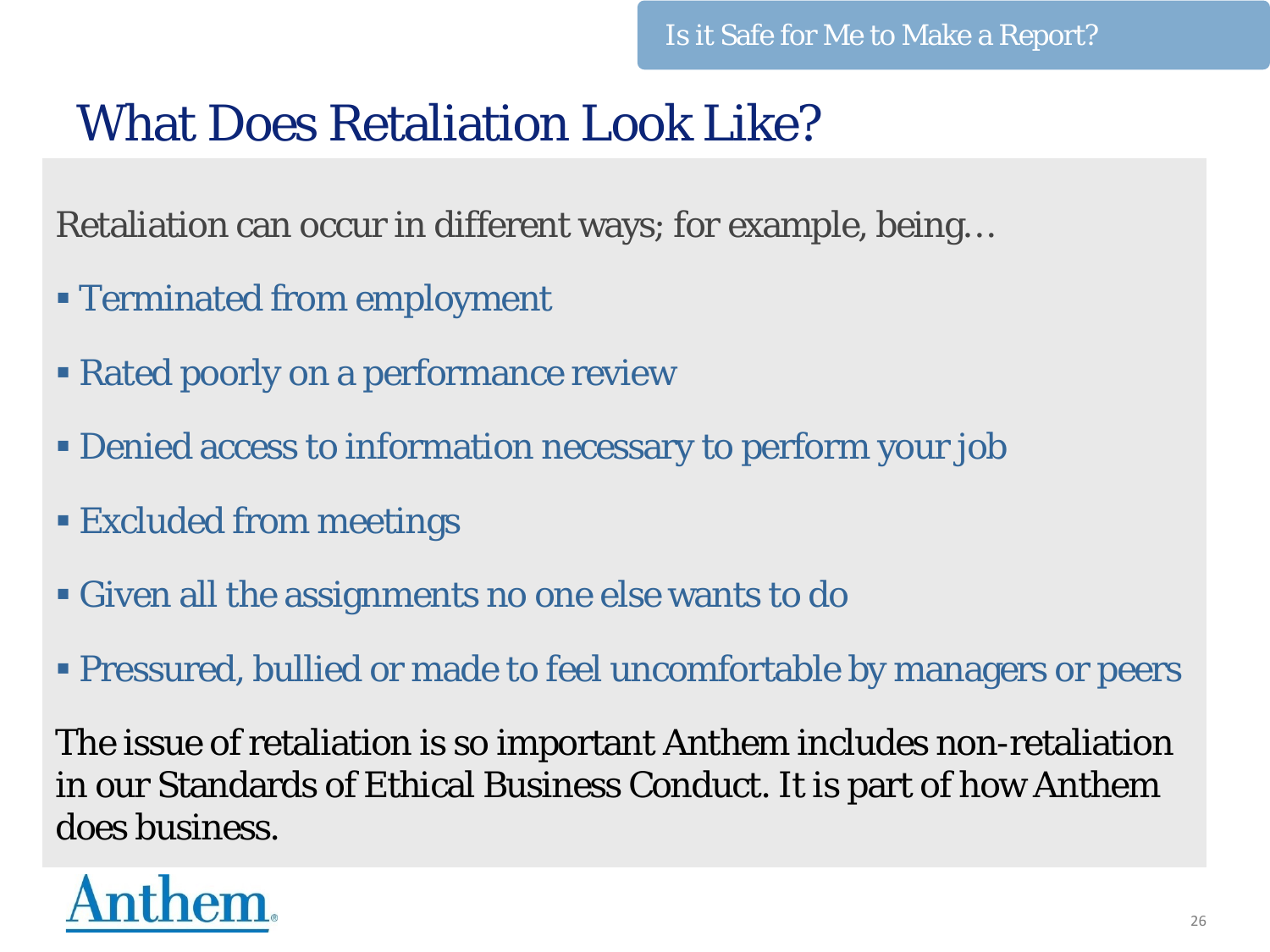## What Are the Consequences of Non-Compliance?

Your organization is required to have disciplinary standards in place for non-compliant behavior. Those who engage in non-Compliant behavior may be subject to any of the following:

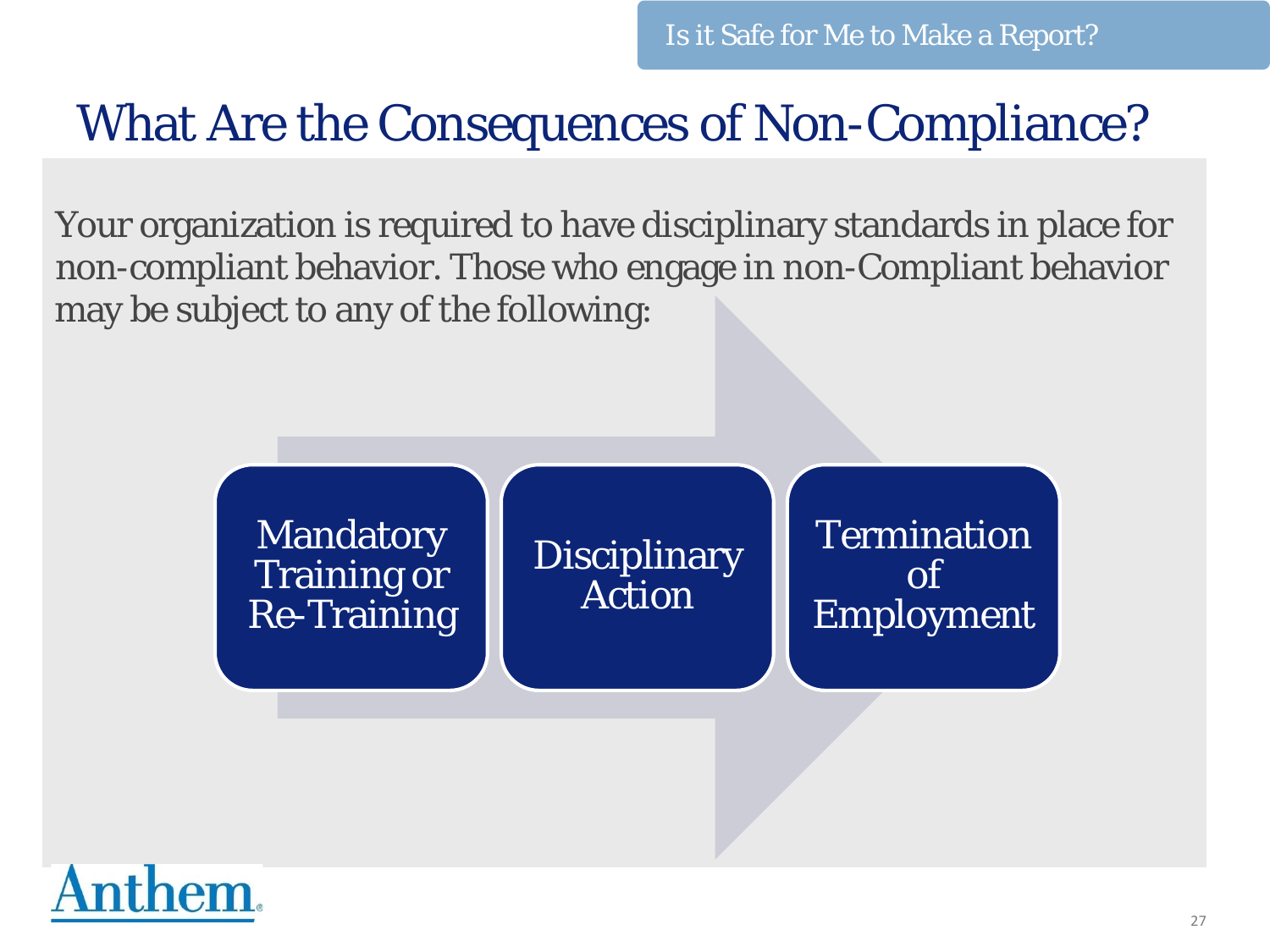## Whose Responsibility is Compliance?

Compliance is everyone's responsibility!



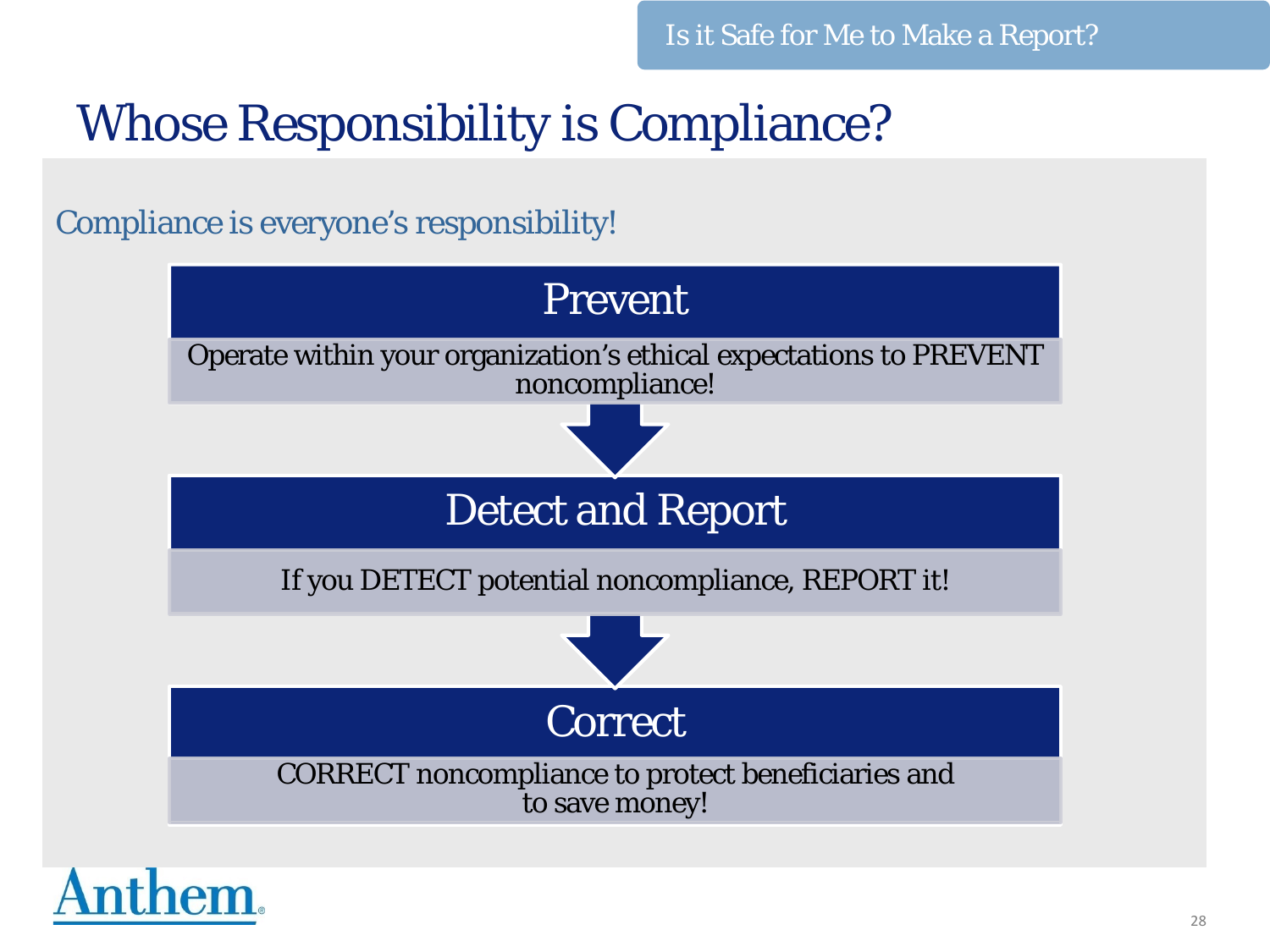# Compliance Scenarios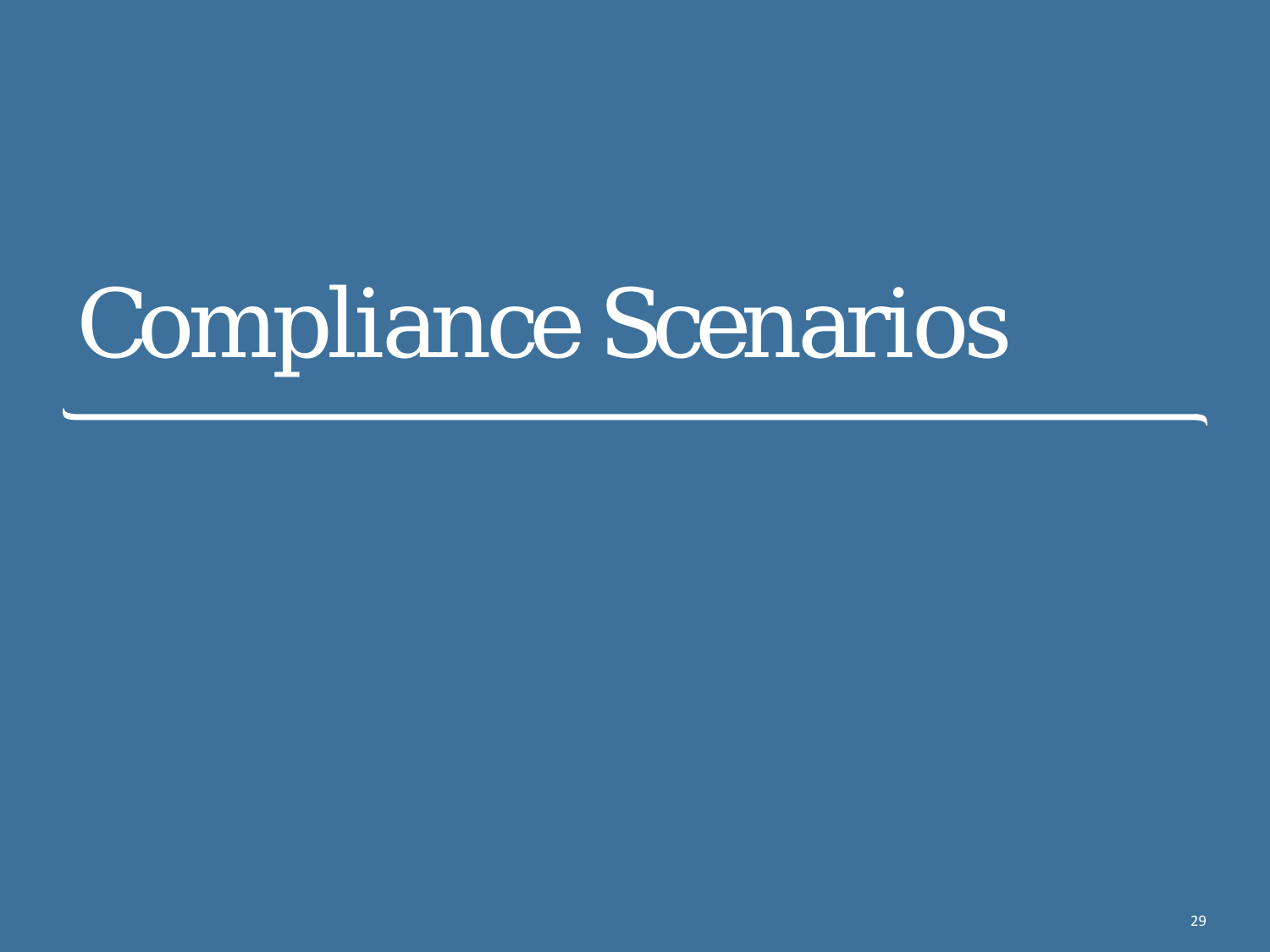## Scenario 1

You have discovered an unattended email address or fax machine in your office which receives beneficiary appeals requests.

You suspect that no one is processing the appeals. What should you do?

A) Contact Law Enforcement B) Nothing C) Contact your Compliance Department D) Wait to confirm someone is processing the appeals before taking further action E) Contact your supervisor

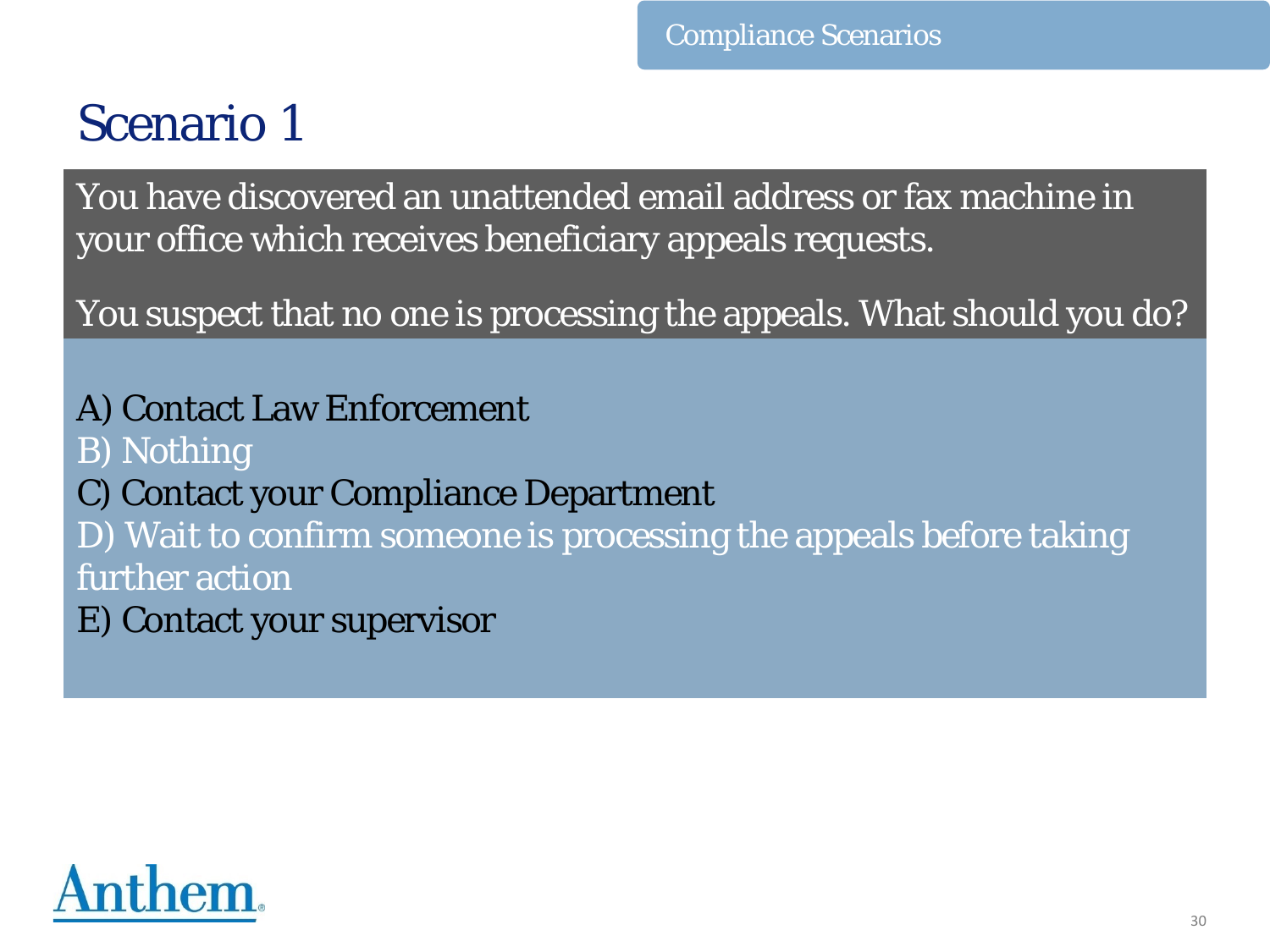## Scenario 1-Answer

**The correct answer is: C – Contact your Compliance Department.** 

Suspected or actual noncompliance should be reported immediately upon discovery. It is best to report anything that is suspected rather than wait and let the situation play out.

Your Sponsor's compliance department will have properly trained individuals who can investigate the situation and then, as needed, take steps to correct the situation according to the Sponsor's Standards of Conduct and Policies and Procedures.

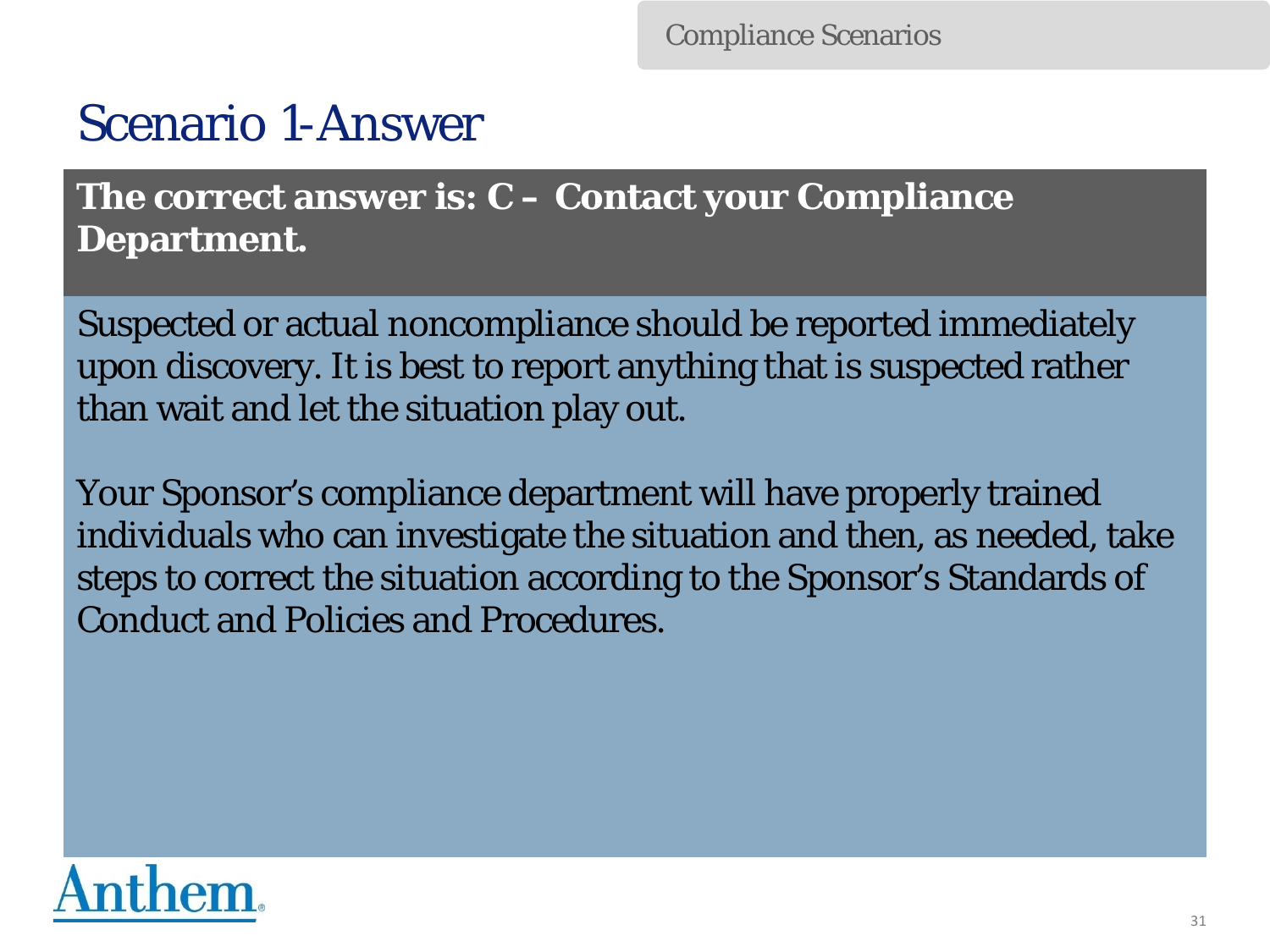## Scenario 2

A sales agent, employed by the Sponsor's first-tier or downstream entity, has submitted an application for processing and has requested two things:

i) the enrollment date be back-dated by one month

ii) all monthly premiums for the beneficiary be waived

#### What should you do?

A) Refuse to change the date or waive the premiums, but decide not to mention the request to a supervisor or the compliance department

B) Make the requested changes because the sales agent is responsible for determining the beneficiary's start date and monthly premiums

C) Tell the sales agent you will take care of it, but then process the application properly (without the requested revisions). You will not file a report because you don't want the sales agent to retaliate against you

D) Process the application properly (without the requested revisions). Inform your supervisor and the compliance officer about the sales agent's request.

E) Contact law enforcement and CMS to report the sales agent's behavior.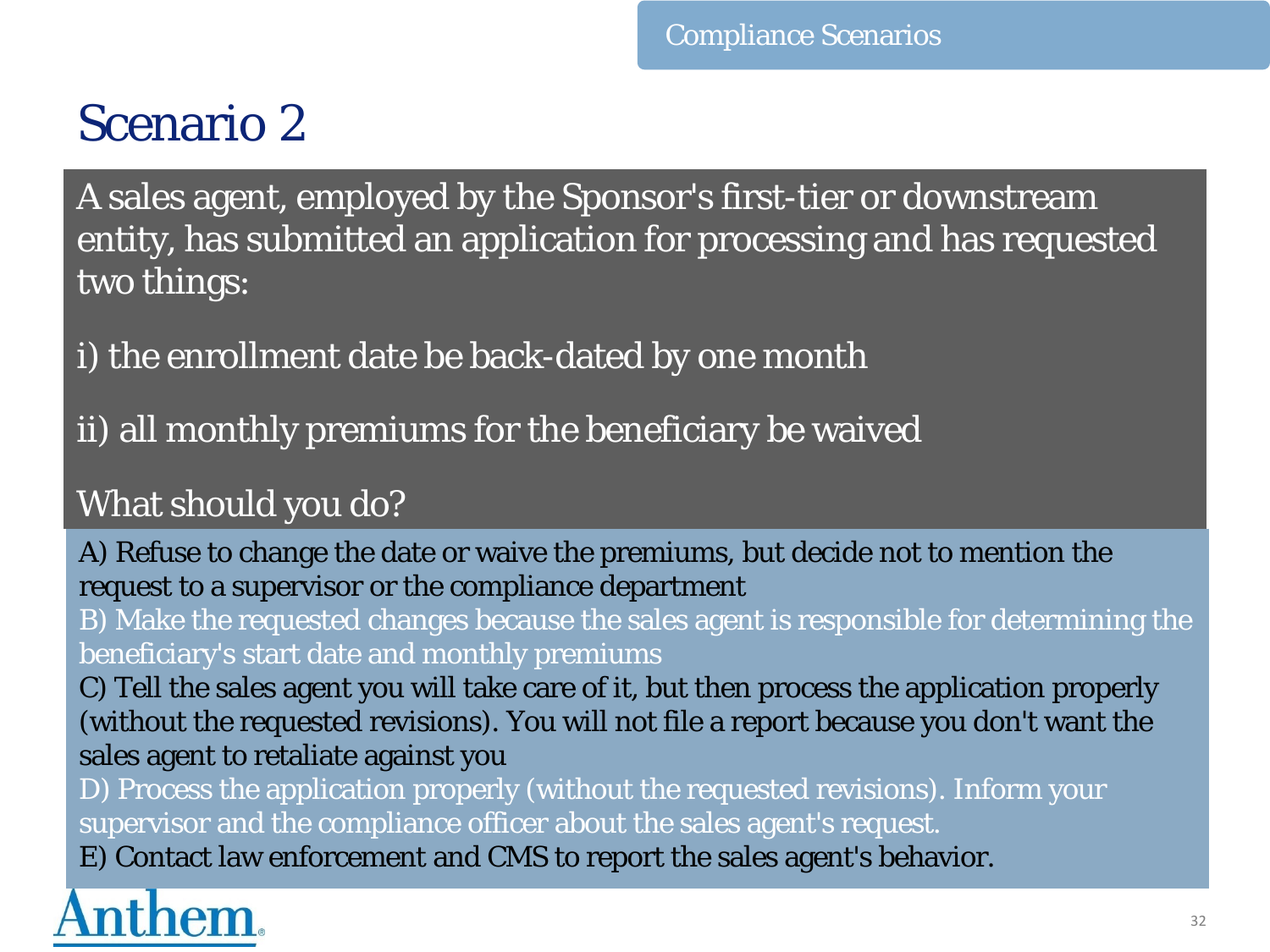Compliance Scenarios

## Scenario 2 - Answer

**The correct answer is: D - Process the application properly (without the requested revisions). Inform your supervisor and the compliance officer about the sales agent's request.** 

The enrollment application should be processed in compliance with CMS regulations and guidance. If you are unclear about the appropriate procedure, then you can ask your supervisor or the compliance department for additional, job-specific training.

Your supervisor and the compliance department should be made aware of the sales agent's request so that proper retraining and any necessary disciplinary action can be taken to ensure that this behavior does not continue. *No one*, including the sales agent, your supervisor, or the Compliance Department, can retaliate against you for a report of noncompliance made in good faith.

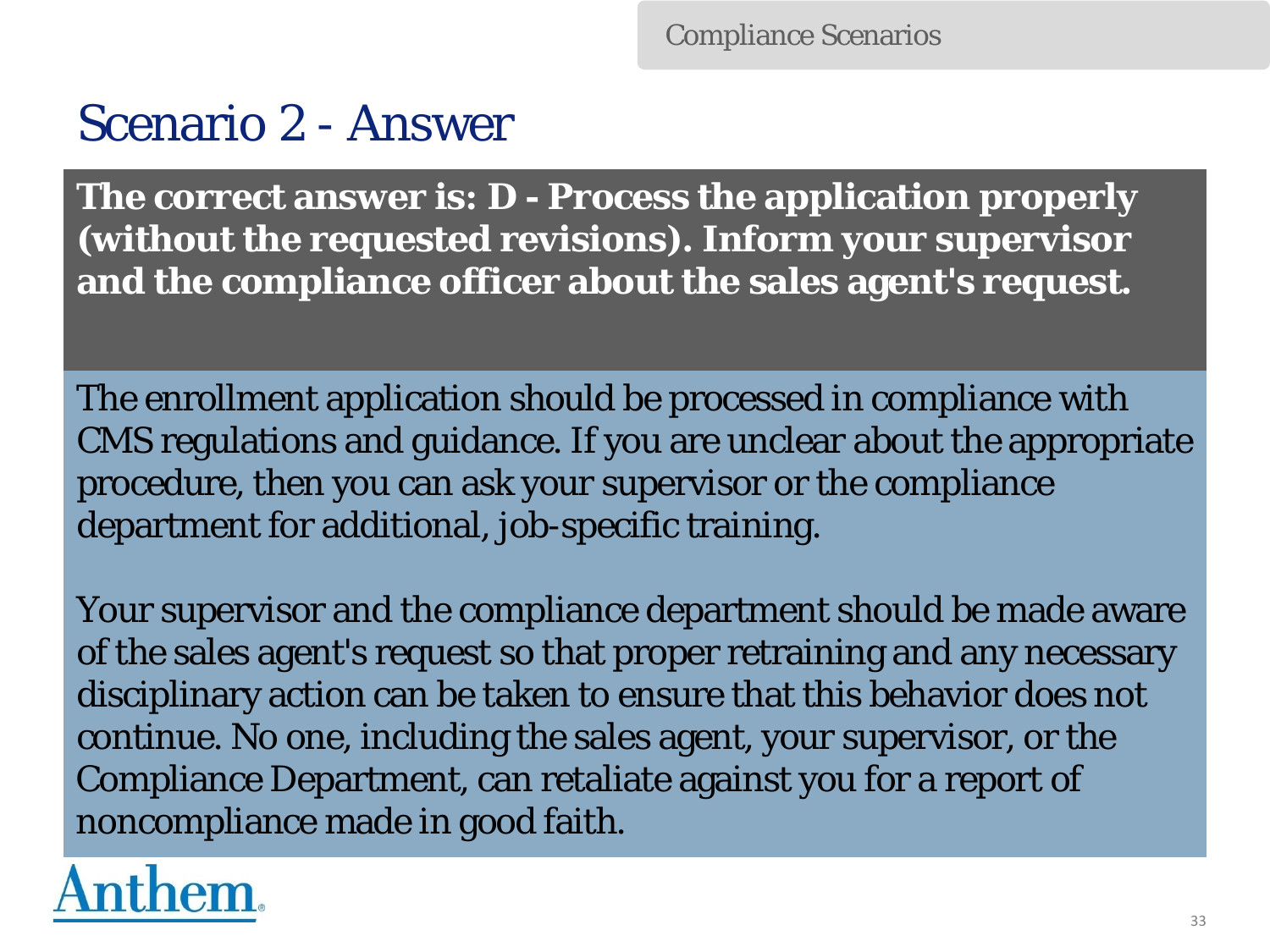## Scenario 3

You work for an MA-PD Sponsor. Last month, while reviewing a monthly report from CMS, you identified multiple enrollees for which the Sponsor is being paid, who are not enrolled in the plan.

You spoke to your supervisor, Tom, who said not to worry about it. This month, you have identified the same enrollees on the report again.

What do you do?

A) Decide not to worry about it as your supervisor, Tom, had instructed. You notified him last month and now it's his responsibility.

B) Although you have seen notices about the Sponsor's non-retaliation policy, you are still nervous about reporting. To be safe, you submit a report through your Compliance Department's anonymous tip line so that you cannot be identified.

C) Wait until next month to see if the same enrollees are on the report again, figuring it may take a few months for CMS to reconcile its records. If they are, then you will say something to Tom again.

D) Contact law enforcement and CMS to report the discrepancy.

E) Ask Tom about the discrepancies again.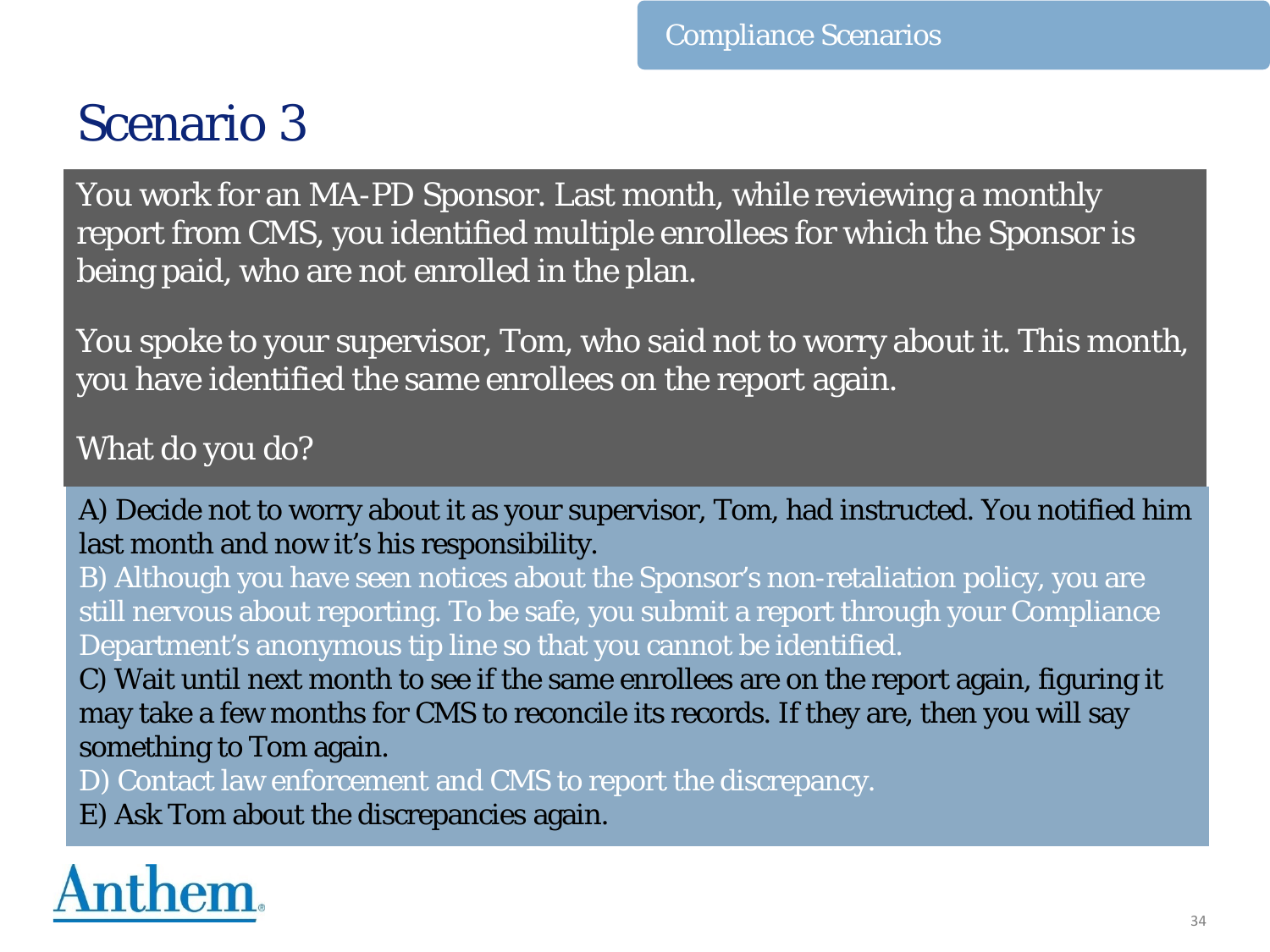## Scenario 3 - Answer

**The correct answer is: B - Although you have seen notices about the Sponsor's non-retaliation policy, you are still nervous about reporting. To be safe, you submit a report through your Compliance Department's anonymous tip line so that you cannot be identified.** 

There can be no retaliation for reports of noncompliance made in good faith. To help promote reporting, Sponsors should have easy-to-use, confidential reporting mechanisms available to its employees 24 hours a day, 7 days a week.

It is best to report any suspected noncompliance to the Compliance Department promptly to ensure that the Sponsor remains in compliance with CMS requirements. Do the right thing! Compliance is everyone's responsibility.

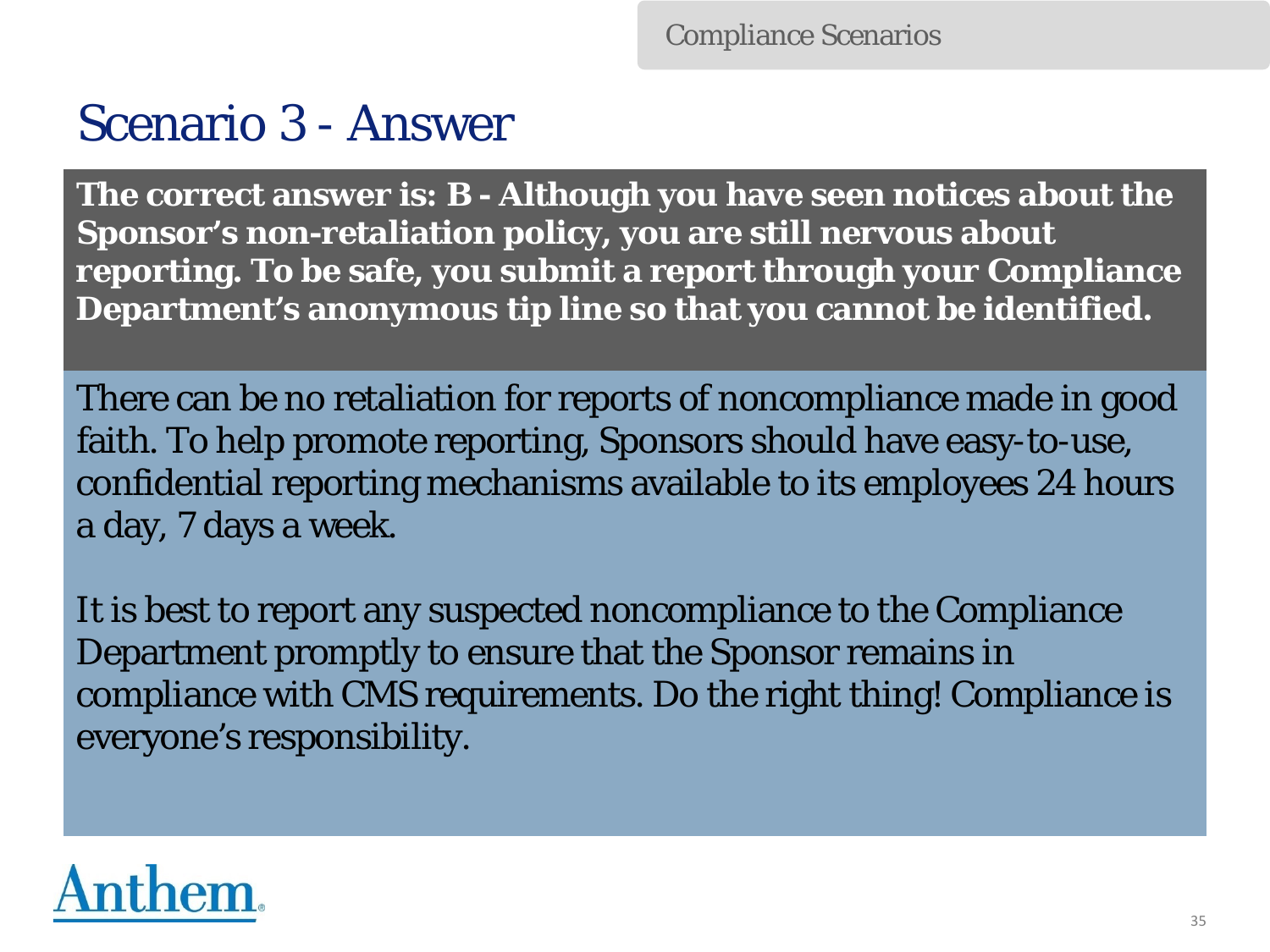## Resources - 2015 Training Presentation

•This 2015 General Compliance and FWA Awareness Training presentation was created by Anthem to be used by any FDR to meet their annual general compliance and FWA training requirement.

•This General Compliance and FWA Awareness Training presentation may not be altered in anyway without Anthem Medicare Program Compliance and Legal's approval.

## **Please complete and print the certificate on the next slide and retain for your records.**

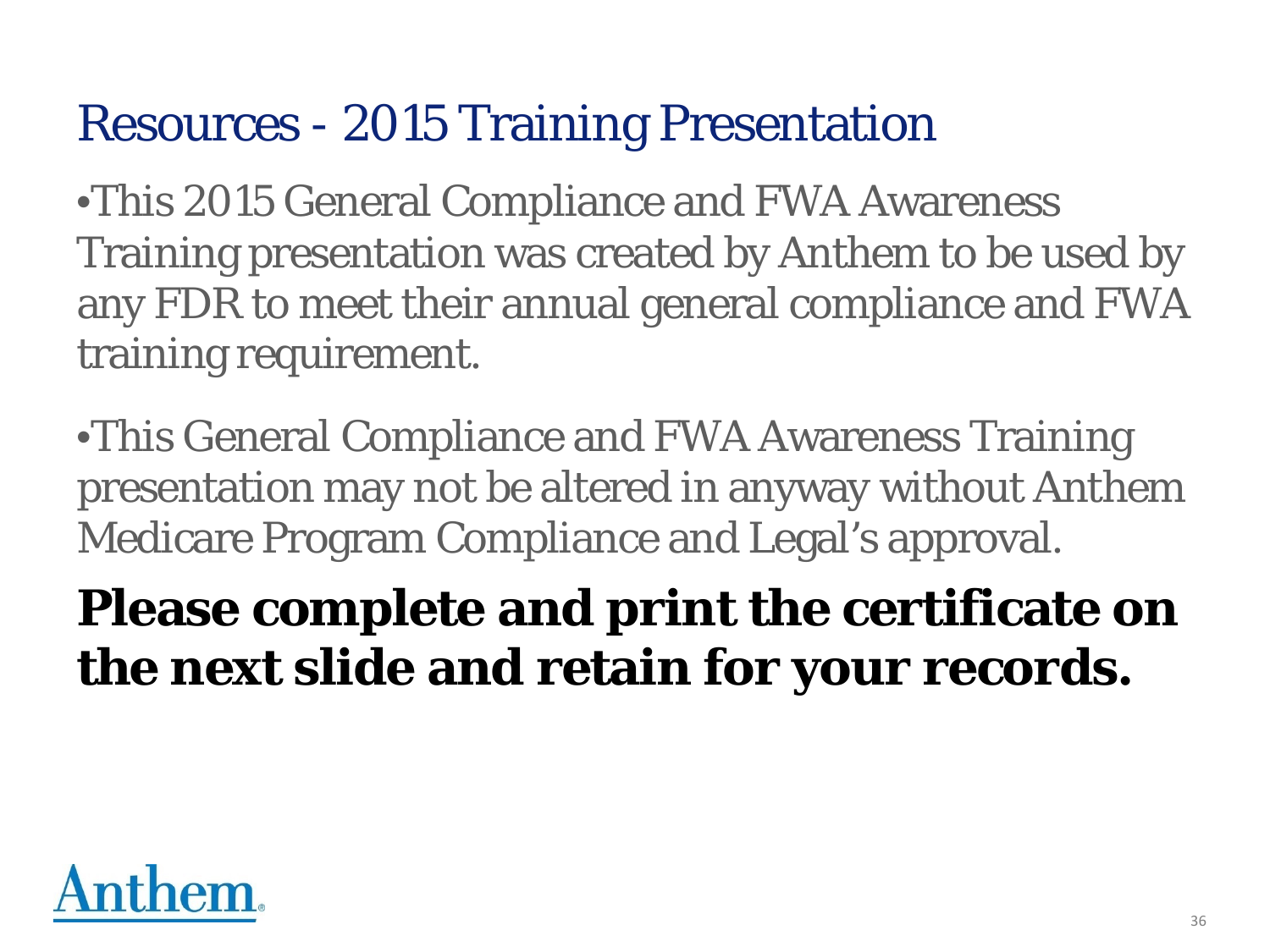**Anthem.** 

# **CERTIFICATE OF COMPLETION**

This certifies completion of the 2015 Anthem General Compliance Training for First Tier, Downstream & Related Entities

Name

Date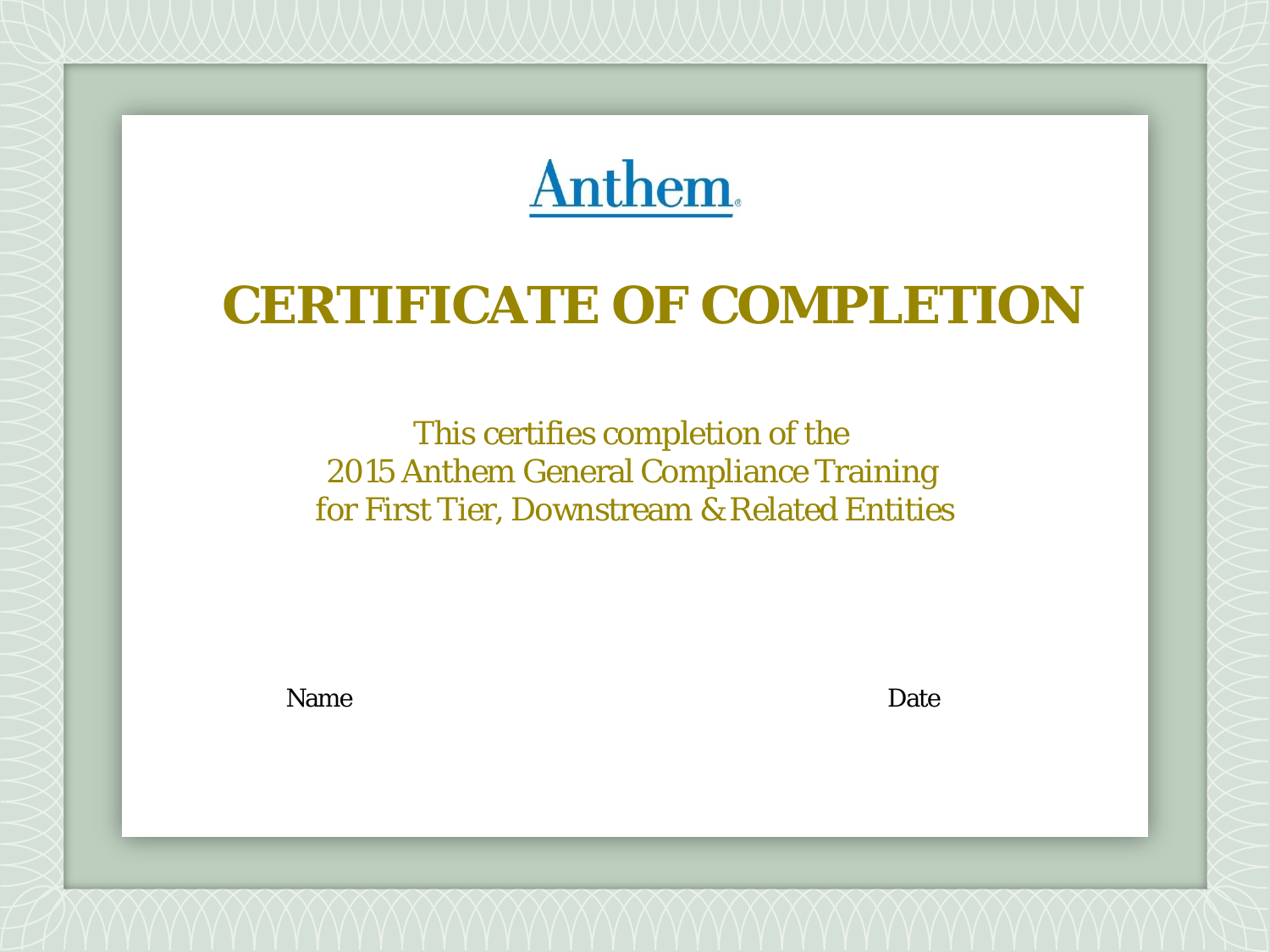2015 Medicare Advantage and Part D Fraud, Waste, and Abuse **Training** 

First Tier, Downstream and Related Entities

January, 2015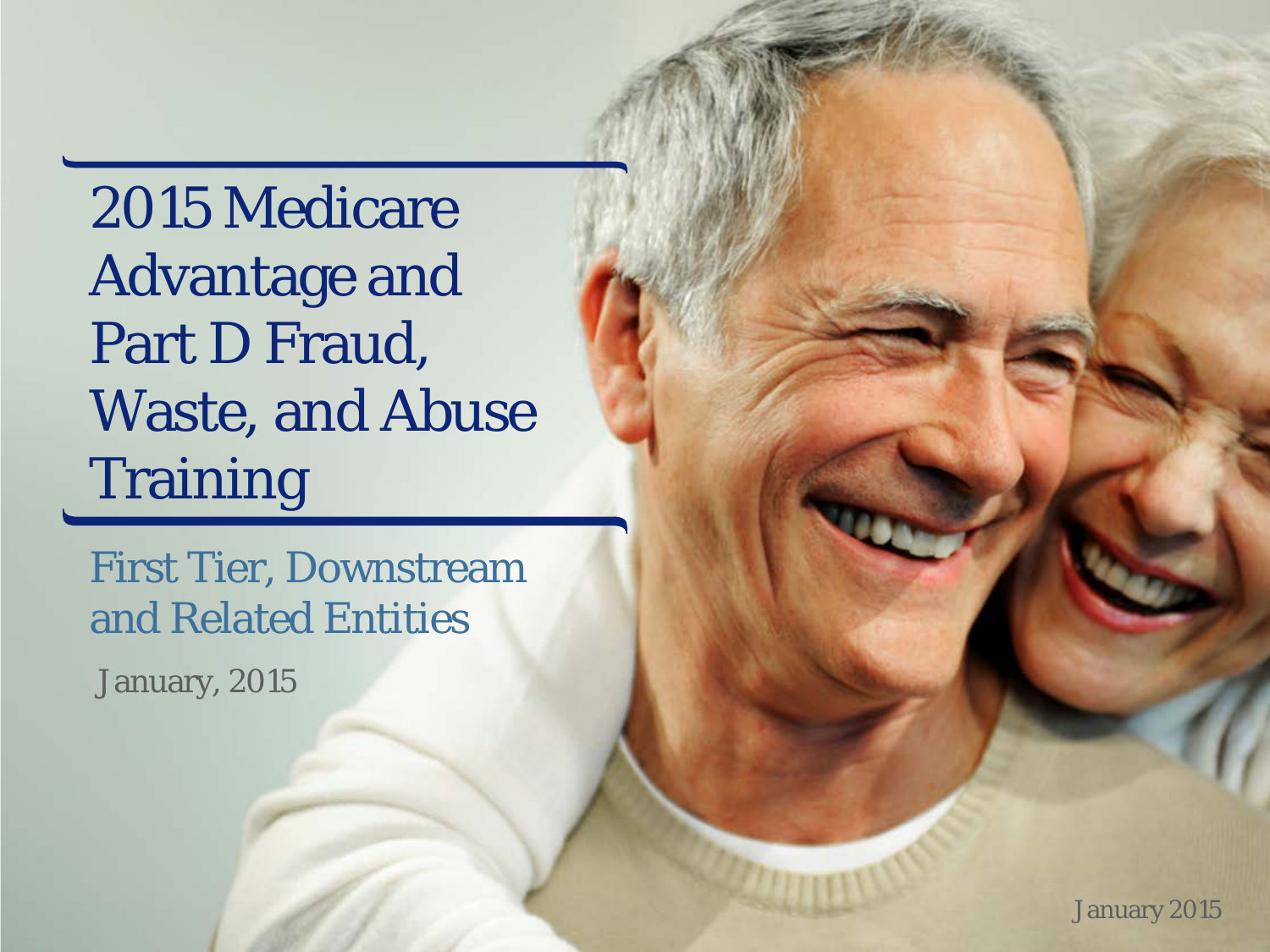### Fraud, Waste and Abuse Awareness Training Objectives

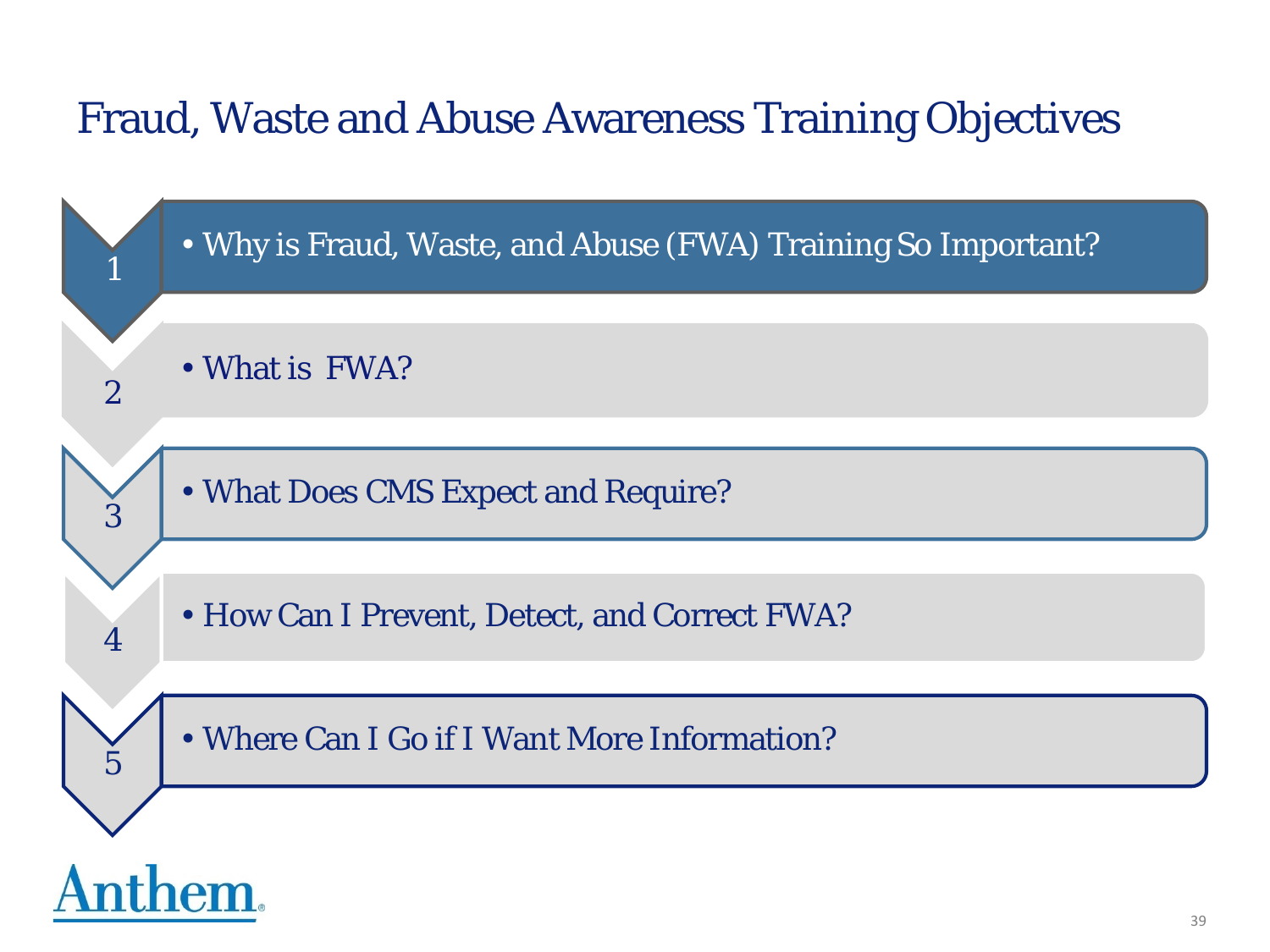# Why is Fraud, Waste, and Abuse (FWA) Training So Important?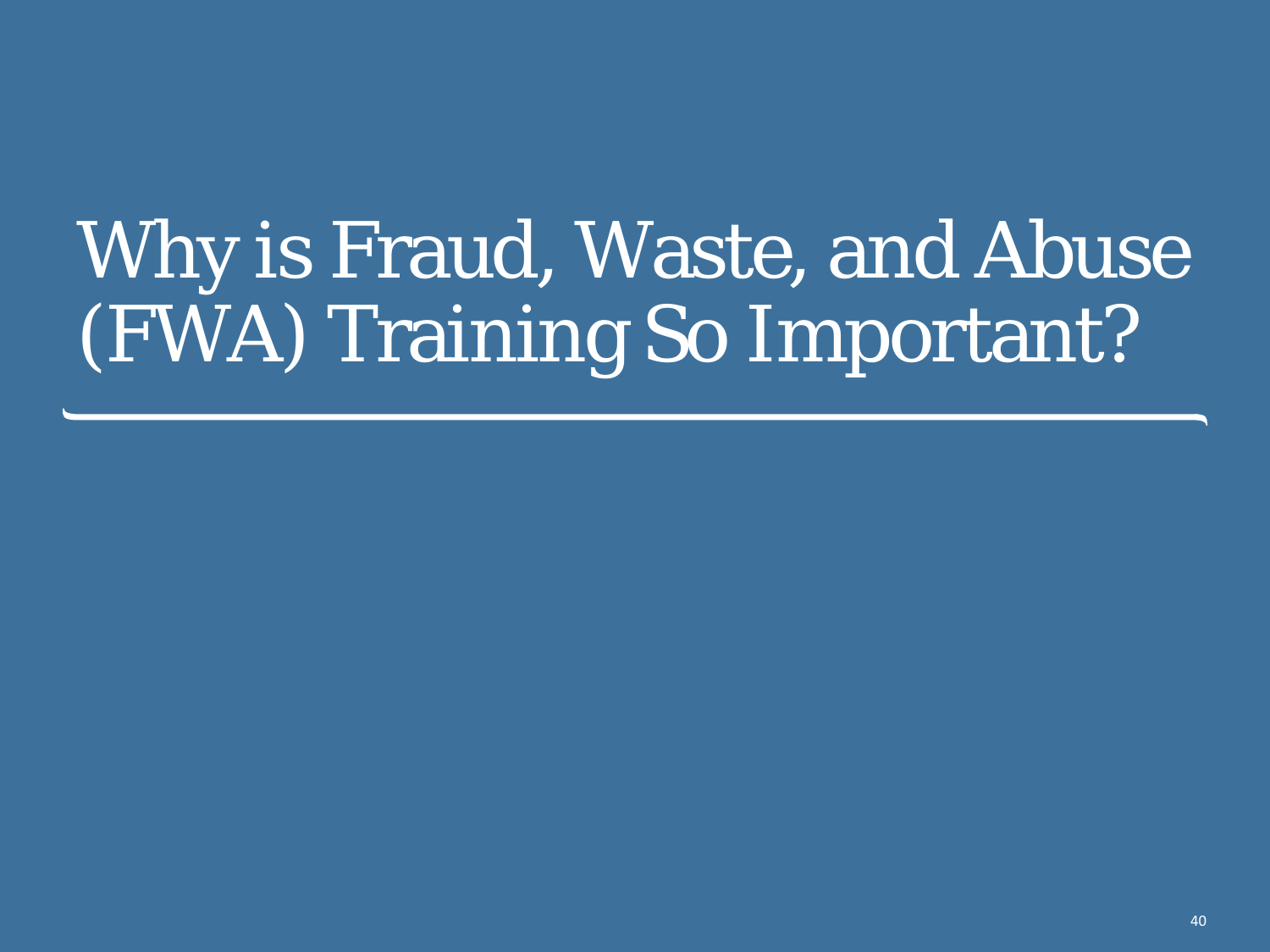Why is Fraud, Waste, and Abuse (FWA) Training So Important?

# Why is FWA Important?

### **Why Is FWA Training Important?**



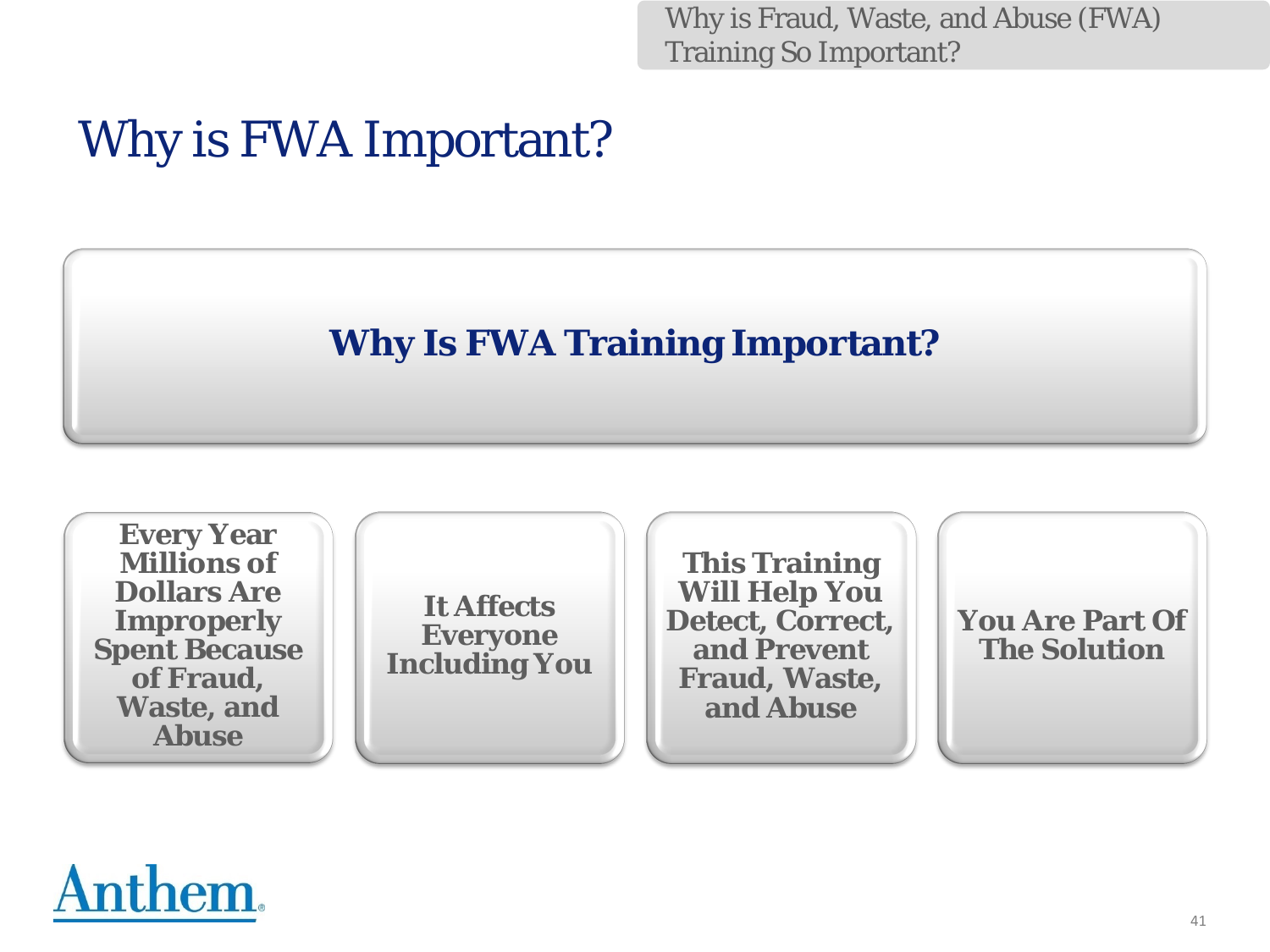# Why is FWA Training Important?

Although there is no exact measure of health care fraud, those who are intent on abusing the system can cost taxpayers billions of dollars and put beneficiaries health and welfare at risk.

To combat fraud and abuse, you need to know what to watch for to protect your organization and Anthem from potential abusive practices, civil liability, and perhaps criminal activity.

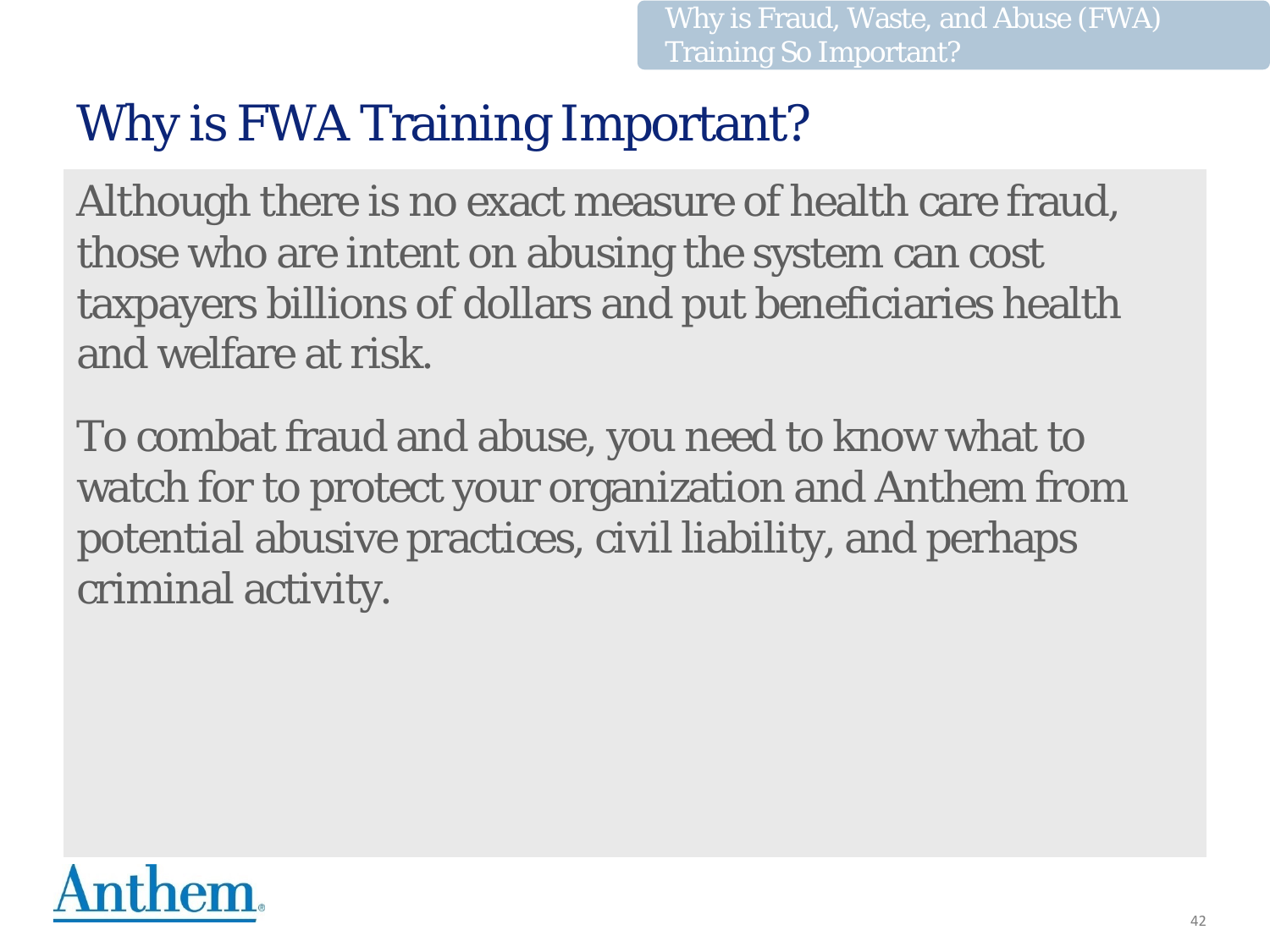Why is Fraud, Waste, and Abuse (FWA) Training So Important?

### What Are My Roles And Responsibilities as an FDR?

First Tier, Downstream and Related entities provide health care services or assist in the administration of the Medicare program on behalf of Anthem.

As an FDR for Anthem, you are required to comply with all applicable statutory, regulatory, and other Part C and/or Part D requirements.

You have a duty and obligation to both Anthem and the Medicare Program to detect, prevent, and correct fraud, waste, and abuse in the Medicare Part C and Part D programs.

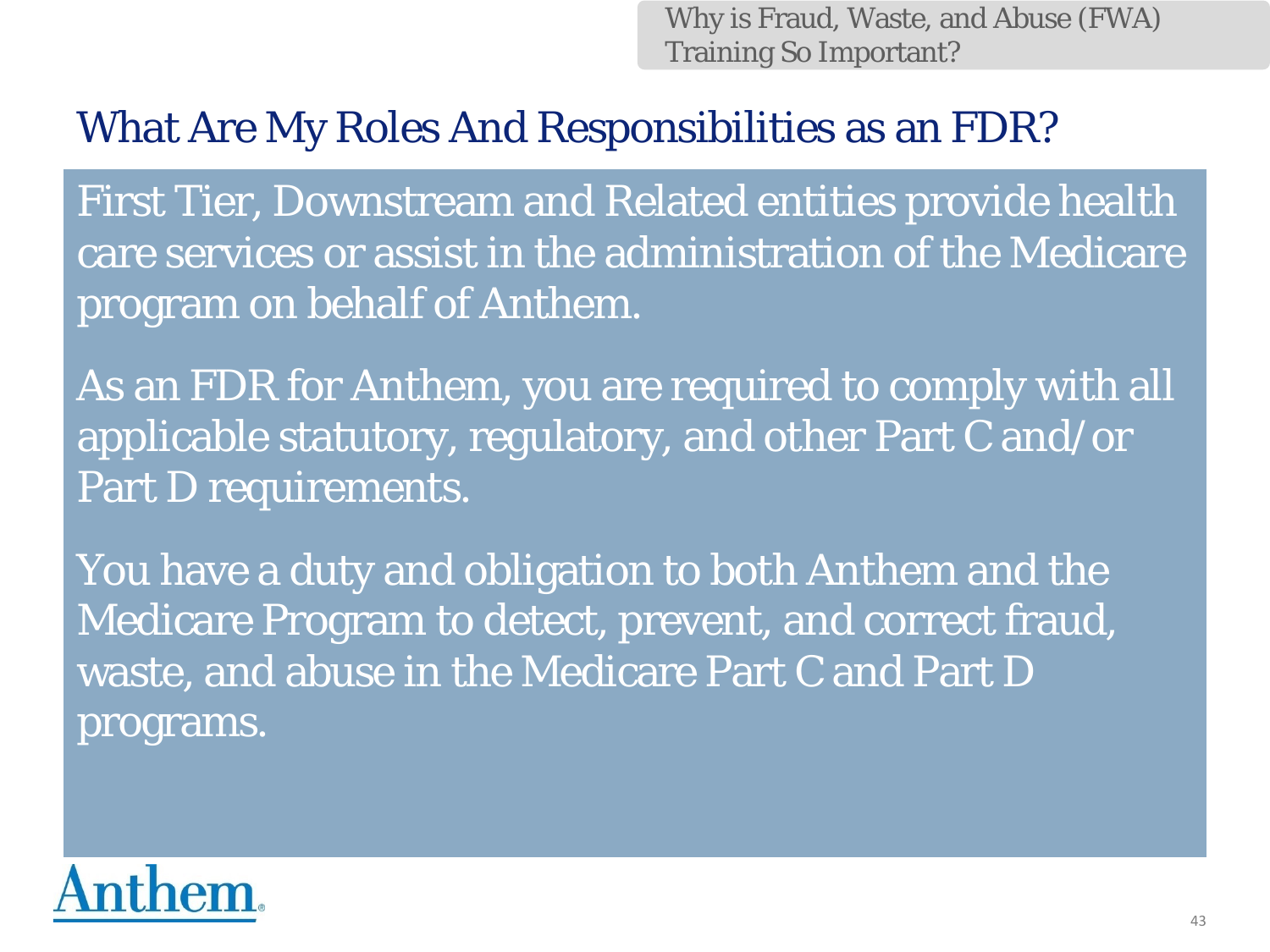# What is a FDR?

First Tier Entity

Any party that enters into a written agreement, acceptable to CMS, with a MAO/Part D Sponsor or applicant to provide administrative services or health care services for a Medicare eligible individual under Part C or Part D

### Downstream Entity

Any party that enters into a written agreement, acceptable to CMS, with persons or entities involved with the MA benefit or Part D benefit, below the level of the arrangement between an MAO or applicant or a Part D plan sponsor or applicant and first tier entity. These written arrangements continue down to the level of the ultimate provider of both health and administrative services.

### Related Entity

Any entity that is related to the MAO/Part D Sponsor by common ownership or control and:

•Performs some of the MAO/Part D Sponsor's management functions under contract or delegation;

•Furnishes services to Medicare enrollees under an oral or written agreement; or

•Leases real estate property or sells materials to the MAO/Part D Sponsor at a cost of more than \$2500 during a contract period

Why is Fraud, Waste, and Abuse (FWA) Training So Important?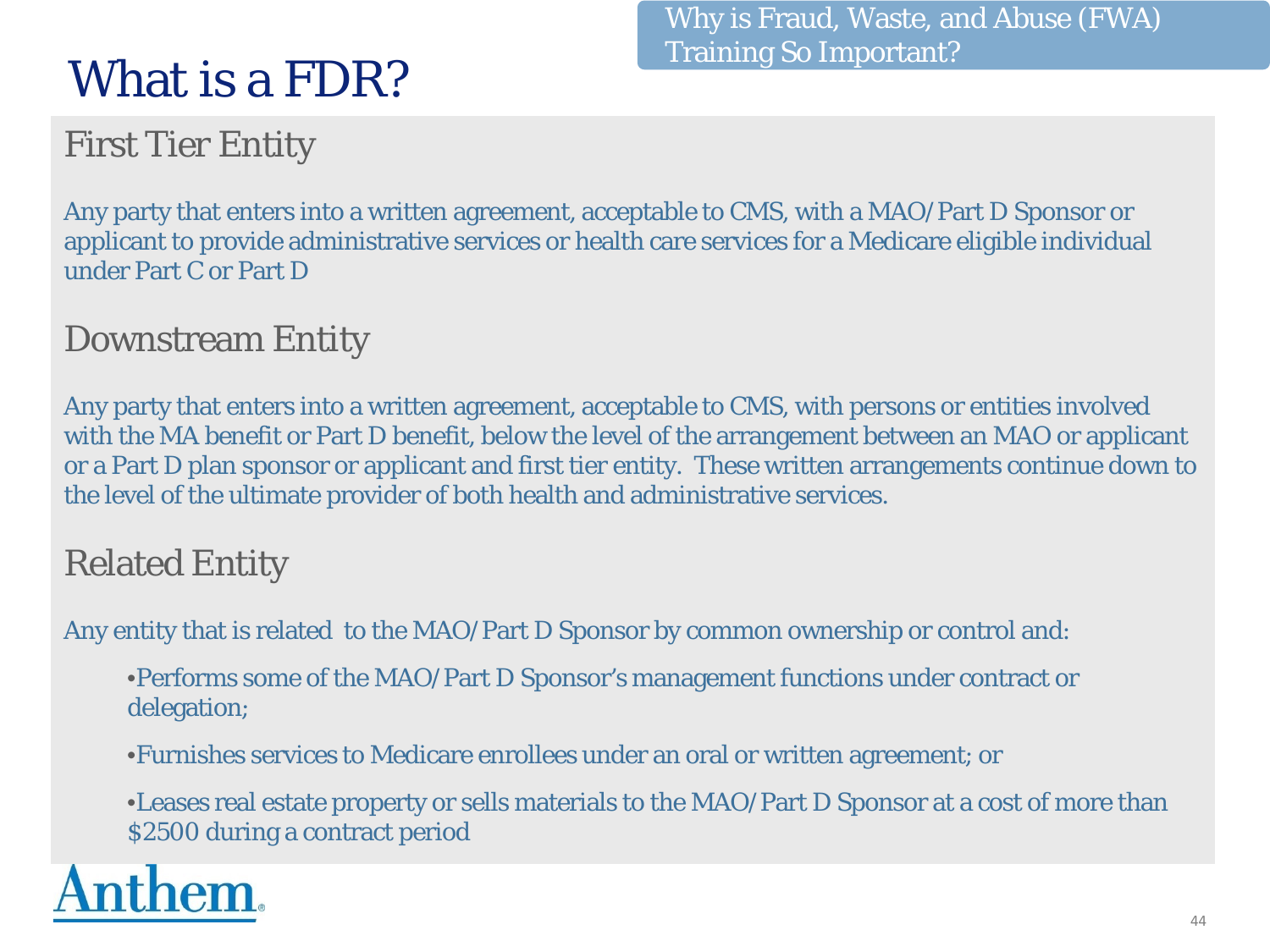Why is Fraud, Waste, and Abuse (FWA) Training So Important?

### What Does it Mean to be an FDR?

Examples of Parent Organization Relationship

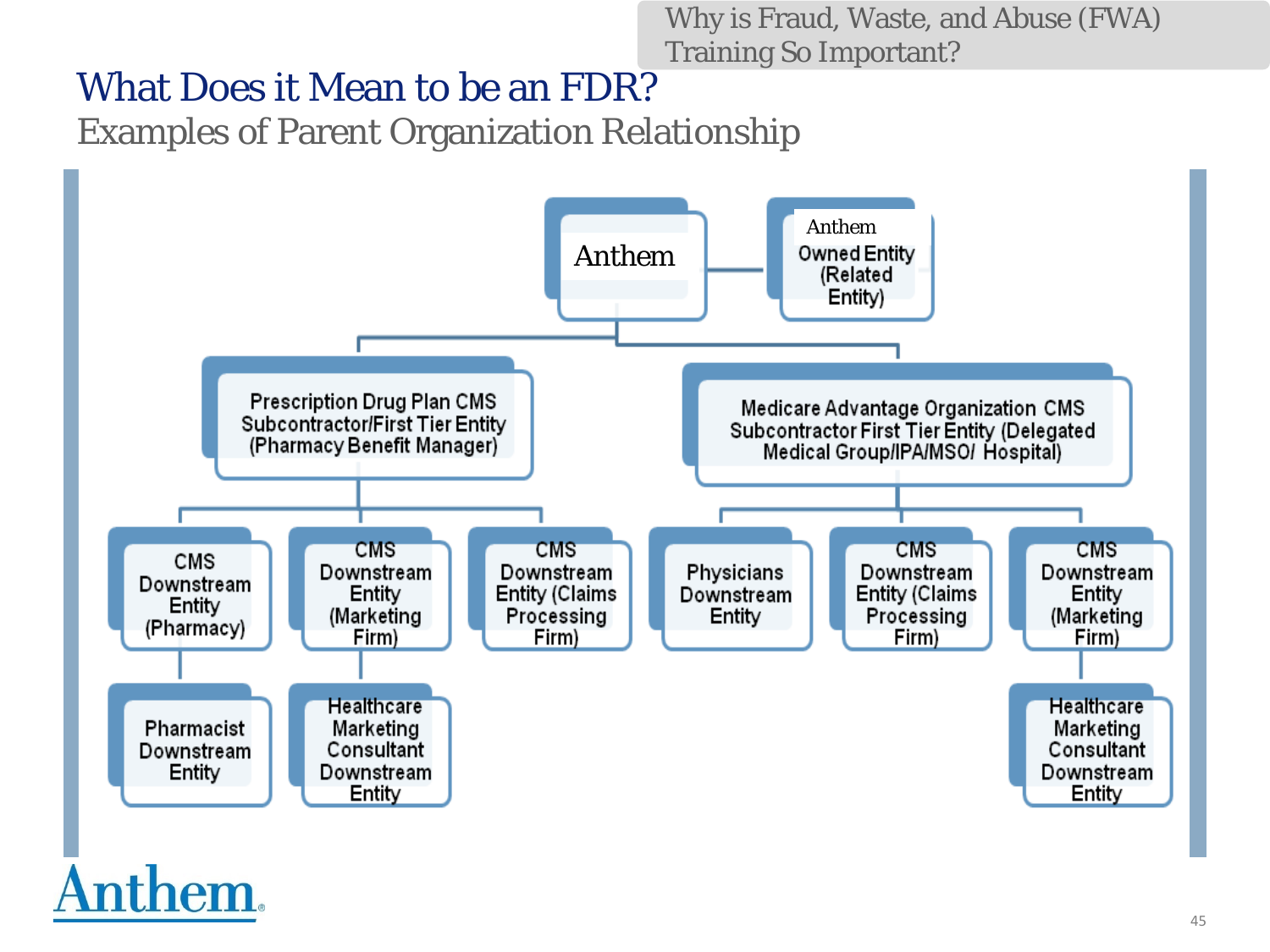# What is FWA?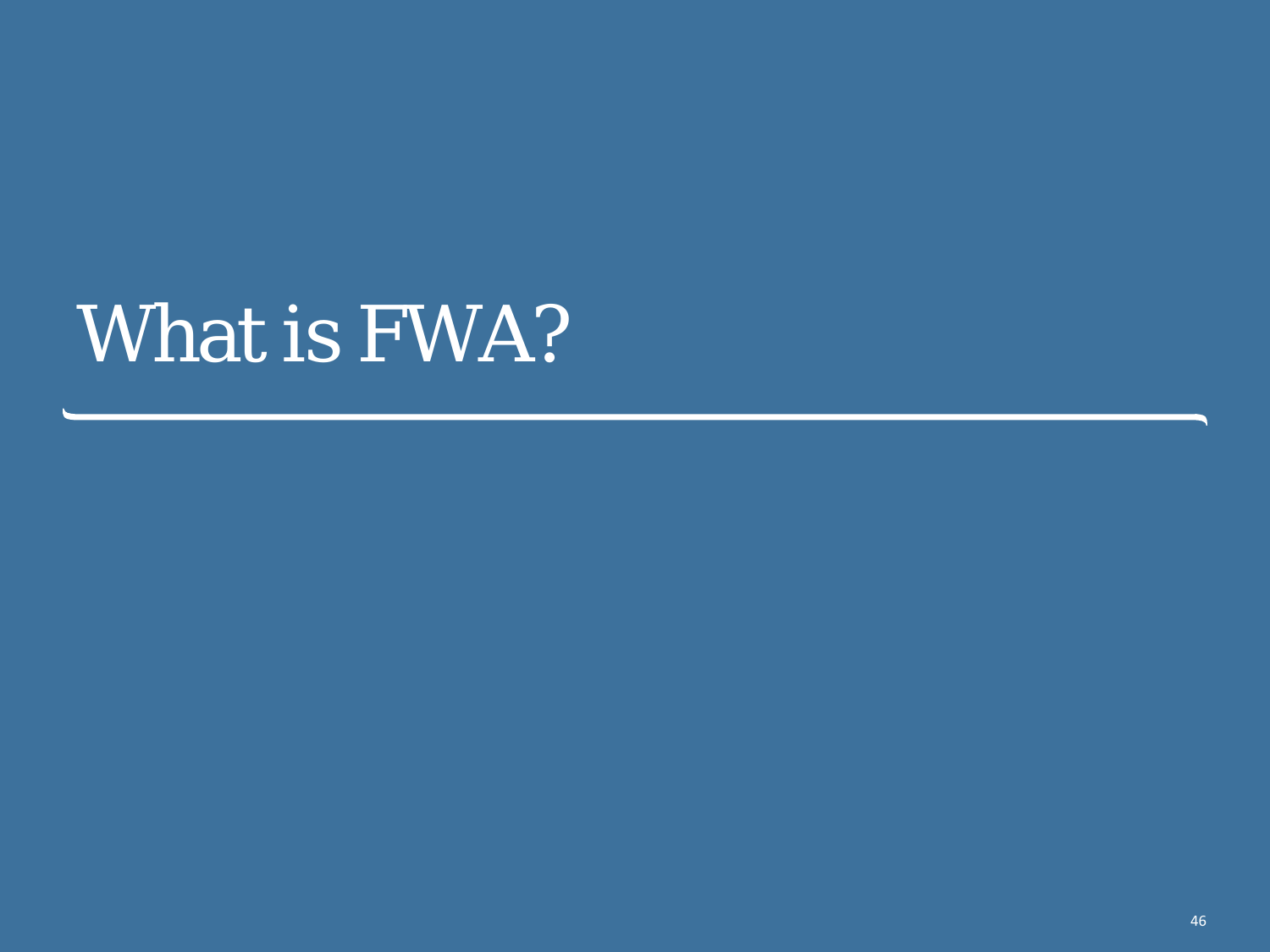What is FWA?

### What's the Difference Between Fraud, Waste, and Abuse?

Defined: Intentionally submitting false information to the government or a government contractor in order to get money or a benefit

### Examples and the Examples Examples

### •Billing for services not furnished

•Billing for services at a higher rate than is actually justified

•Soliciting offering or receiving a kickback, bribe, or rebate

### **Intentional and Intentional Contract Exceptional Contract Ave**

Fraud Waste

Abuse

Defined: Requesting a payment for items and services when there is no legal entitlement to payment. Unlike fraud, there is no knowledge and/or intentionally misrepresented facts in order to obtain payment

•Over-utilization of services

•Misuse of resources

•Charging in excess for services or supplies

•Providing medically unnecessary services

•Providing services that do not meet professionally recognized standards

•Unknowingly billing Medicare for services that are the responsibility of another insurer

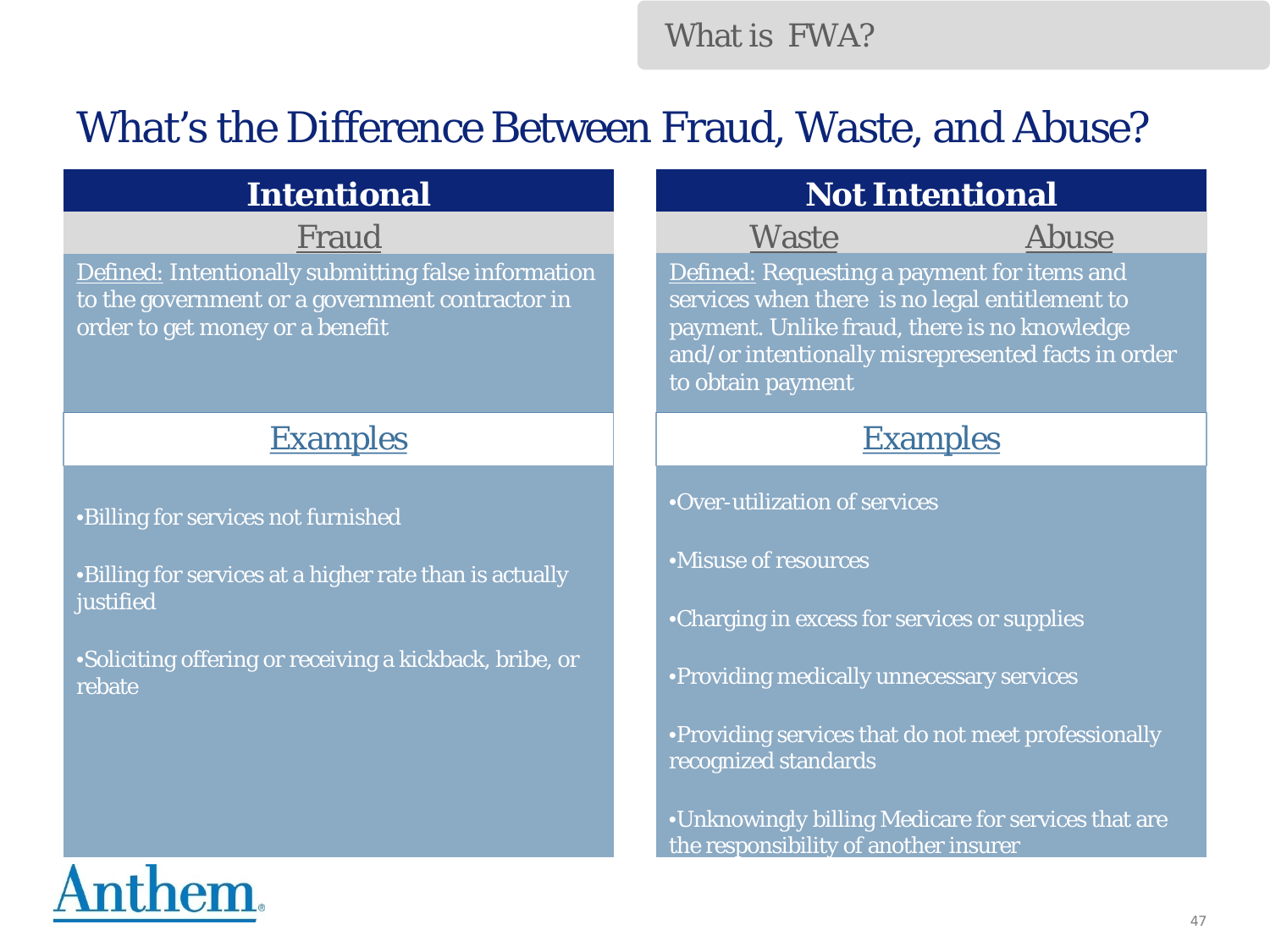# FWA-Statutes and Regulatory Guidance

False Claims Act

HIPAA

The False Claims Act, Anti-Kickback Statute, Physician Self-Referral Law (Stark Law), and the Health Insurance Portability and Accountability Act of 1996 (HIPAA) are used to address fraud and abuse

Stark Law

Anti-Kickback **Statute** 

**Anthem.**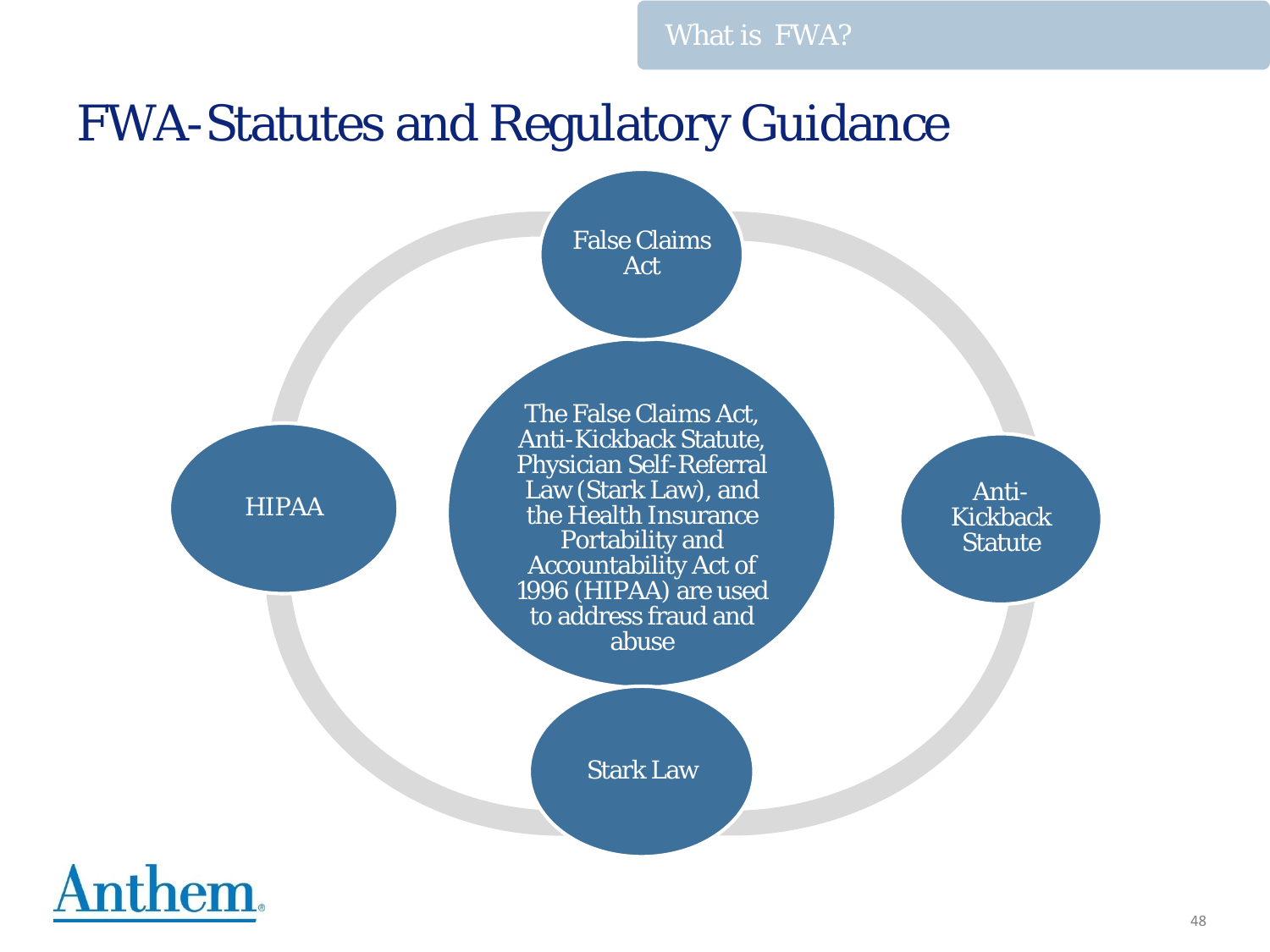What is FWA?

# FWA-Statutes and Regulatory Guidance

### **False Claims Act**

### Prohibits **Penalties**

•Knowingly presenting a false claims for payment or approval;

•Knowingly making or using a false record or statement in support of a false claim;

•Knowingly concealing or knowingly and improperly avoiding or decreasing an obligation to pay the Government;

•Conspiring to violate the False Claims Act

•The damages may be tripled. Civil Money Penalty between \$5,000 and \$10,000 for each claim

•Exclusion from the Medicare program

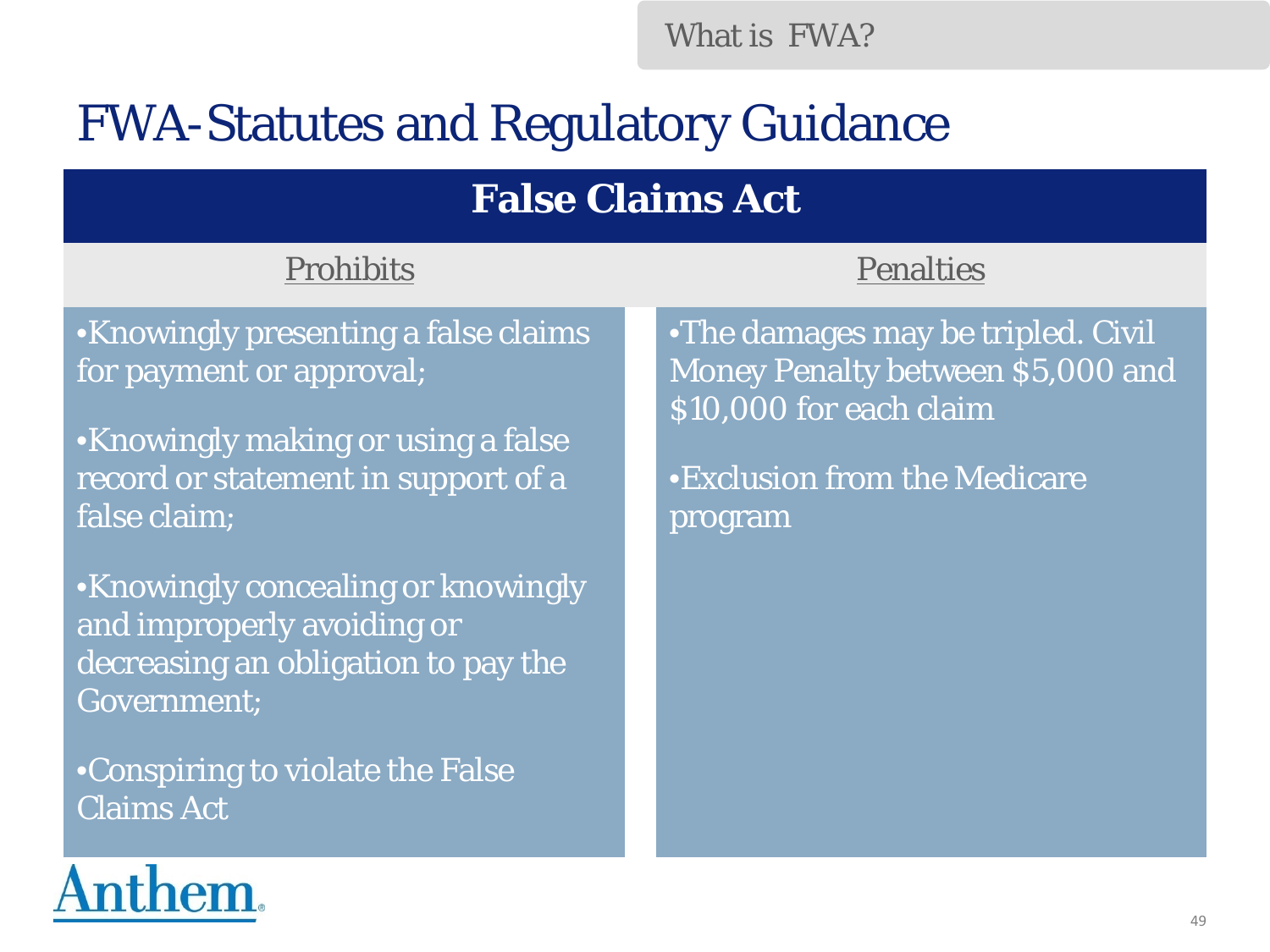# FWA-Statutes and Regulatory Guidance

### **Anti-Kickback Statute**

### Prohibits **Prohibits** Penalties

Knowingly and willfully soliciting, receiving, offering or paying remuneration (including any kickback, bribe, or rebate) for referrals for services paid for in whole or in part under a federal health care program

•Fine of up to \$25,000

•Imprisonment up to five (5) years, or

•Both a fine and imprisonment (civil and criminal penalties)

•Exclusion from the Medicare program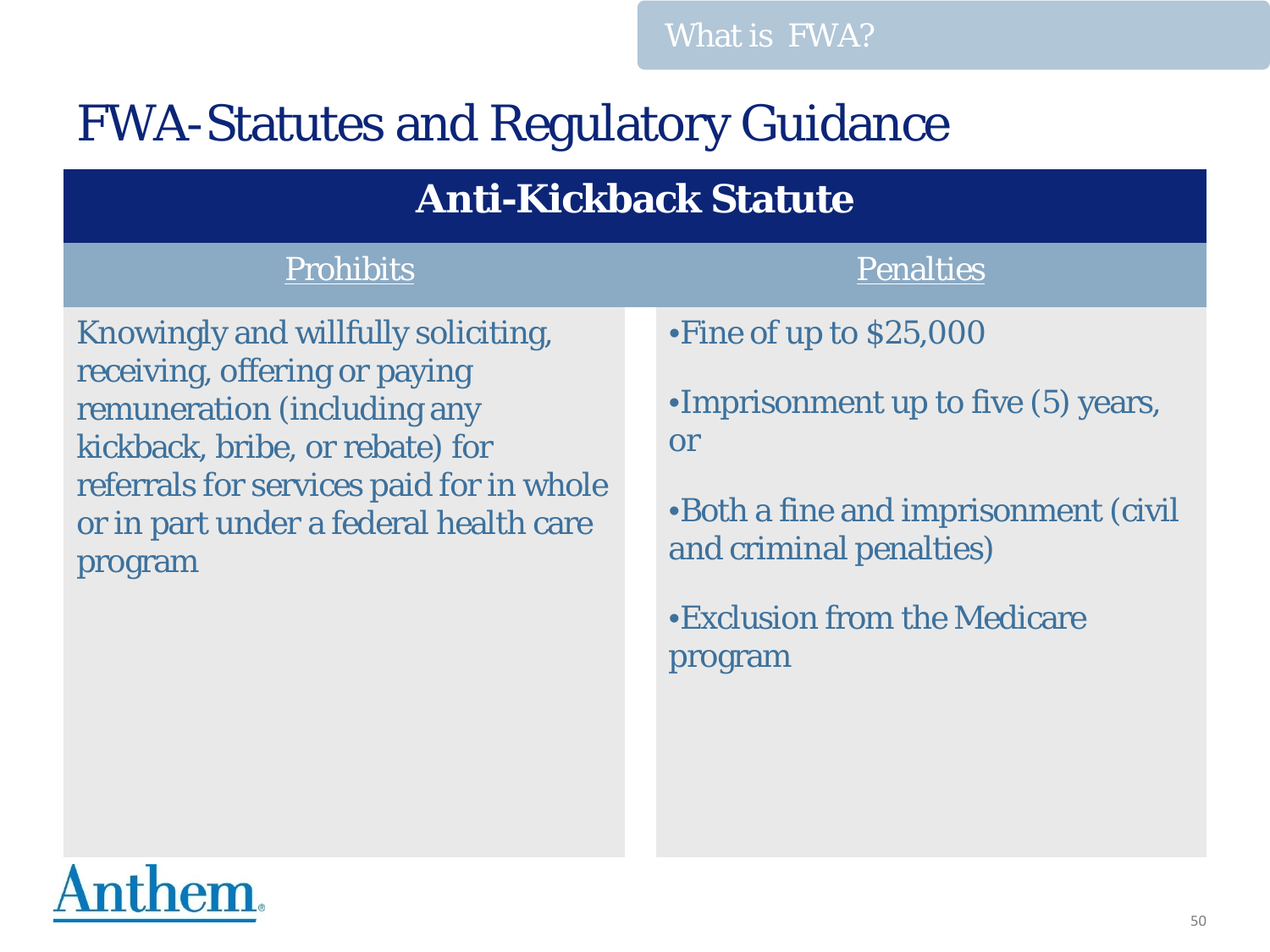What is FWA?

## FWA-Statutes and Regulatory Guidance

### **Stark Statute (Physician Self-Referral Law)**

### Prohibits **Penalties**

Prohibits a physician from making a referral for certain designated health services to an entity in which the physician (or a member of his or her family) has an ownership/investment interest or with which he or she has a compensation arrangement

•Medicare claims confirmed to have an arrangement that does not comply with Stark are not payable

•Up to a \$15,000 fine for each service provided

•Up to a \$100,000 fine for entering into an arrangement or scheme

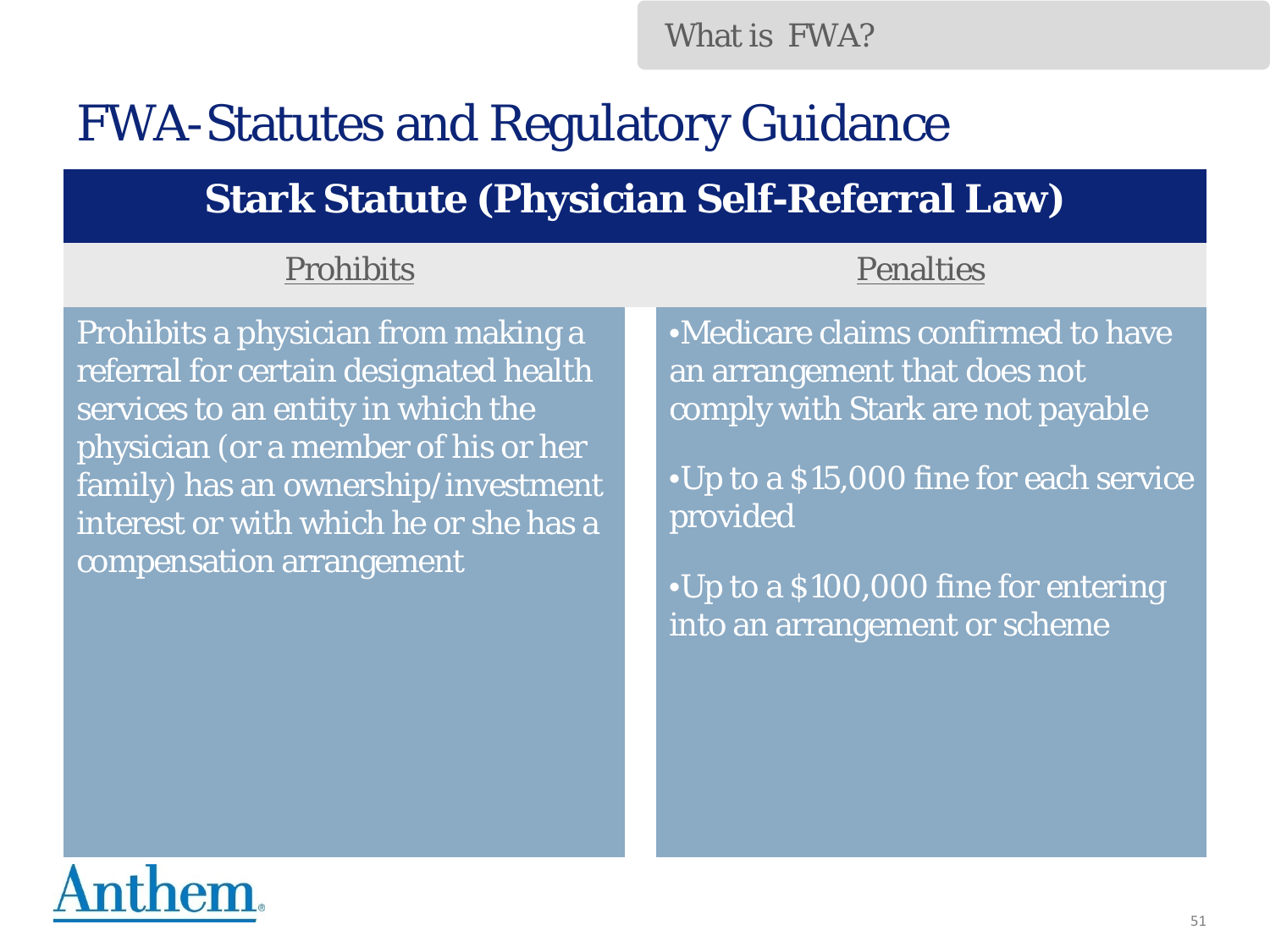# FWA-Statutes and Regulatory Guidance

Anthem.

**Health Insurance Portability and Accountability Act of 1996 (HIPAA)** 

| <b>Prohibits</b>                                                                  | <b>Penalties</b>                                                                              |
|-----------------------------------------------------------------------------------|-----------------------------------------------------------------------------------------------|
| Unauthorized access, use or<br>disclosure to protected health care<br>information | The following are potential penalties.<br>The actual consequences depends on<br>the violation |
|                                                                                   | •Civil Money Penalties                                                                        |
|                                                                                   | •Criminal Conviction/Fines                                                                    |
|                                                                                   | •Civil Prosecution                                                                            |
|                                                                                   | •Imprisonment                                                                                 |
|                                                                                   | <b>•Loss of Provider License</b>                                                              |
|                                                                                   | •Exclusion from Federal Health Care<br>programs                                               |
| $\blacktriangle$                                                                  |                                                                                               |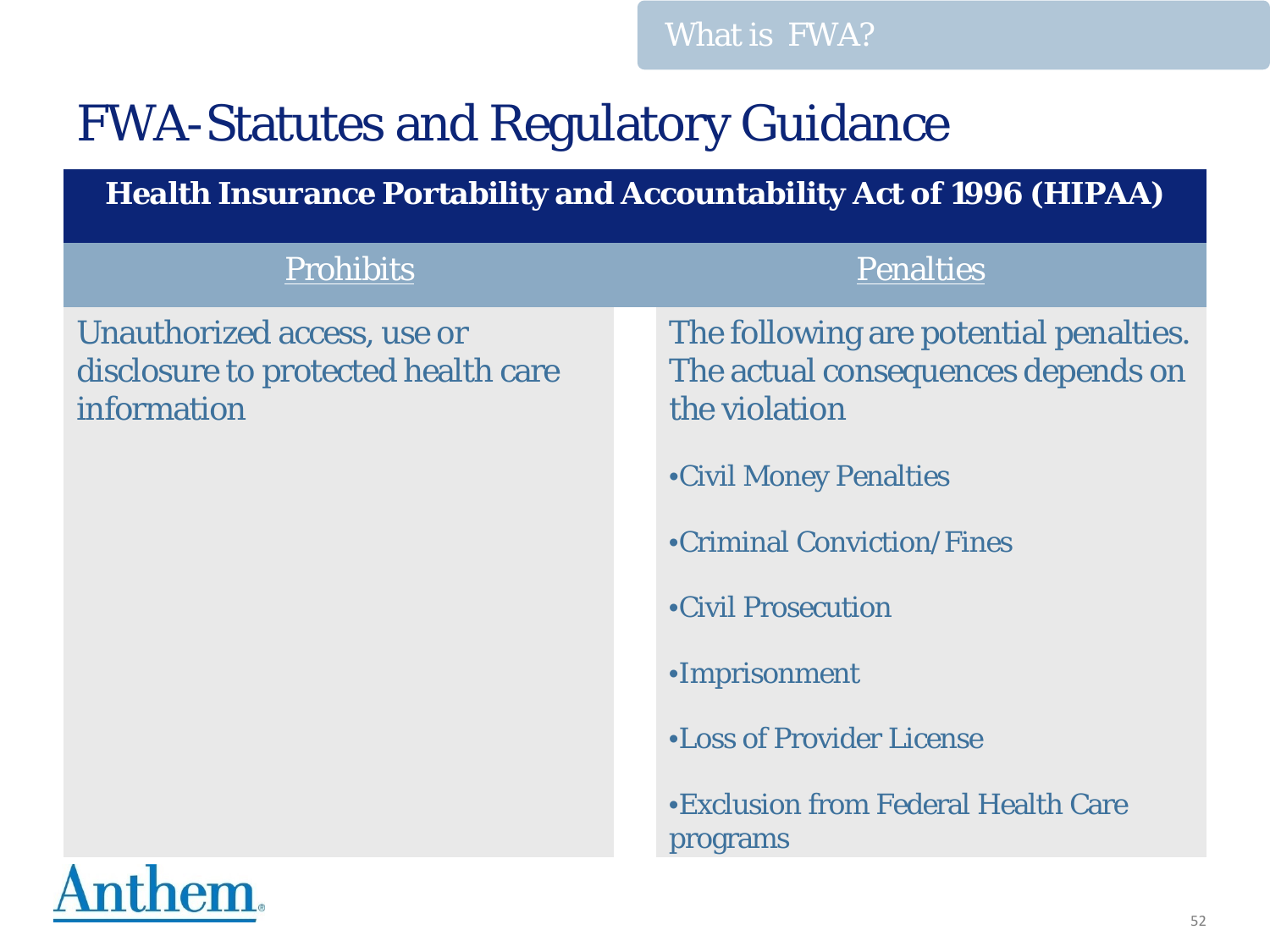What is FWA?

# OIG/SAM Exclusion Lists

### **REMINDER**

Anthem and FDRs are required to check the *Office of Inspector General (OIG) and the System for Award Management (SAM)* exclusion lists prior to hire of new employees (including the governing board, senior administration and managers) and monthly thereafter, to validate that those who assist in the administration or delivery of services to Medicare beneficiaries are not included on the lists

> OIG list of excluded individuals/entities:

<http://exclusions.org.hhs.gov/>

SAM list of excluded individuals/entities:

[http://](http:///)[sam.gov](https://www.sam.gov/portal/public/SAM/)

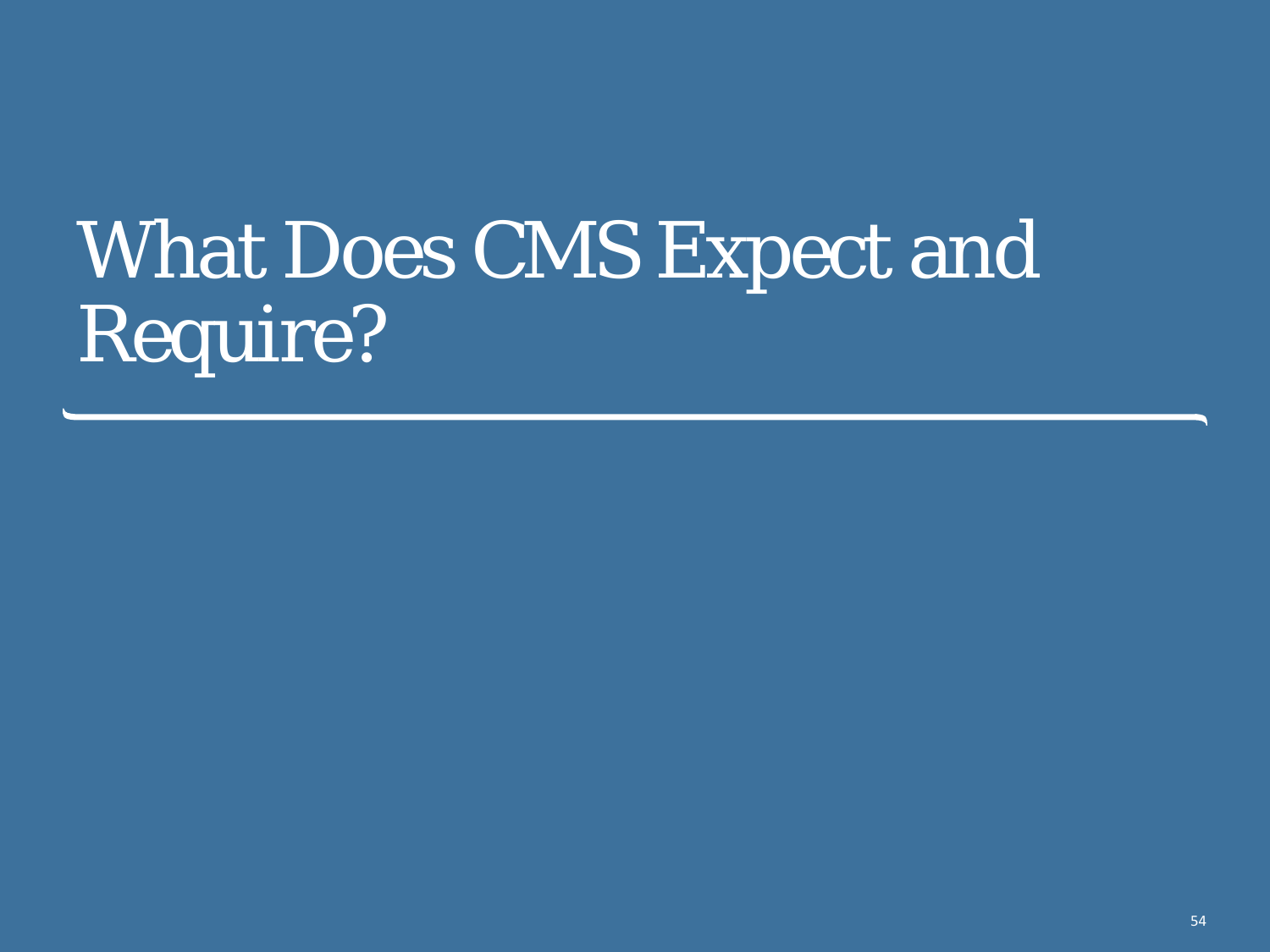## What Does CMS Expect and Require?

An Effective **Compliance** Program

• The program must include measures to **prevent, detect, and correct fraud, waste** and **abuse** (FWA)

Annual **Training** and **Education** 

• It must also be a **part of the orientation** for all employees of FDRs who support Anthem Medicare Advantage and Part D business

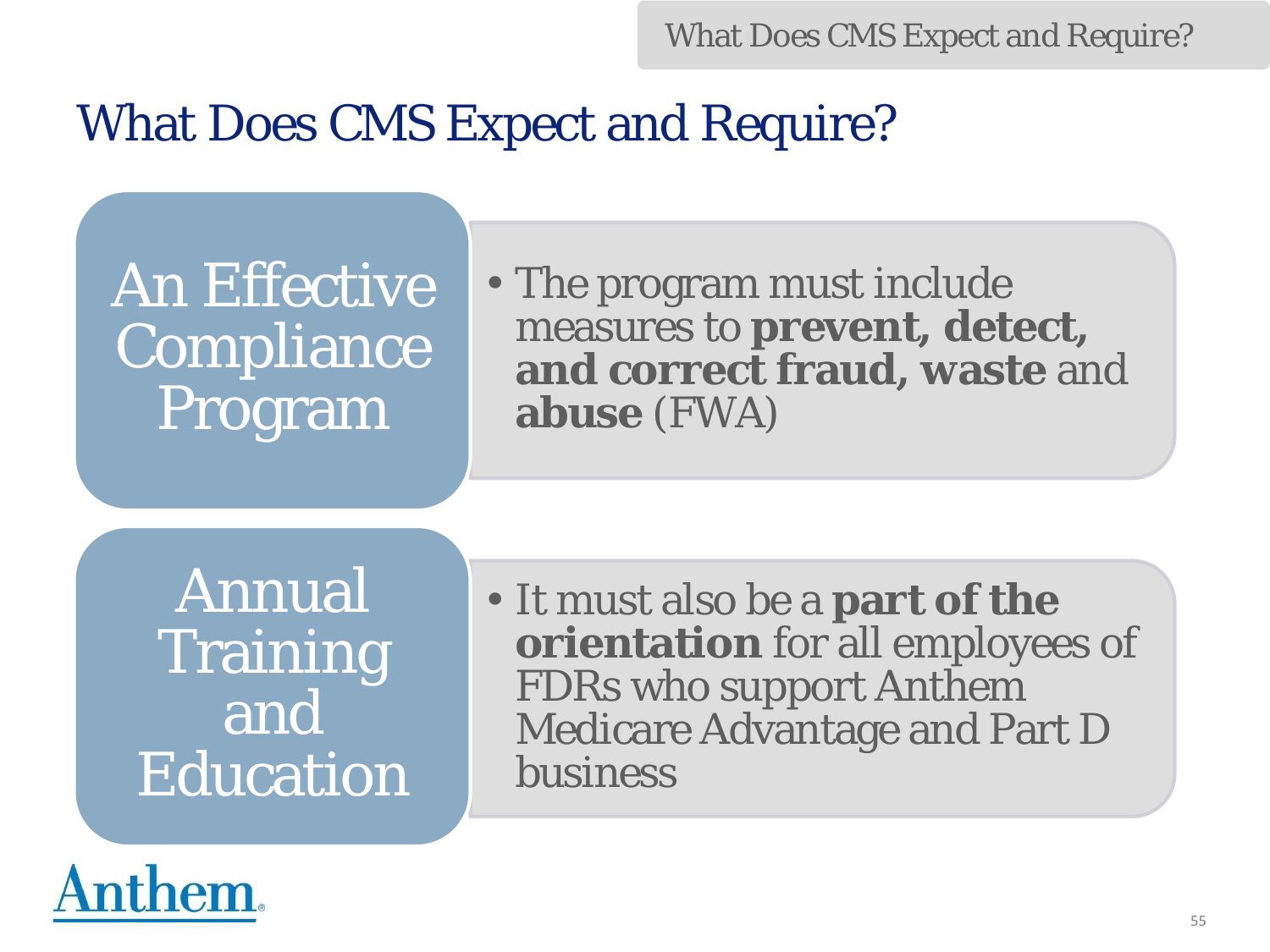### Are There Exceptions?

FDR employees who have met the FWA certification requirements through enrollment into the Medicare program or accreditation as a supplier of Durable Medical Equipment, Prosthetics, Orthotics, and Supplies (DMEPOS) are deemed to have met the Training requirements of FWA

If your FDR meets one of the exemptions above, you must provide Anthem with confirmation the FDR is enrolled in the Medicare program and your FWA training requirement is considered met.

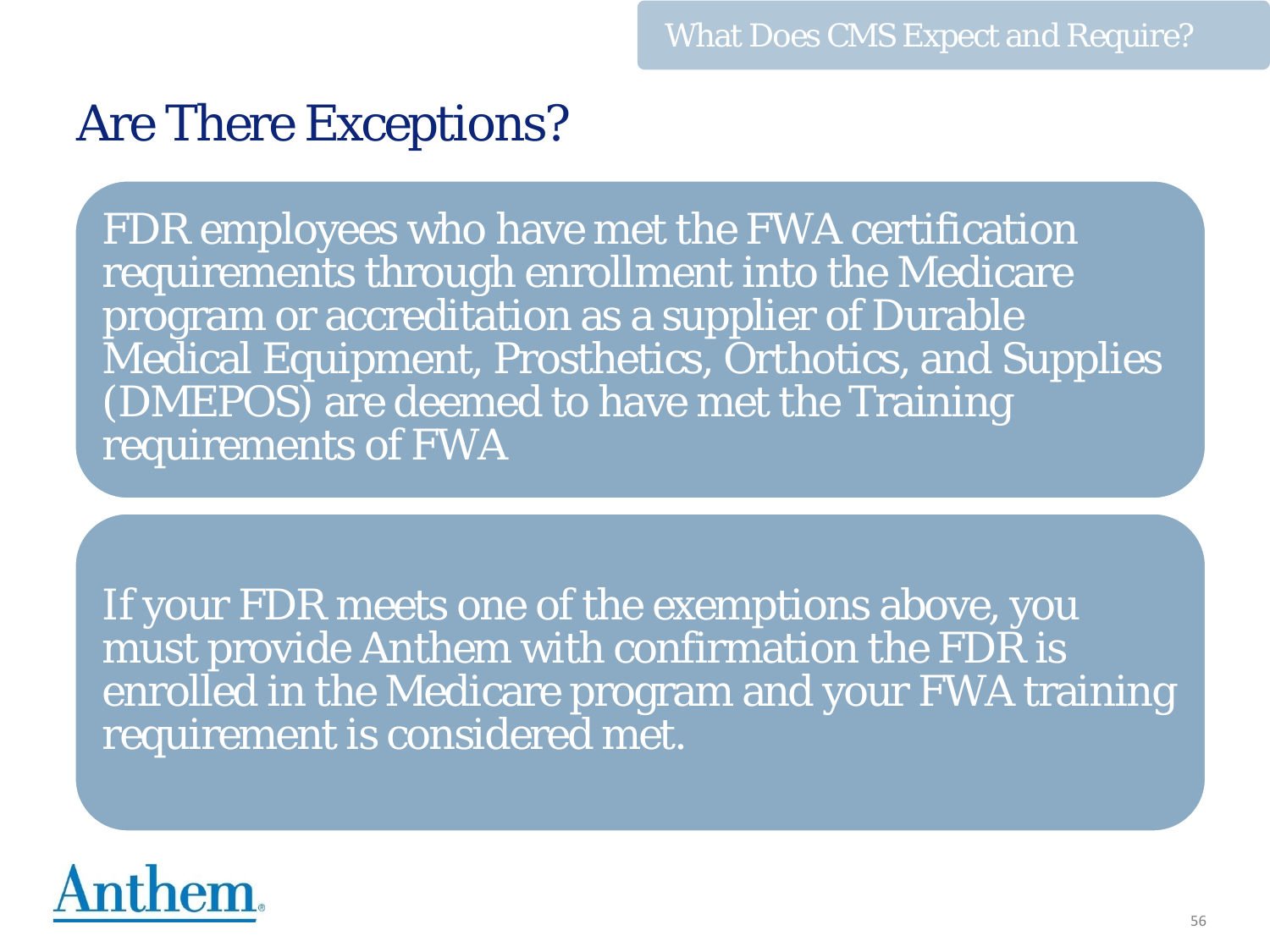# Training Requirements -Required Documentation

Anthem requires FDRs formally attest that all employees supporting Anthem Medicare Programs complete Fraud, Waste and Abuse (FWA) Training within 90 days of hire and annually thereafter. FDRs are also required to attest to the distribution of Anthem's Standards of Ethical Business Conduct and/or Compliance Plan to all employees.

FDRs must have a process in place to train their associates within 90 days of hire and annually thereafter. Written policies describing this process must be made available upon request, as well as specific training documentation including:

| Copies of sign-in sheets     | Training objectives and any provided<br>material |
|------------------------------|--------------------------------------------------|
| <b>Completed assessments</b> | Completion certificates from each                |
| (if applicable)              | employee (if generated)                          |

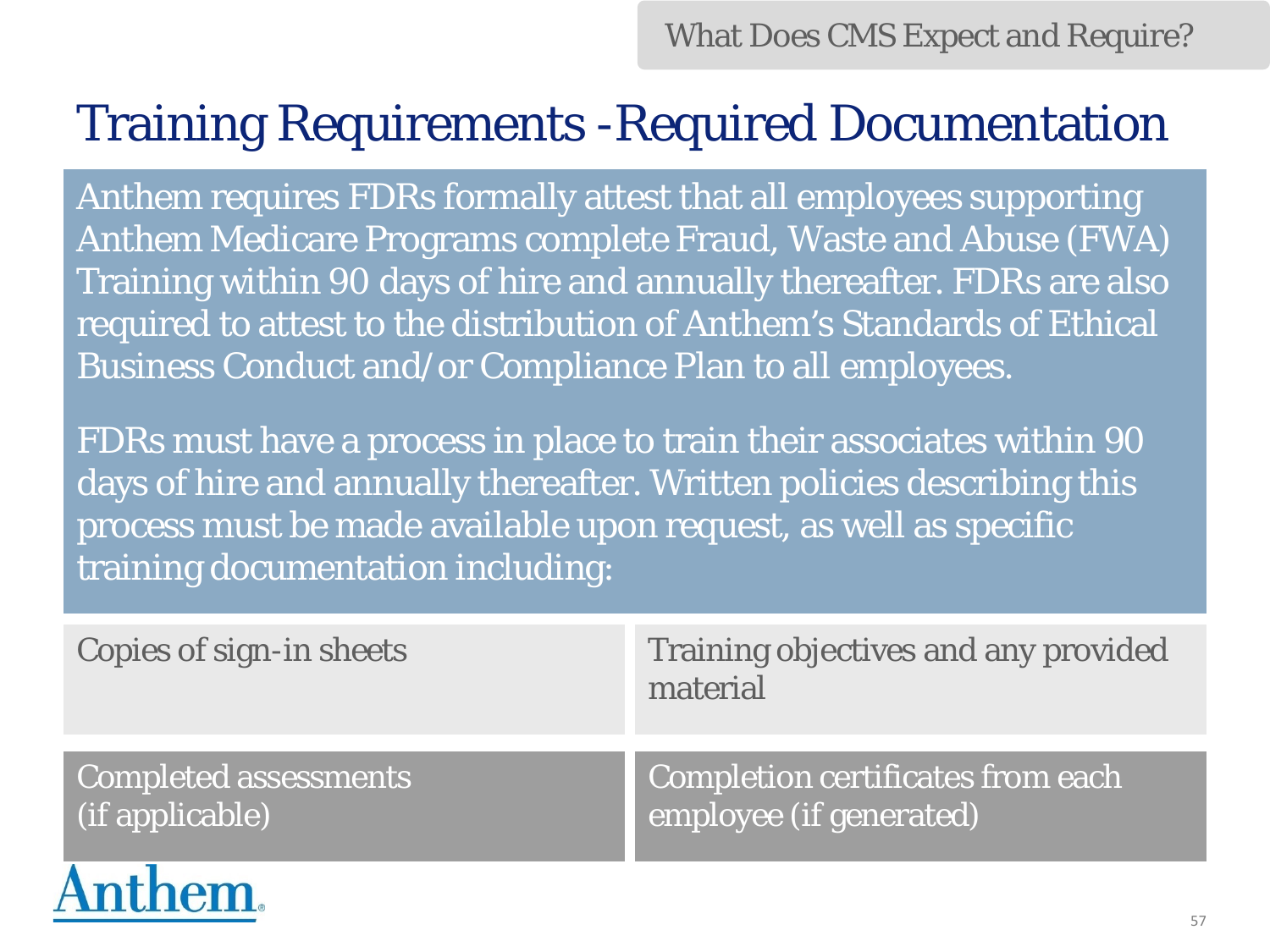# How Can I Prevent, Detect, and Correct FWA?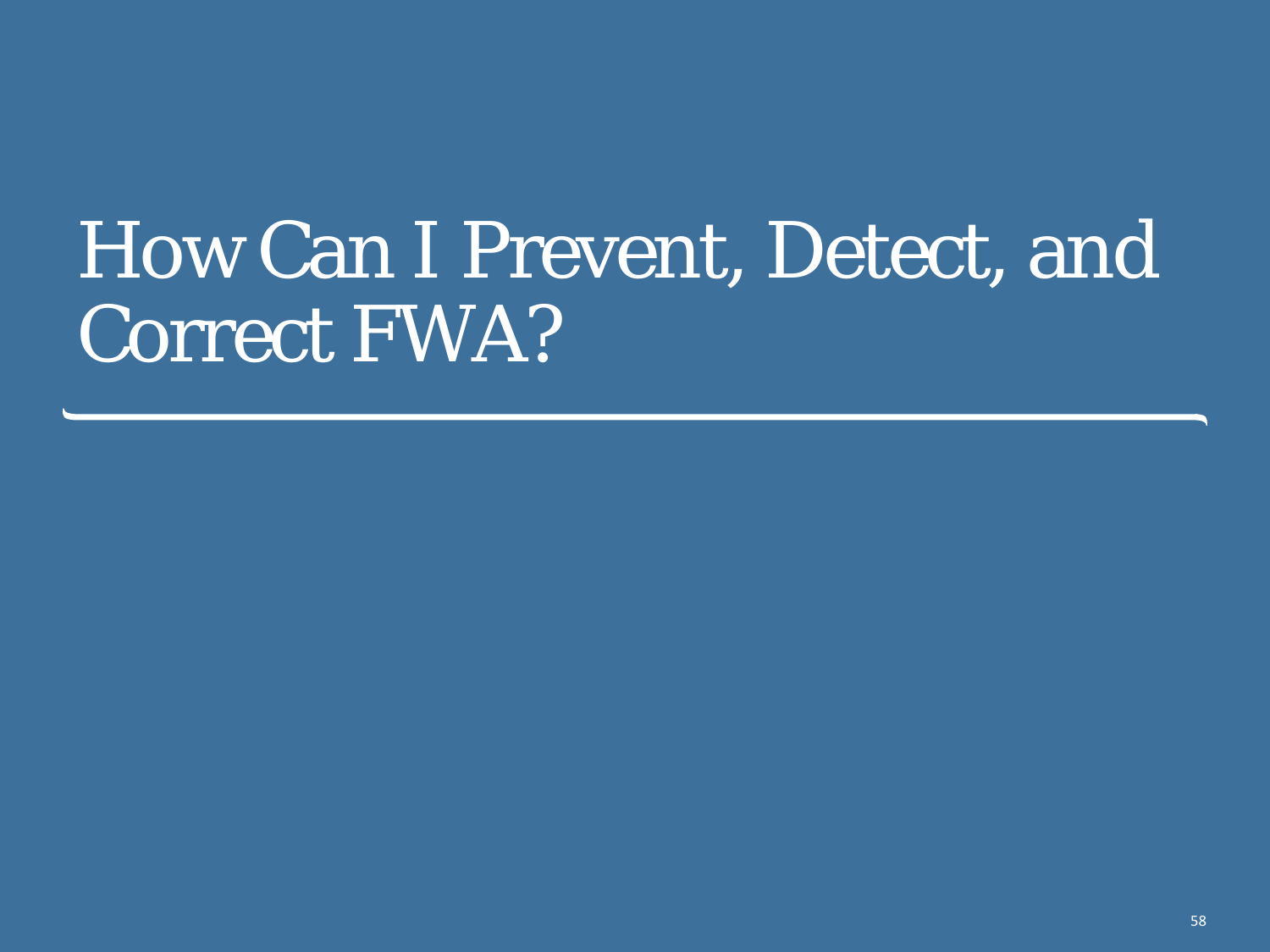# How Can I Prevent FWA?

Make sure you are up-to-date with laws, regulations, policies

Ensure data/billing is both accurate and timely

Verify information provided to you

Be on the lookout for suspicious activity

Be familiar with your policies and procedures

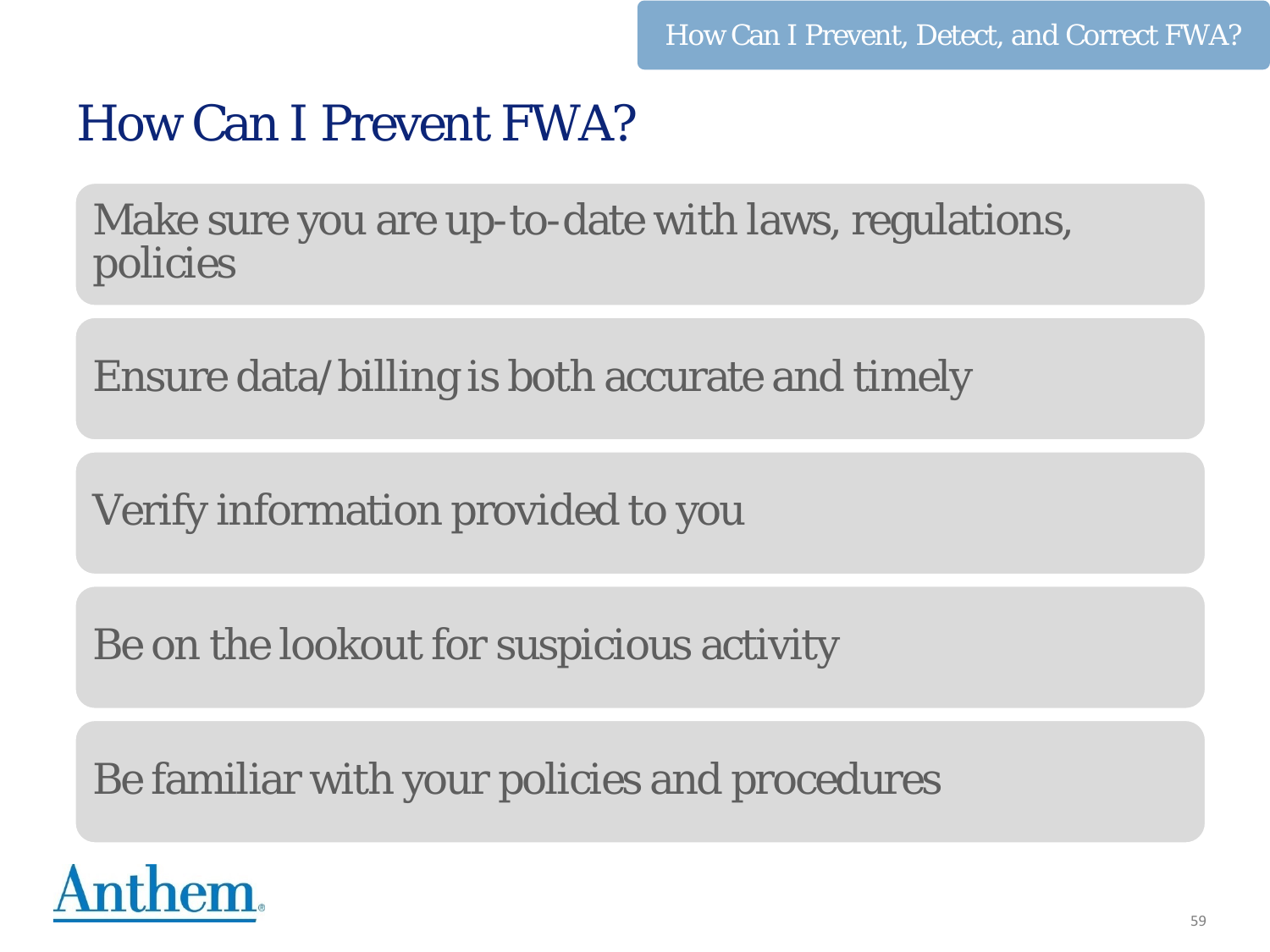How Can I Prevent, Detect, and Correct FWA?

## How Can I Detect FWA? FWA Beneficiary Examples

Does a prescription look altered or possibly forged?

Have numerous identical prescriptions been filled for this beneficiary, possibly from different doctors?

Is the person receiving the service/picking up the prescription the actual beneficiary (identity theft)?

Is the prescription appropriate based on beneficiary's other prescriptions?

Does the beneficiary's medical history support the services being requested?

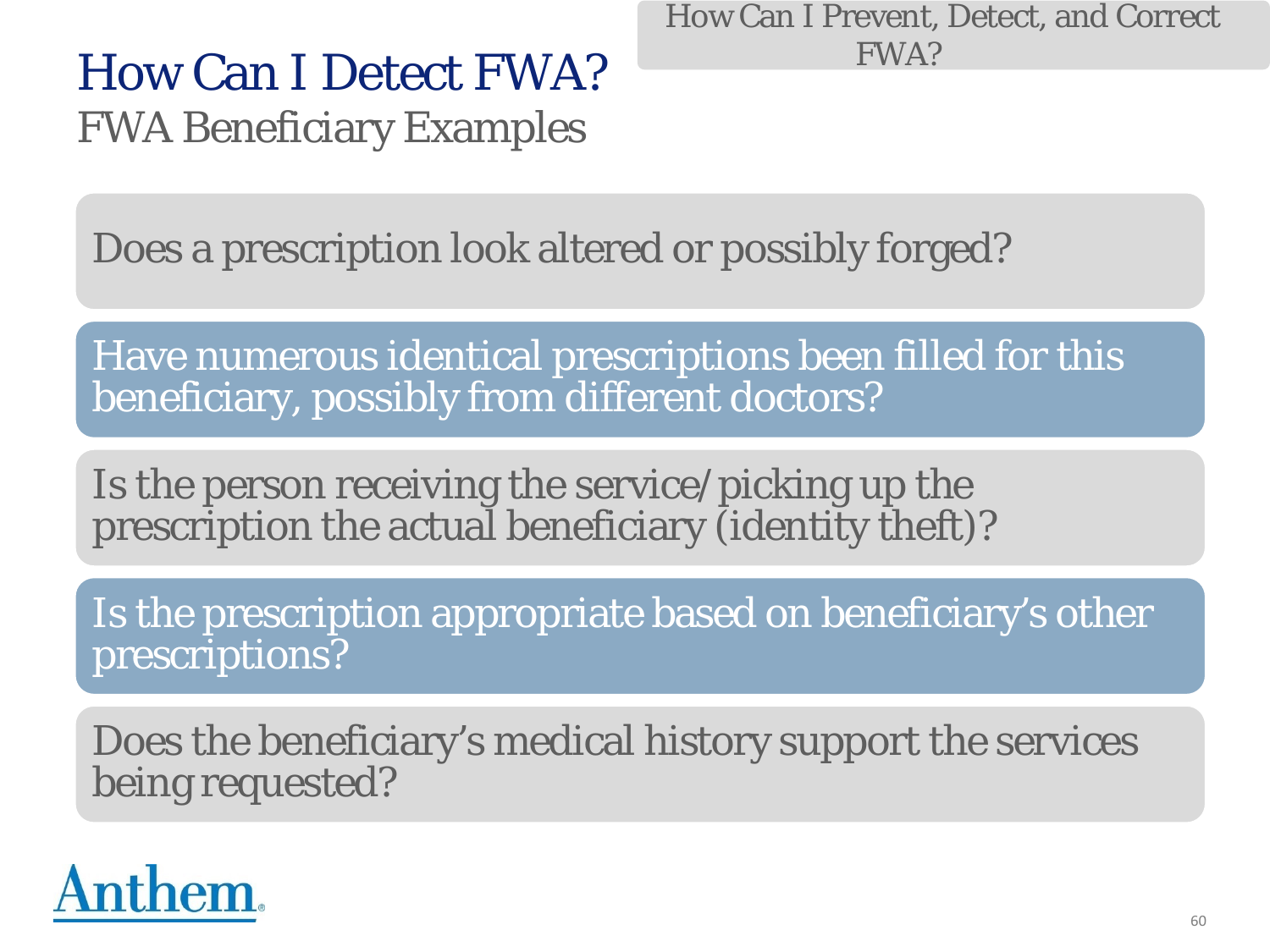### How Can I Detect FWA? FWA Provider Examples

Does the provider write for diverse drugs or primarily only for controlled substances?

Are the provider's prescriptions appropriate for the member's health condition (medically necessary)?

Is the provider writing for a higher quantity than medically necessary for the condition?

Is the provider performing unnecessary services for the member?

Is the provider's diagnosis for the member supported in the medical record?

Does the provider bill the sponsor for services not provided?

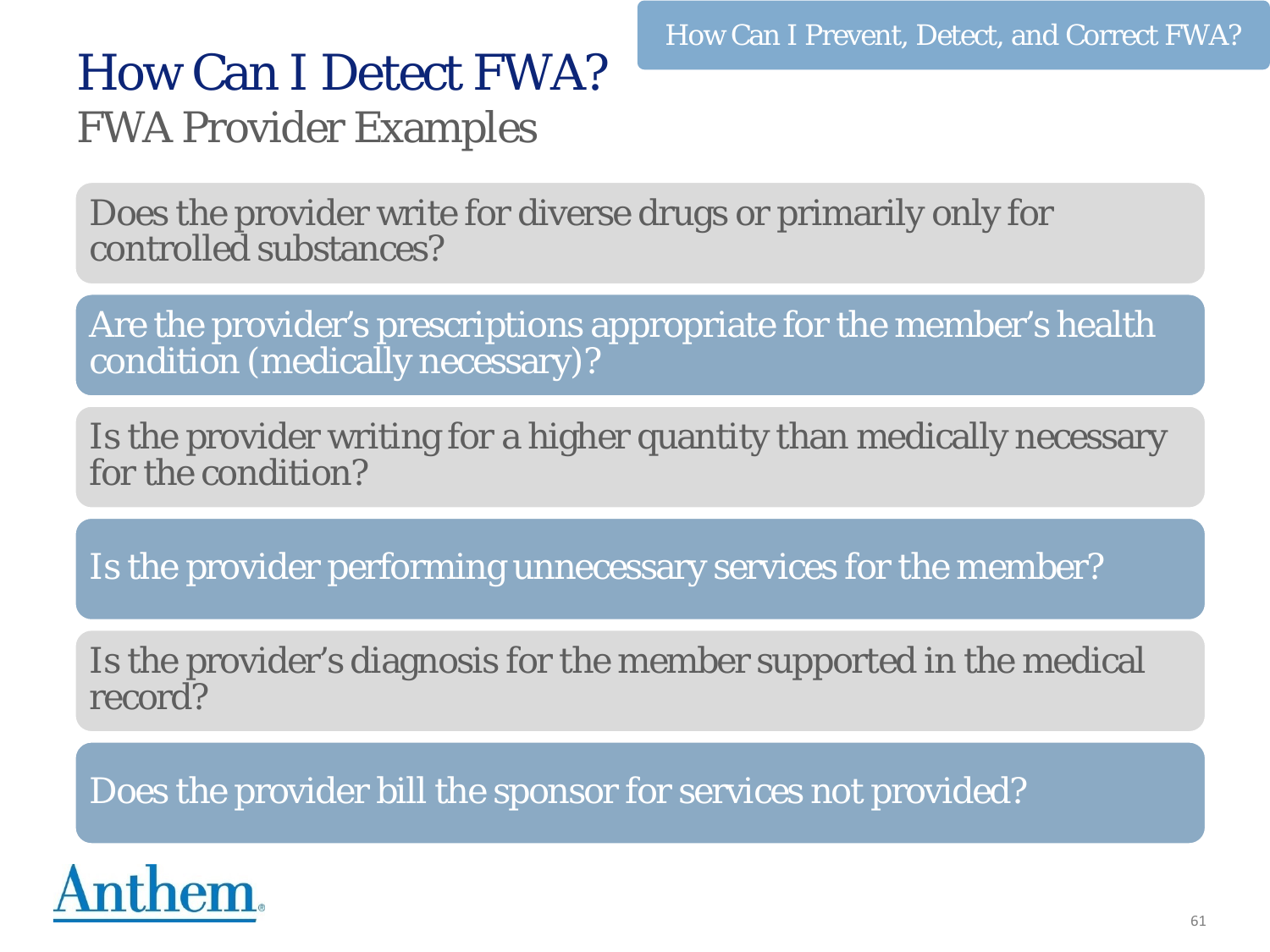How Can I Prevent, Detect, and Correct FWA?

# How Can I Detect FWA? FWA Pharmacy Examples

Are the dispensed drugs expired, fake, diluted, or illegal?

Does the prescription appear to have been altered (changing the quantities or Dispense As Written)?

Are proper provisions made if the entire prescription cannot be filled (no additional dispensing fees for split prescriptions)?

Are generics provided when the prescription requires that brand be dispensed?

Are PBMs being billed for prescriptions that are not filled or picked up?

Are drugs meant for nursing homes, hospice, etc. being sent elsewhere?

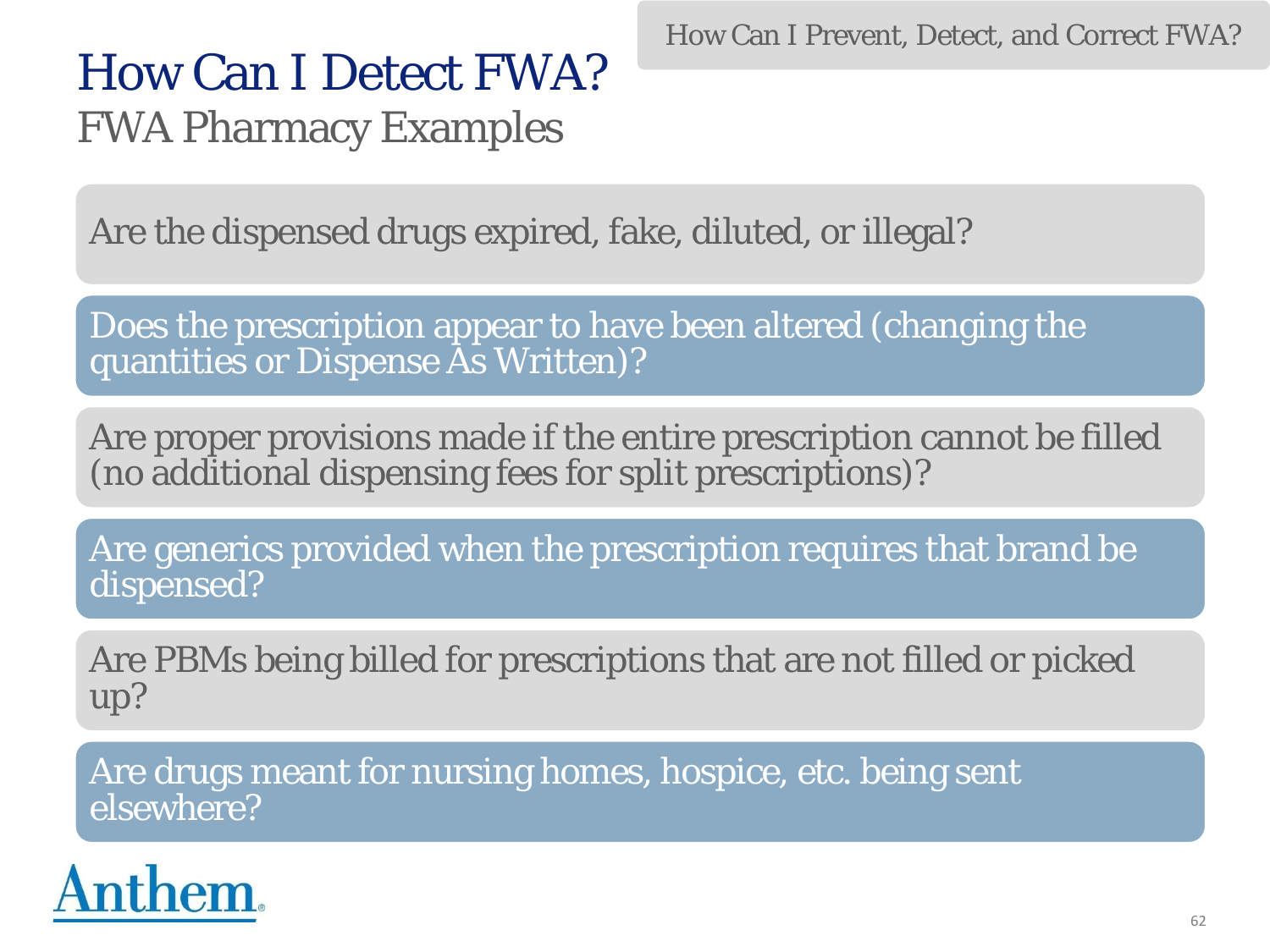# How Can I Detect FWA?

FWA Wholesaler/Manufacturer Examples

Is the wholesaler distributing fake, diluted, expired, or illegally imported drugs?

Is the wholesaler diverting drugs meant for nursing homes, hospices, and AIDS clinics and then marking up the prices and sending to other smaller wholesalers or to pharmacies?

Does the manufacturer promote off label drug usage?

Does the manufacturer provide samples, knowing that the samples will be billed to a federal health care program?

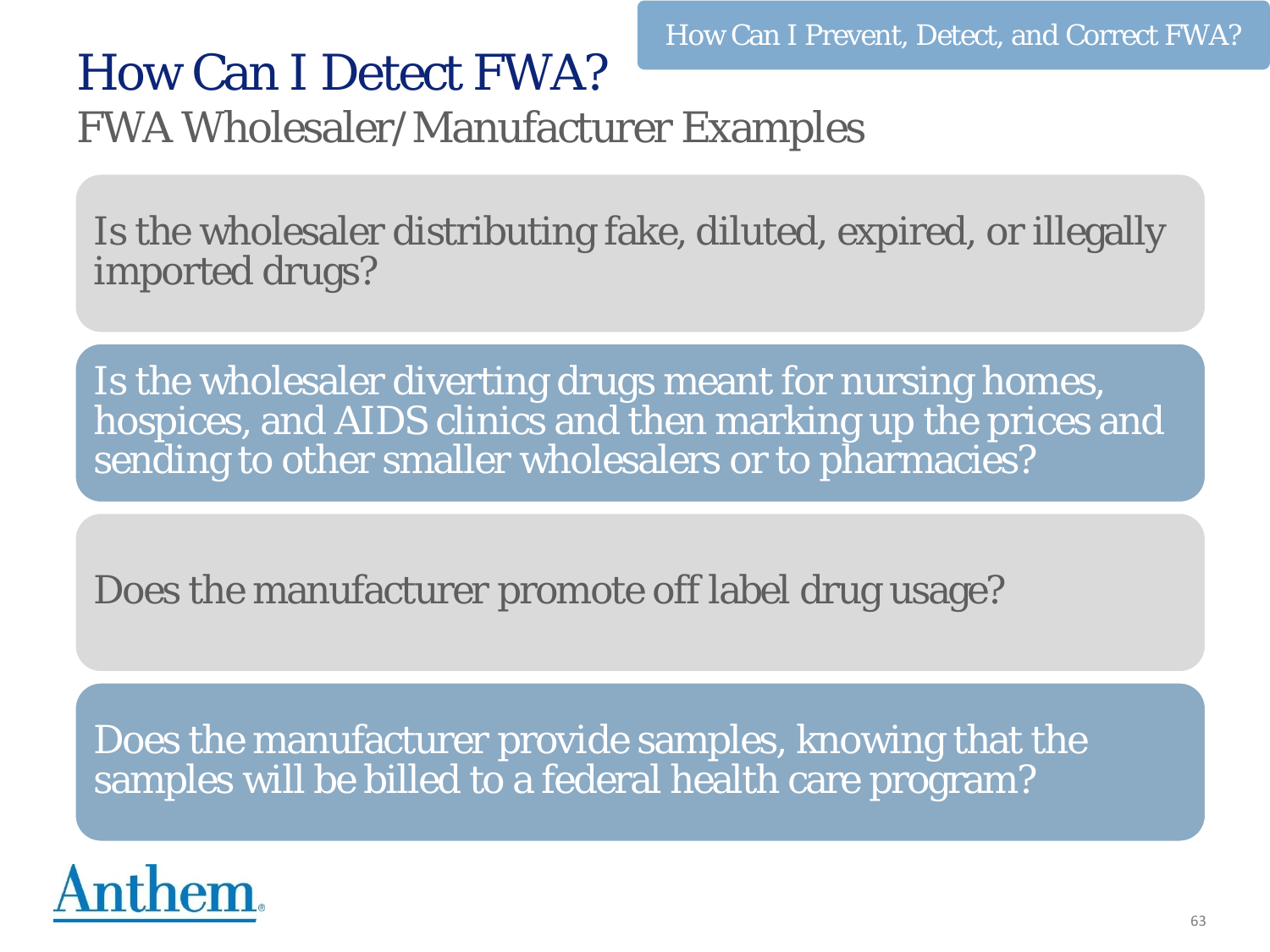How Can I Prevent, Detect, and Correct FWA?

# How Can I Detect FWA?

FWA Parent Organization/Sponsor Examples

Does the sponsor (example: sales agents/brokers) offer cash inducements for beneficiaries to join the plan?

Does the sponsor lead the beneficiary to believe that the cost of benefits are one price, only for the beneficiary to find out that the actual costs are higher?

Does the sponsor use unlicensed agents?

Does the sponsor encourage/support inappropriate risk adjustment submissions (example: health plan associate push for adjustments not in alignment with the record of member's health)?

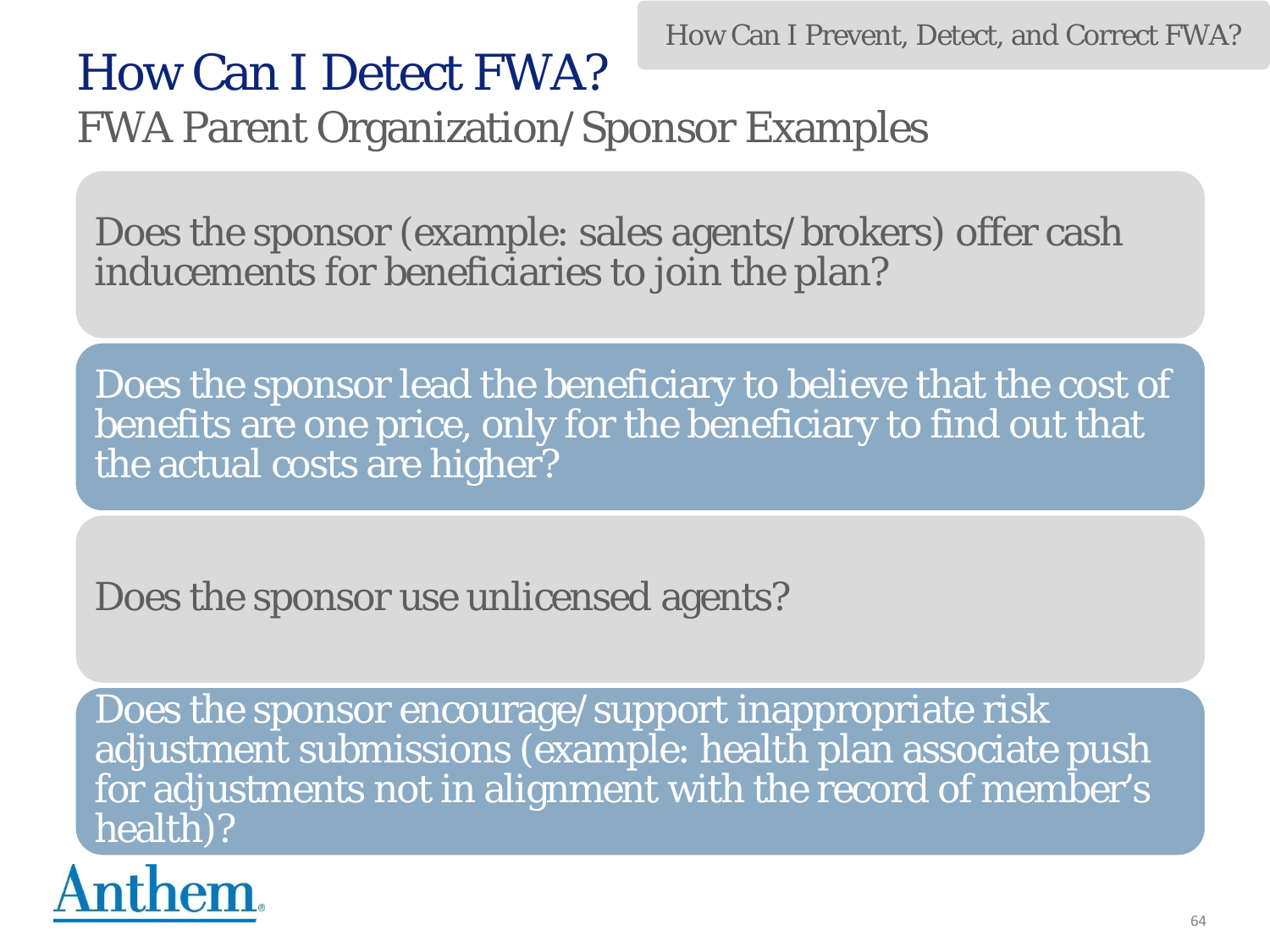# What do I do if I Identify or Suspect FWA? REPORT IT!

•Call the Anthem Helpline at **877.725.2702** 

•Do not worry about whether it is fraud, waste, or abuse

•Report any concerns to your Compliance Department, to your Anthem business partner, or directly to Anthem's Compliance Department.

•By Phone: 303.764.7277; or

•Email: [MedicareProgramsComplOfficer@Anthem.com](mailto:MedicareProgramsComplOfficer@wellpoint.com)

•Anthem's Compliance Department area will investigate and make the proper determination

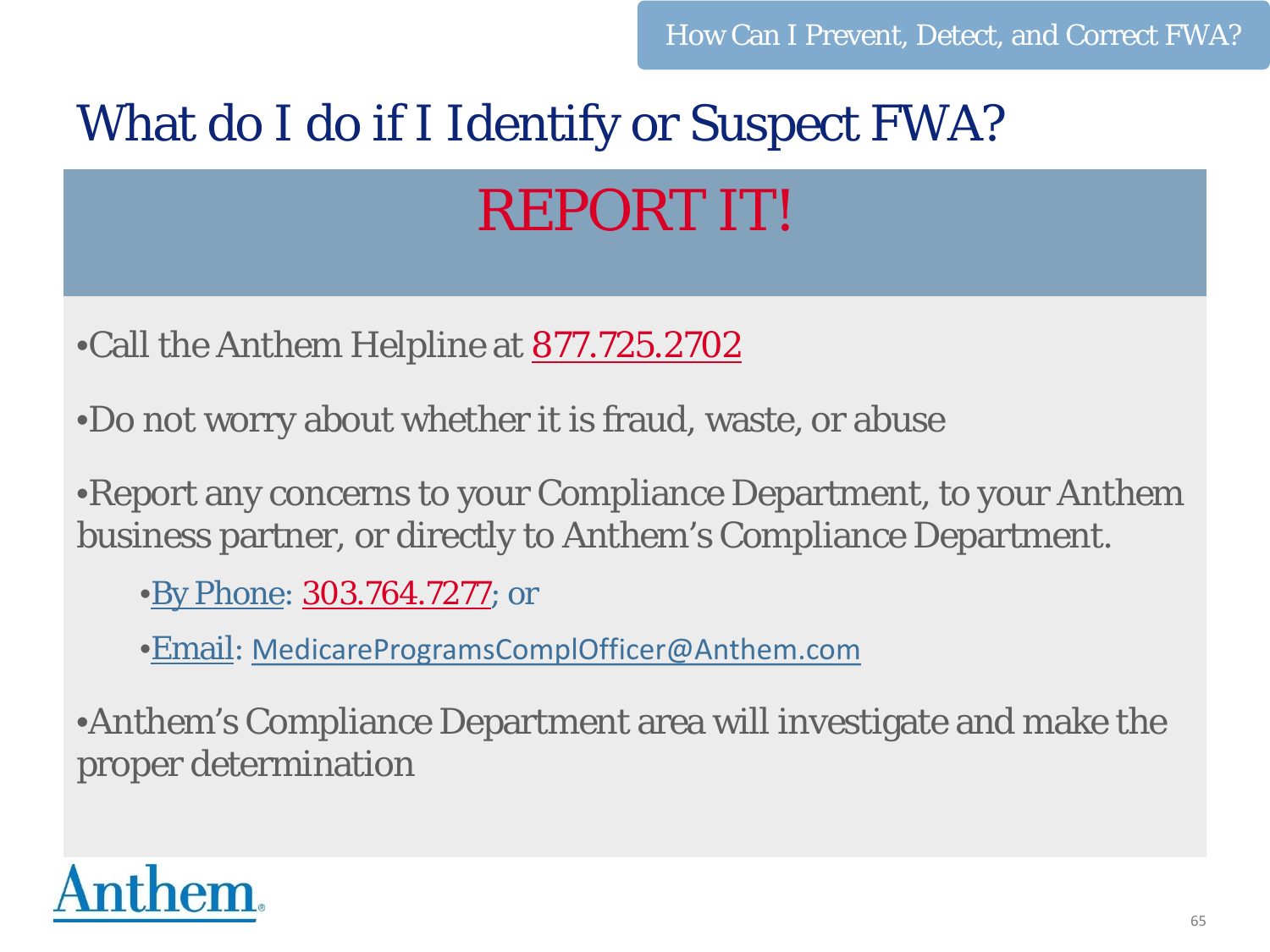### How Do I Report an Issue?

### **FDRs can easily and confidentially report a known or suspected violation by:**

•Calling the Anthem Helpline at 877.725.2702 (all compliance issues)

•Calling the Anthem Fraud Hotline at **866.847.8247** (FWA issues related to Anthem)

•Sending an email to [ethicsandcompliance@Anthem.com](mailto:ethicsandcompliance@wellpoint.com) (all compliance issues)

•Contacting Anthem's Ethics & Compliance Department at P.O. Box 791, Indianapolis, IN 469206 (all compliance issues)

•Calling the Anthem Medicare Programs Compliance Officer, Sarah Lorance (all compliance issues)

•By Phone: 303.764.7277

- •By Email: [MedicareProgramsComplOfficer@Anthem.com](mailto:MedicareProgramsComplOfficer@wellpoint.com)
- •By Mail: 700 Broadway, Denver CO 80273

•Calling or emailing your Anthem point of contact (all compliance issues)

•Calling or emailing your Compliance Officer (Internal Compliance Officer/Contact)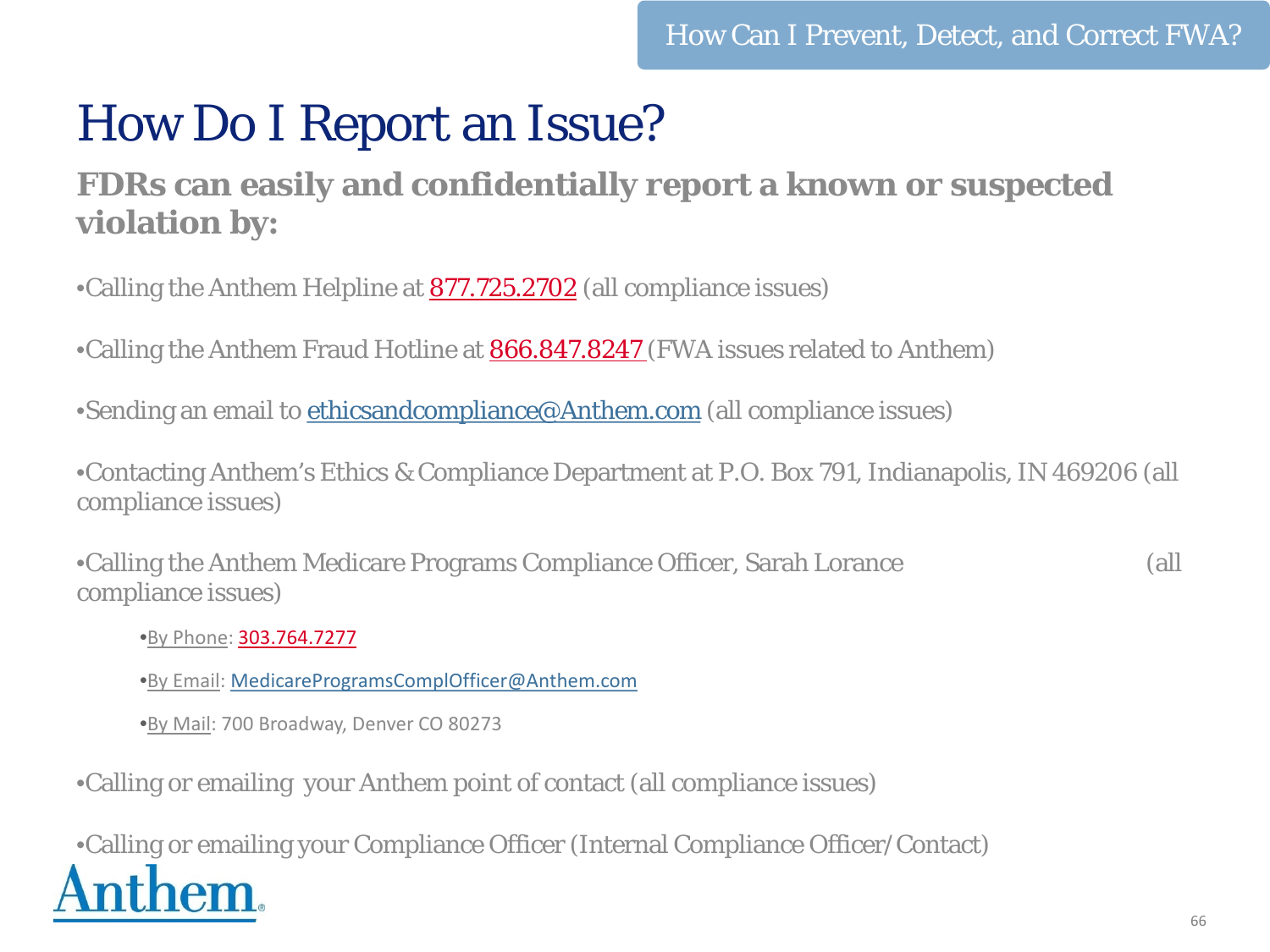How Can I Prevent, Detect, and Correct FWA?

### How Can I Correct FWA?

Once issues have been identified, a plan to correct the issue needs to be developed

Individual assistance with the plan to correct FWA is expected

The actual plan is going to vary, depending on the specific circumstances

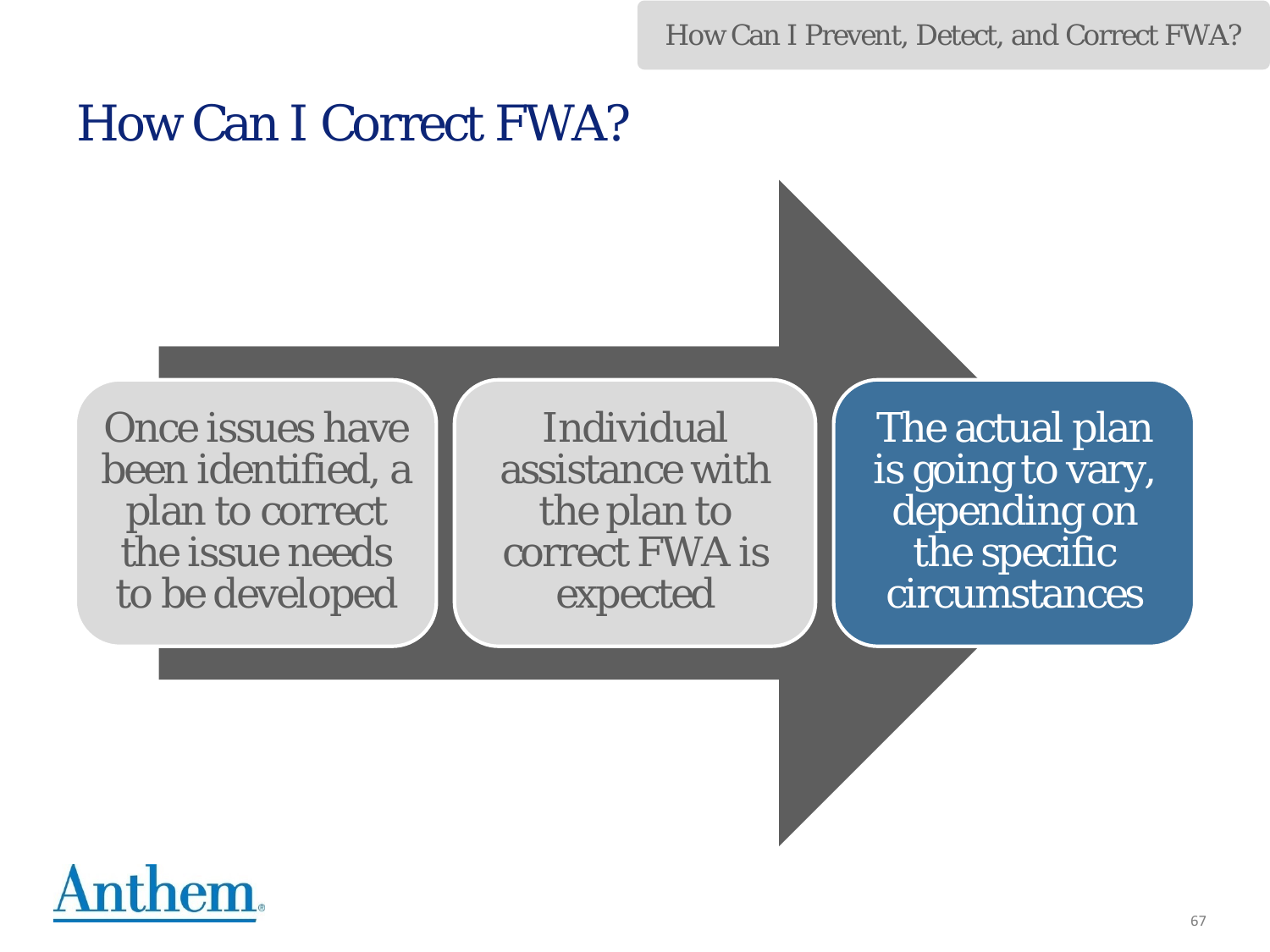How Can I Prevent, Detect, and Correct FWA?

### Am I Protected if I Report an Issue?

# YES!!

Anthem maintains a strong policy where retaliation is strictly prohibited for any compliance or FWA concern reported in good faith **including** all reports received from our FDRs

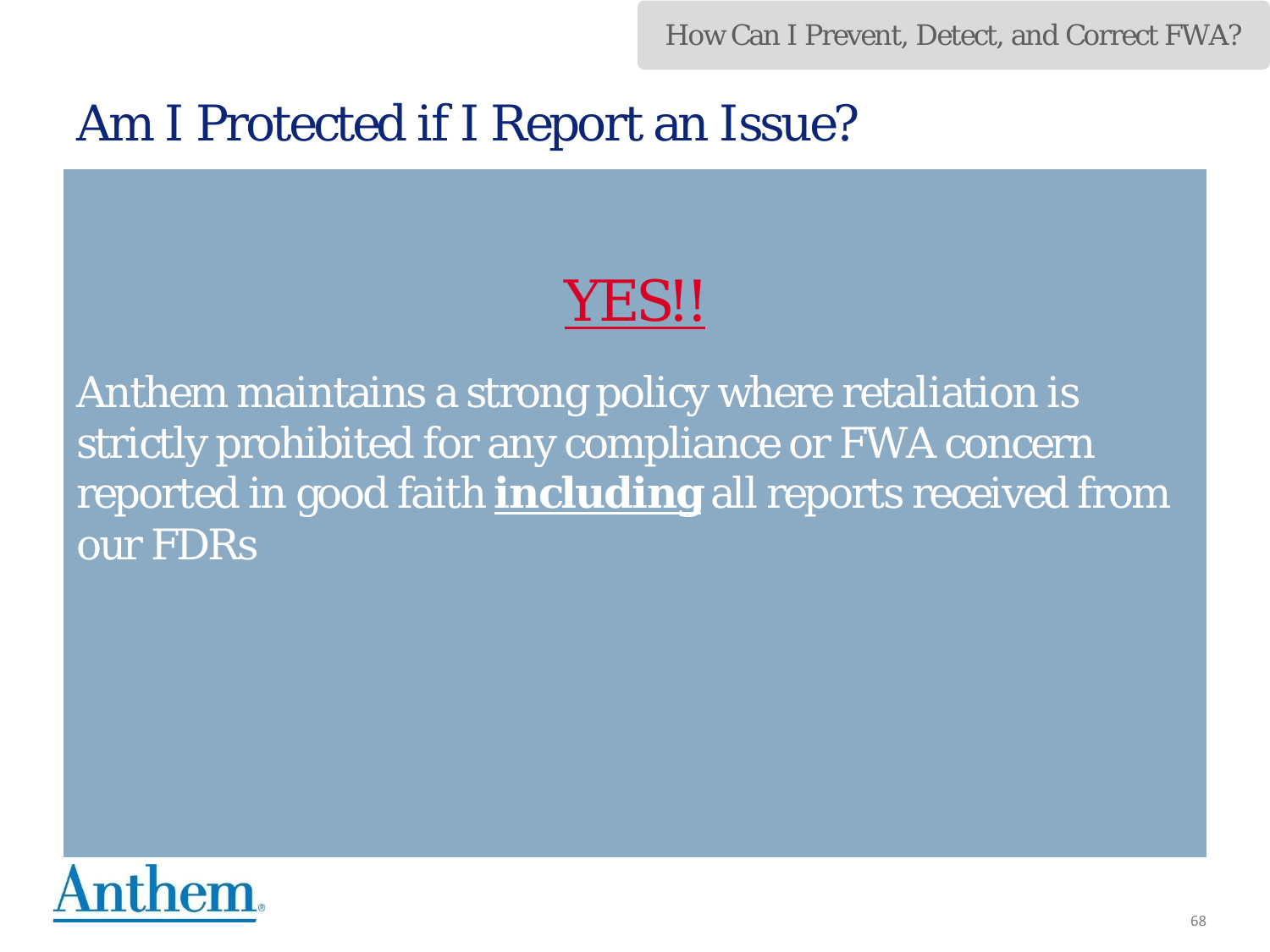# Scenarios of FWA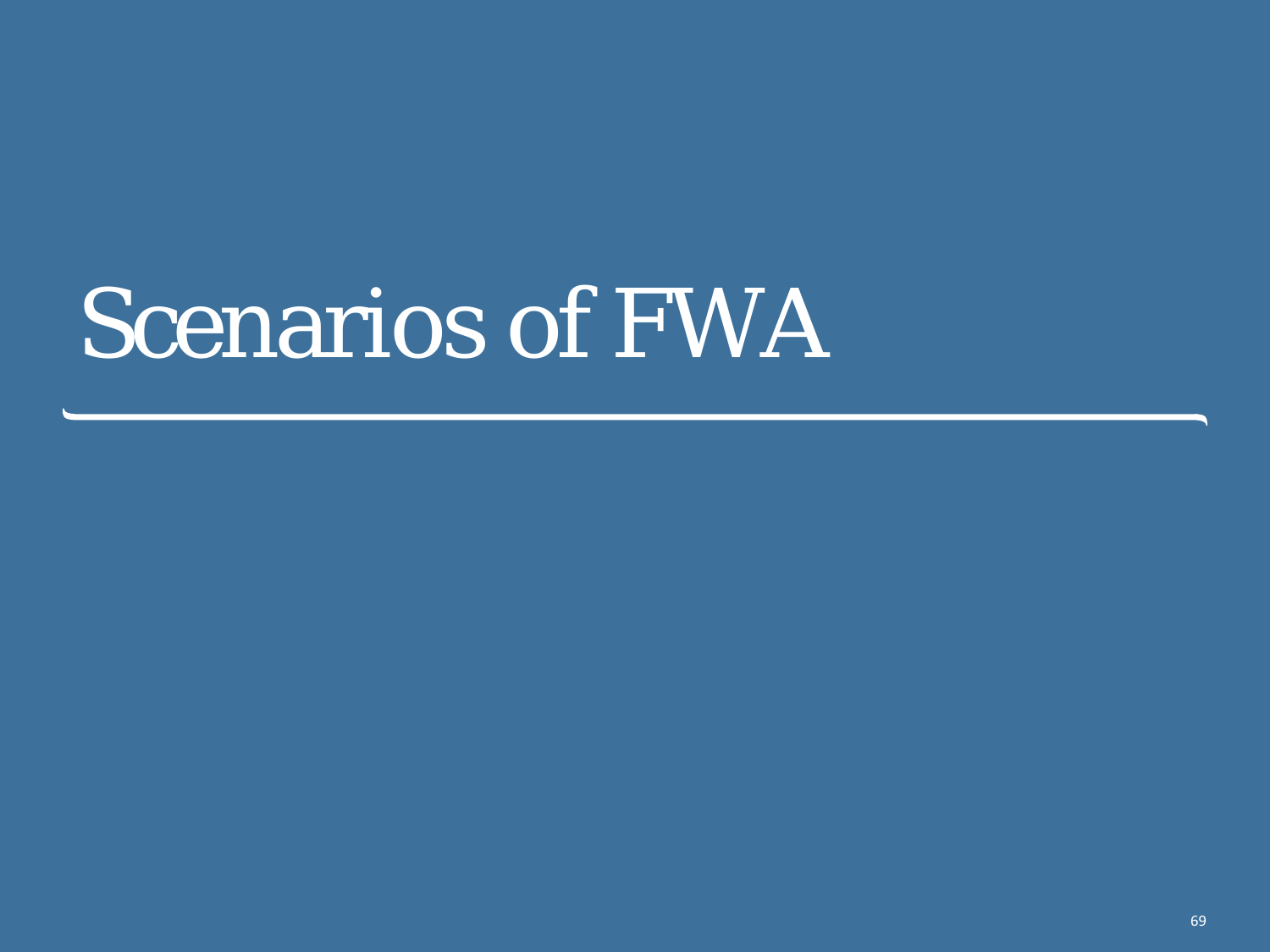# Scenario 1

Based on what you have reviewed so far, read the following scenario, then choose the answer that best fits the example.

The Attorney General of Pennsylvania filed criminal charges against two pharmacists for billing insurance claims for nearly \$1 million worth of prescription drugs that were not prescribed by any doctors and were not dispensed to any customers. The pharmacists were also accused of crating drug prescriptions (Levitra, Marinol, Restoril, and Pexeva) and submitting the claims to CMS for more than \$155,000 in reimbursements. They also submitted more than \$180,000 in claims by using the names of employees who worked for businesses near the pharmacy.

### **The law or statute that is violated in this example would be the:**

- A. False Claims Act
- B. Beneficiary Inducement Statute
- C. Anti-Kickback Statute

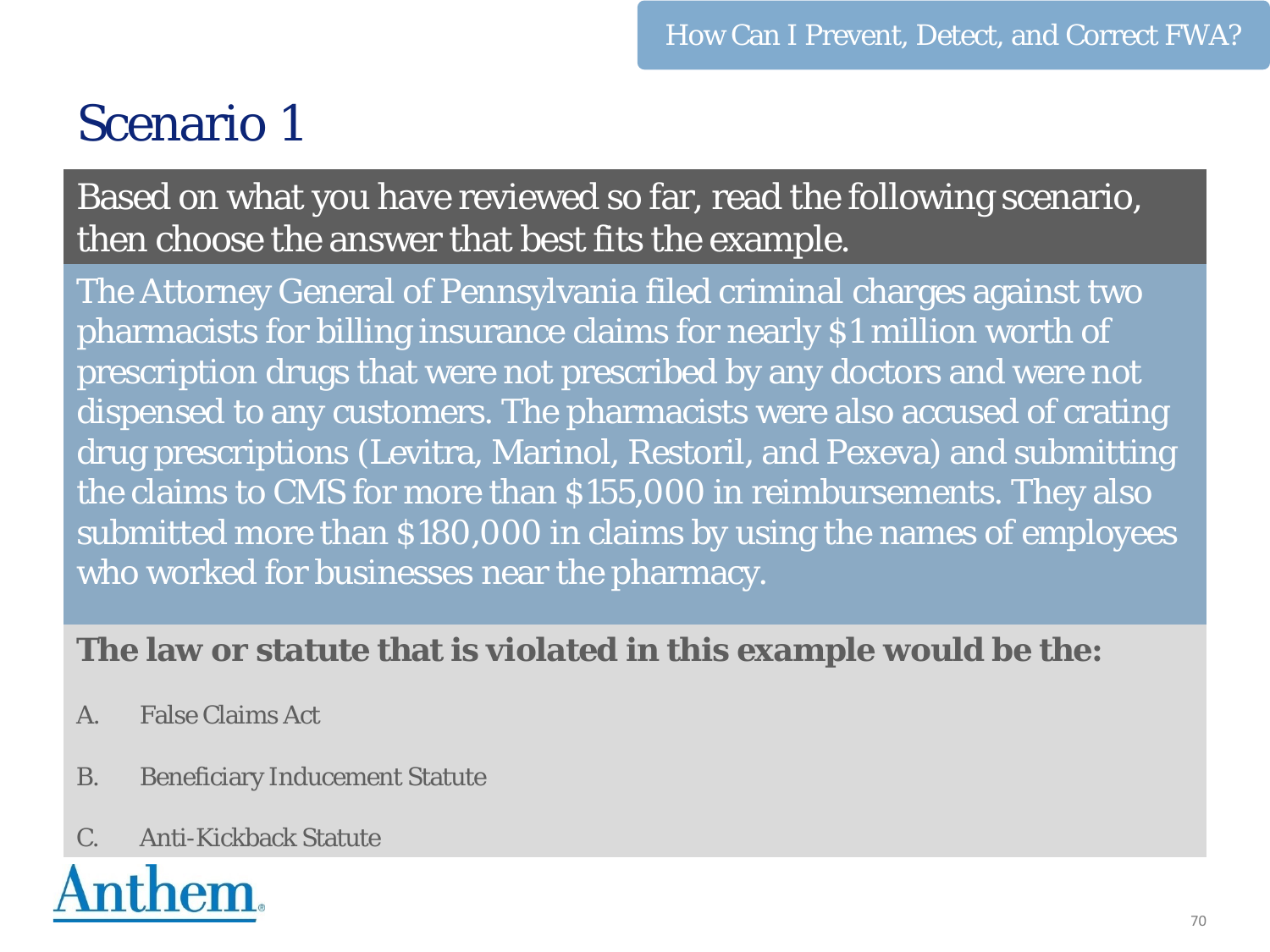How Can I Prevent, Detect, and Correct FWA?

### Scenario 1-Answer

The law or statute that is violated in this example would be the:

- A. False Claims Act (correct)–The pharmacists knowingly filed the false claims to be reimbursed by the government. These claims were not prescribed by any doctor and were not dispensed to any customers
- B. Beneficiary Inducement Statute (incorrect) The pharmacists were not providing any type of incentives that would have influenced a beneficiary to select their pharmacy for their prescriptions. These prescriptions were written fraudulently therefore no beneficiaries were involved
- C. Anti-Kickback Statute (incorrect) The pharmacists were providing fraudulent prescriptions for their benefit to the government. There was no payment in return for their referral recommendations to any outside the government.

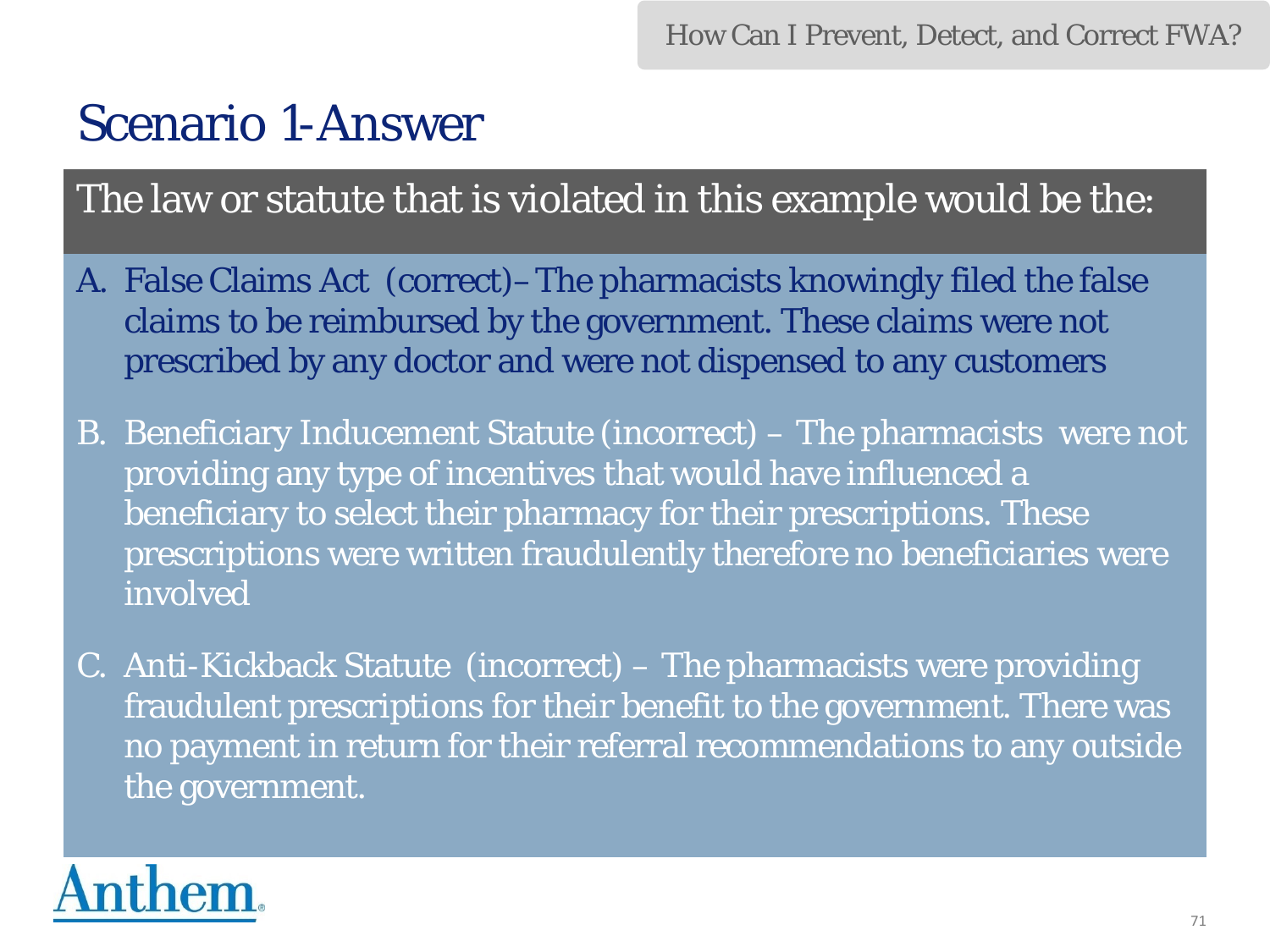# Scenario 2

Based on what you have reviewed so far, read the following scenario, then choose the answer that best fits the example.

Your job is to submit risk diagnosis to CMS for purposes of payment. As part of this job you are to verify, through a certain process, that the data is accurate. Your immediate supervisor tells you to ignore the sponsor's process and adjust/add risk diagnosis codes for certain individuals.

### **What do you do?**

- A. Do what is asked of your immediate supervisor
- B. Report the incident to the Compliance Department (via the compliance hotline or other mechanism)
- C. Discuss concerns with your immediate supervisor
- D. Contact law enforcement

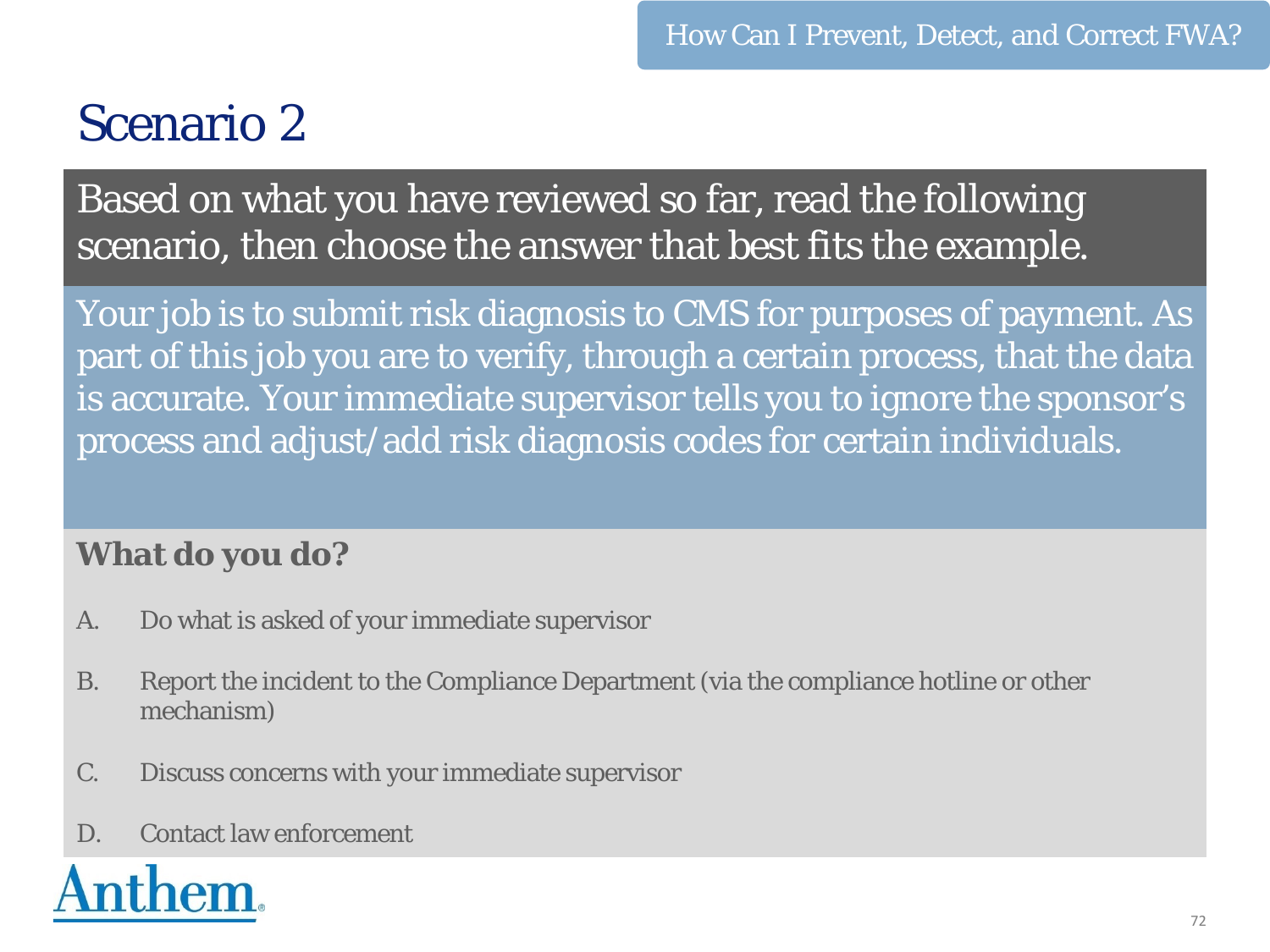How Can I Prevent, Detect, and Correct FWA?

### Scenario 2-Answer

#### You should do the following:

- B. Report the incident to he Compliance Department (via the compliance hotline or other mechanism) (correct)
	- The Compliance Department is responsible for investigating and taking appropriate action
	- Your sponsor/supervisor may **NOT** intimidate or take retaliatory action against you for good faith reporting concerning a potential compliance, fraud, waste, or abuse issue

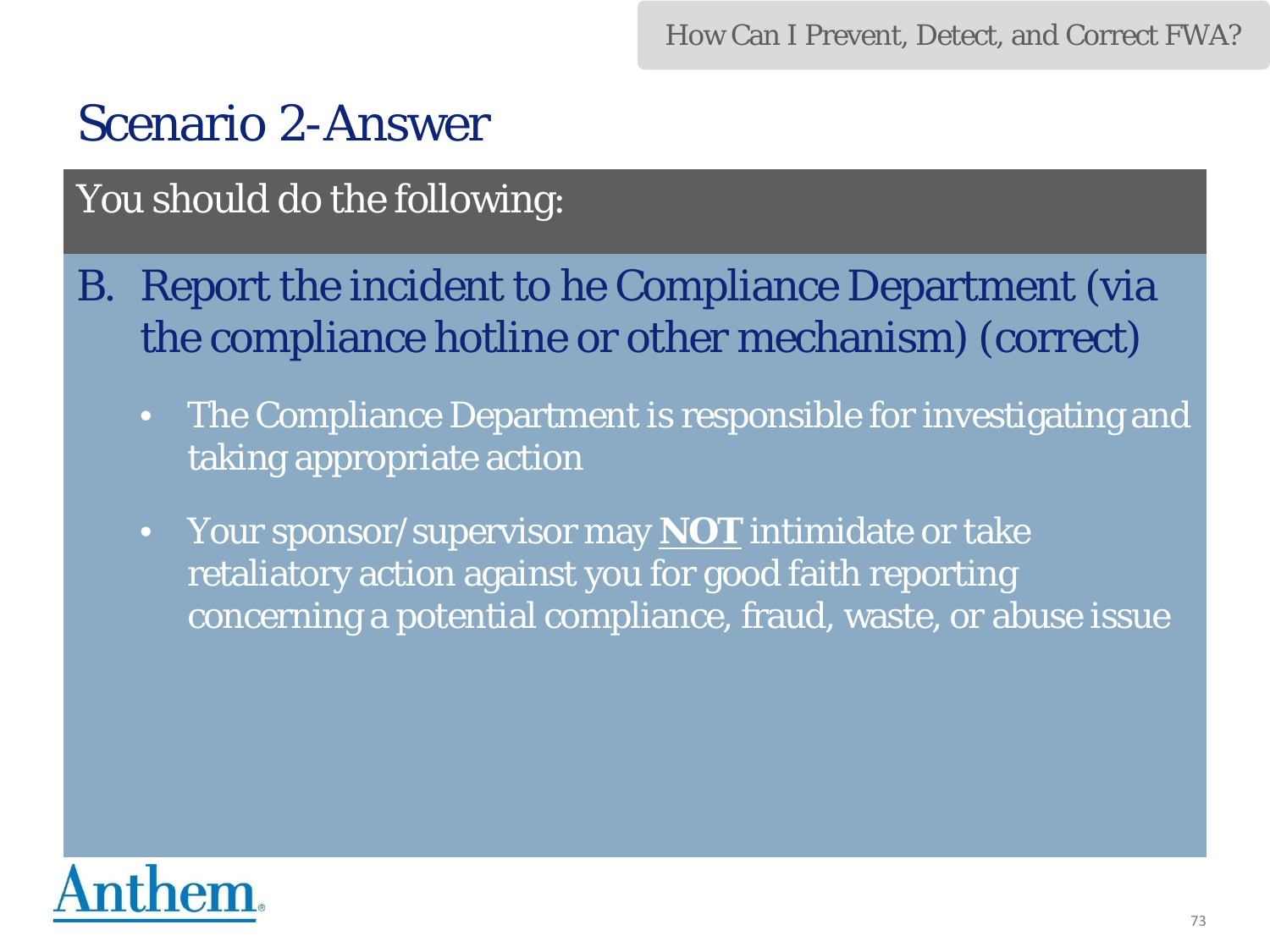## Scenario 3

Based on what you have reviewed so far, read the following scenario, then choose the answer that best fits the example.

You are in charge of payment of claims submitted for providers. You notice a certain diagnostic provider ("Doe Diagnostics") has requested a substantial payment for a large number of members. Many of these claims are for a certain procedure. You review the same type of procedure for other diagnostic providers and realize that Doe Diagnostics' claims far exceed any other provider that you reviewed.

#### **What do you do?**

- A. Call Doe Diagnostics and request additional information for the claims
- B. Consult with your immediate supervisor or next steps
- C. Contact the Compliance Department
- D. Reject the claims

# E. Pay the claims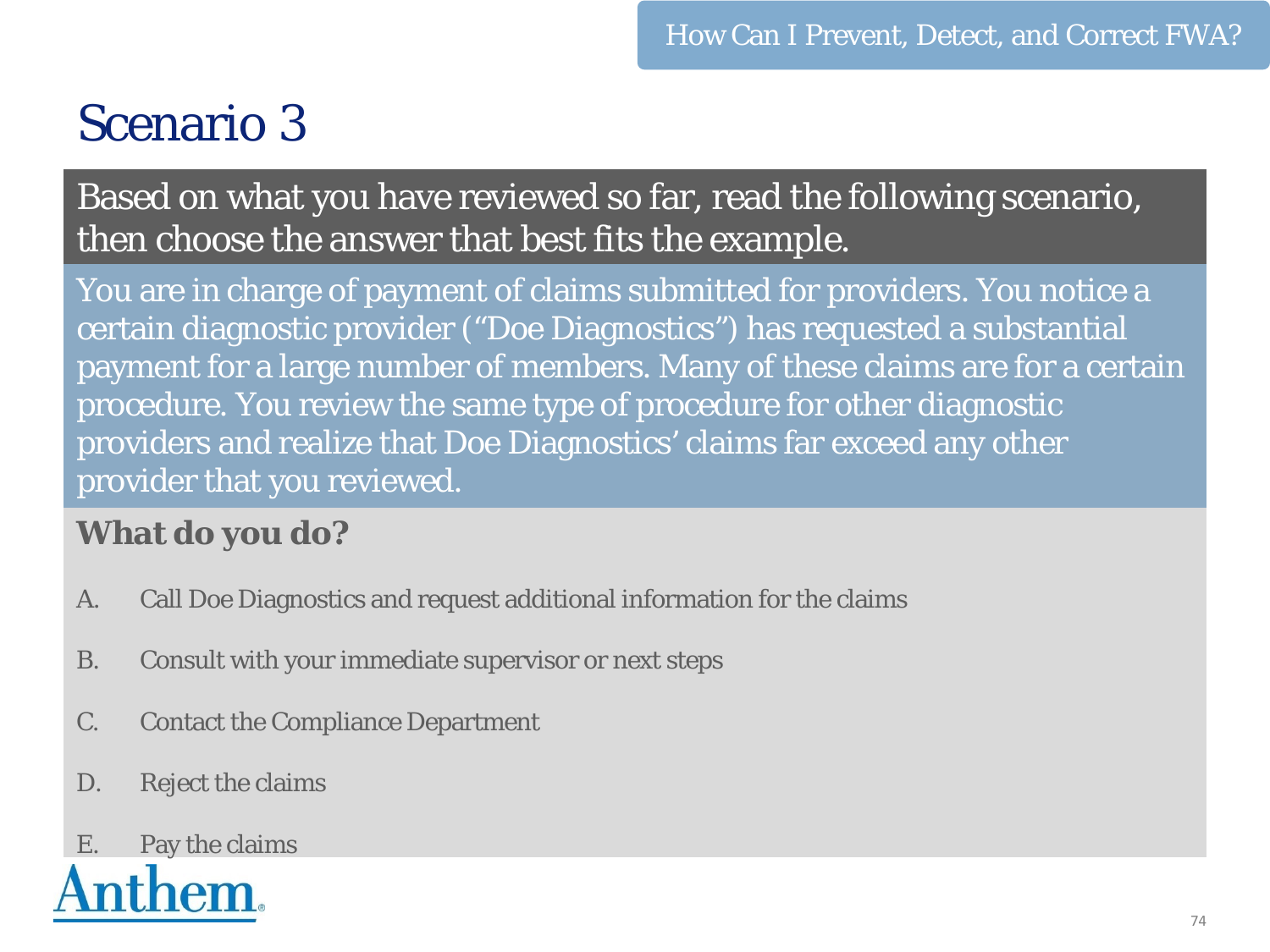How Can I Prevent, Detect, and Correct FWA?

### Scenario 3-Answer

#### You should do the following:

- B. Consult with your immediate supervisor for next steps and/or
- C. Contact the Compliance Department
	- Either of these answers would be acceptable
	- You do not want to contact the provider because this may jeopardize a current or future investigation
	- You do not want to pay or reject the claims until further discussions with your supervisor and/or the Compliance Department have occurred, including whether additional documentation is necessary

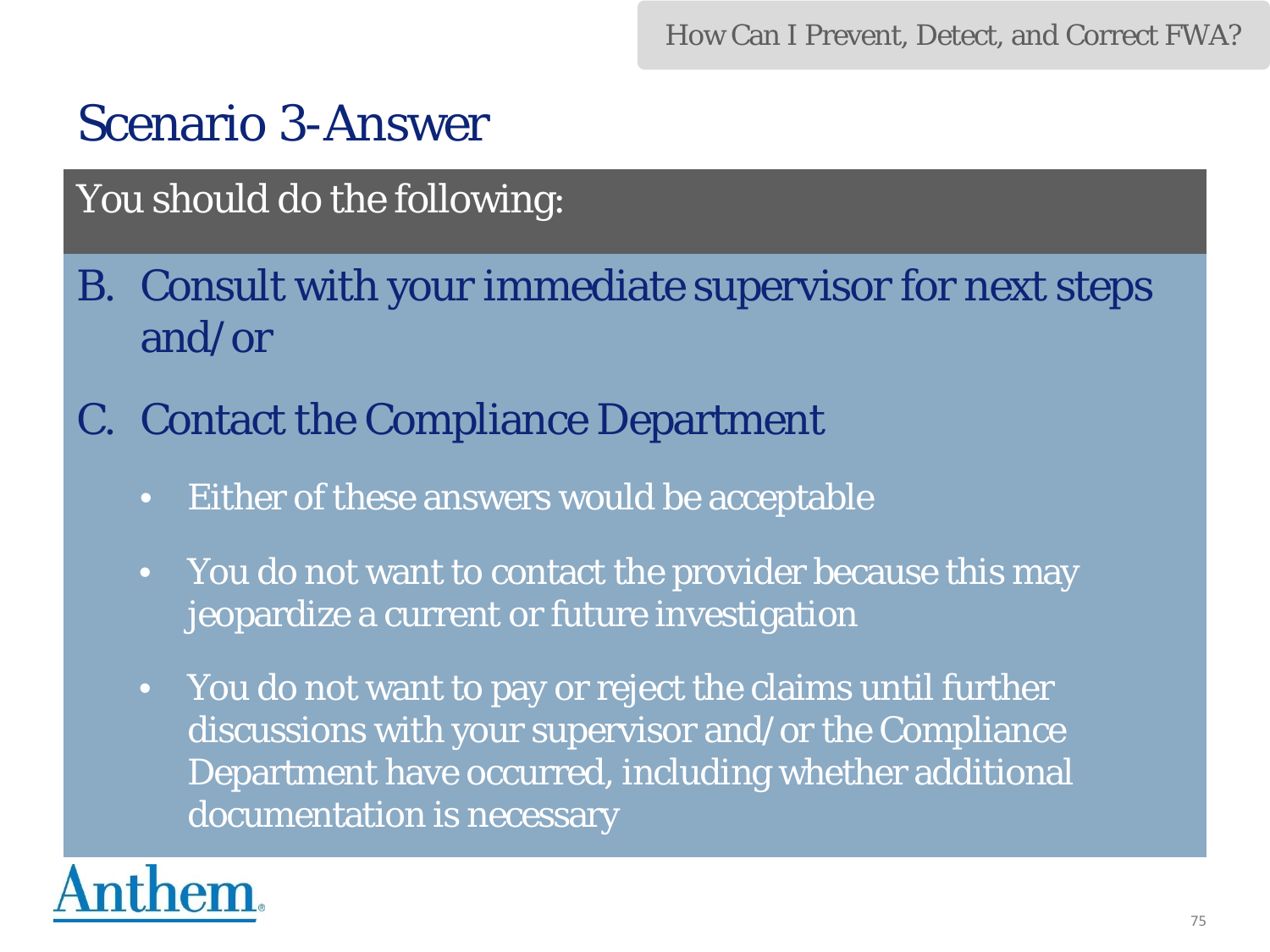# Where Can I Go if I Want More Information?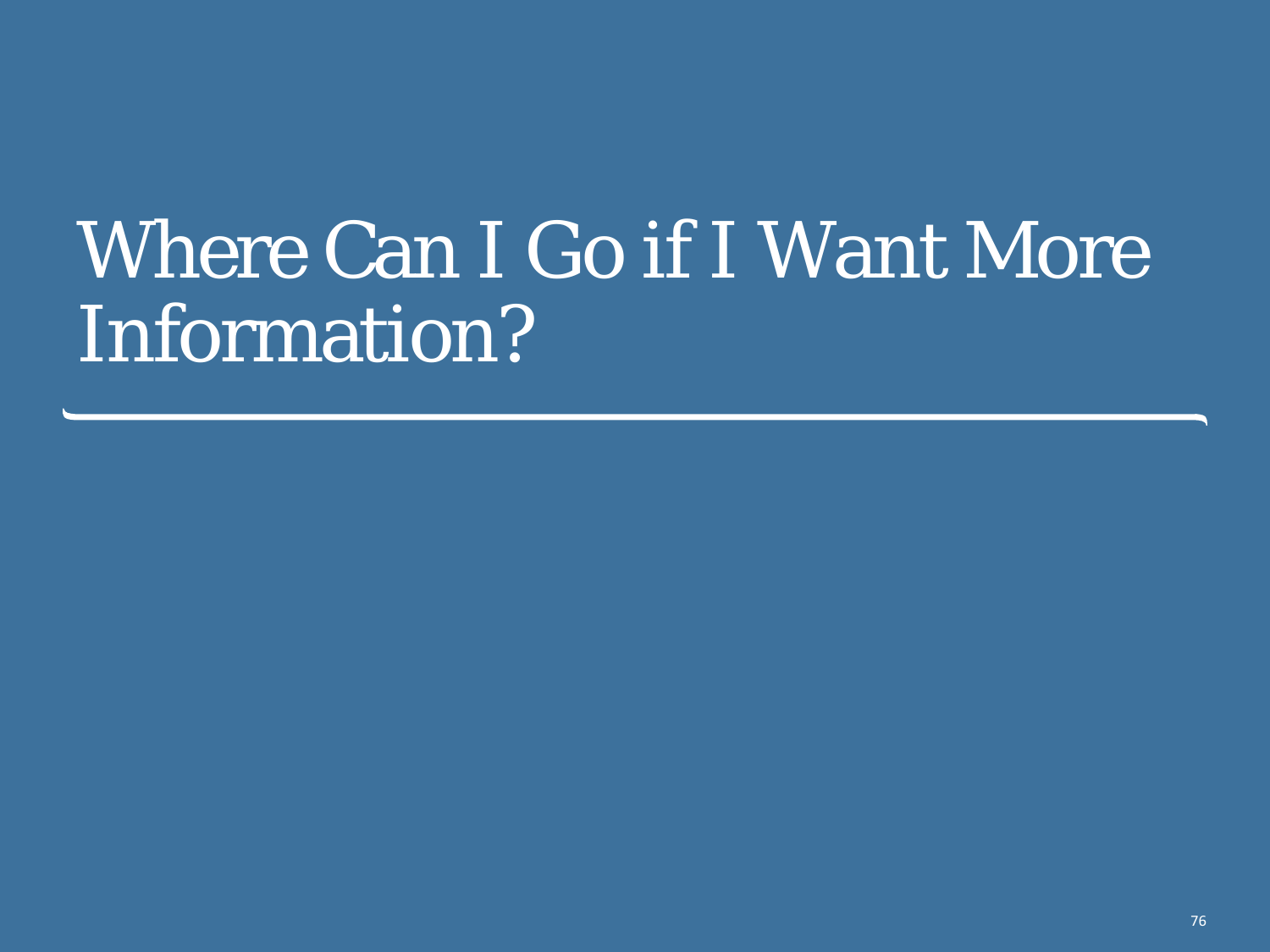## Where Can I Go if I Want More Information?

| <b>Resource</b>                                                                                    | Link                                         |
|----------------------------------------------------------------------------------------------------|----------------------------------------------|
| <b>Federal Register citations 42 CFR</b><br>422.50342, 422.50442, CFR 423.50442<br>and CFR 423.505 | 42 CFR 422.503<br>42 CFR 423.504             |
| <b>HIPAA</b>                                                                                       | <b>HIPAA Education Materials</b>             |
| <b>Medicare Fraud and Abuse Brochure</b>                                                           | <b>Fraud &amp; Abuse Brochure</b>            |
| <b>Medicare Managed Care Manual</b>                                                                | <b>CMS Online Manuals</b>                    |
| <b>Medicare Learning Network- FWA</b><br><b>Training</b>                                           | <b>CMS FWA Training</b>                      |
| <b>Medicare Fraud &amp; Abuse, Fact Sheet</b>                                                      | <b>Medicare Fraud &amp; Abuse Fact Sheet</b> |
| <b>Office of Inspector General</b><br><b>Department of Health and Human Services</b>               | https://oig.hhs.gov/                         |
| <b>Health Care Fraud Prevention and</b><br><b>Enforcement Action Team (HEAT) Task</b><br>Force     | http://stopmedicarefraud.gov/index.html      |
| em                                                                                                 | 77                                           |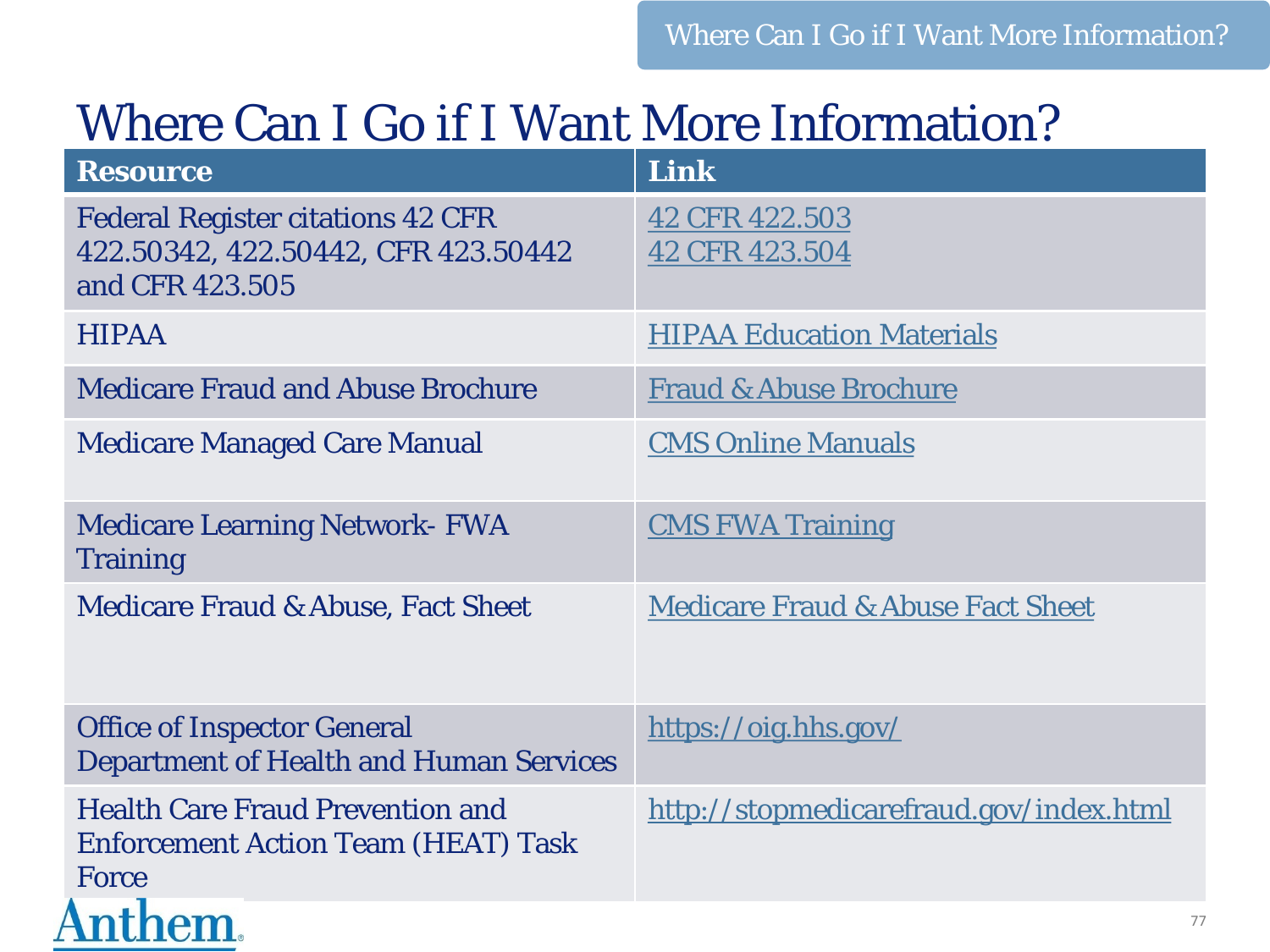## Resources - 2015 Training Presentation

•This 2015 General Compliance and FWA Awareness Training presentation was created by Anthem to be used by any FDR to meet their annual general compliance and FWA training requirement.

•This General Compliance and FWA Awareness Training presentation may not be altered in anyway without Anthem Medicare Program Compliance and Legal's approval.

## Please complete and print the certificate on the next slide and retain for your records.